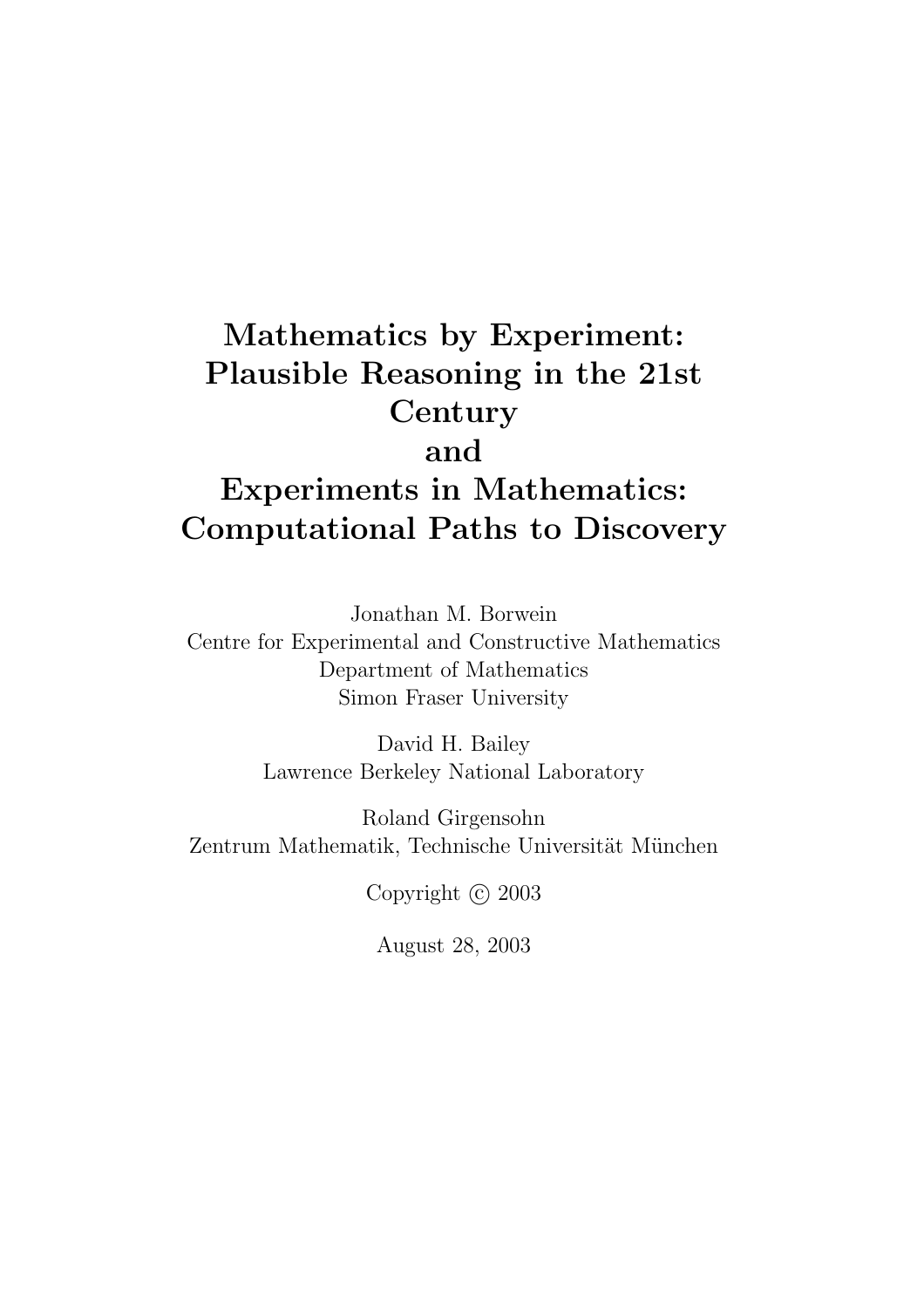## Preface

This document is an adapted selection of excerpts from two newly published books, Mathematics by Experiment: Plausible Reasoning in the 21st Century, and Experimentation in Mathematics: Computational Paths to Discovery, published by AK Peters, Natick, Massachussetts. We have gleaned from these two volumes material that explains what experimental mathematics is all about, as well as some of the more engaging examples of experimental mathematics in action.

The experimental methodology that we describe in these books provides a compelling way to generate understanding and insight; to generate and confirm or confront conjectures; and generally to make mathematics more tangible, lively and fun for both the professional researcher and the novice. We have concentrated primarily on examples from analysis and number theory, but there are numerous excursions into other areas of mathematics as well. Much of this material is gleaned from existing sources, but there is a significant amount of material that, as far as we are aware, has not yet appeared in the literature.

Each of the two volumes is targeted to a fairly broad cross-section of mathematically trained readers. Most of the first volume should be readable by anyone with solid undergraduate coursework in mathematics. Most of the second volume should be readable by persons with upper-division undergraduate or graduate-level coursework. Some programming experience is useful, but not required.

Borwein's work is supported by the Canada Research Chair Program and the Natural Sciences and Engineering Council of Canada. Bailey's work is supported by the Director, Office of Computational and Technology Research, Division of Mathematical, Information, and Computational Sciences of the U.S. Department of Energy, under contract number DE-AC03-76SF00098.

|                   | Jonathan M. Borwein jborwein@cecm.sfu.ca |
|-------------------|------------------------------------------|
| David H. Bailey   | dhbailey@lbl.gov                         |
| Roland Girgensohn | girgen@cecm.sfu.ca                       |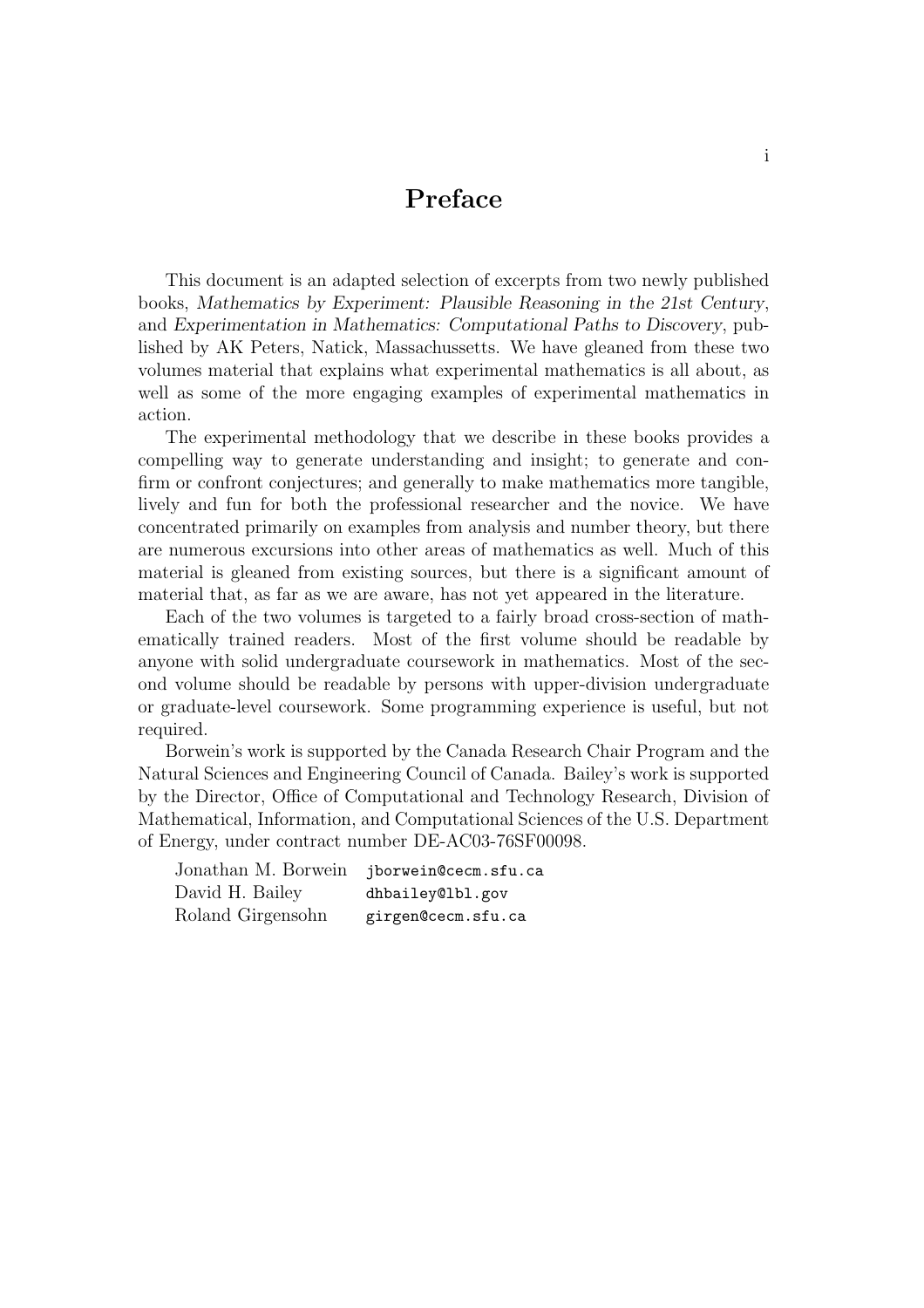## Chapters of the Two Volumes

| Volume         | Chapter        | Title                                     | No. Pages |
|----------------|----------------|-------------------------------------------|-----------|
| 1              | 1              | What is Experimental Mathematics?         | 52        |
|                | $\overline{2}$ | Experimental Mathematics in Action        | 66        |
|                | 3              | Pi and Its Friends                        | 48        |
|                | 4              | Normality of Numbers                      | 34        |
|                | 5              | The Power of Constructive Proofs I        | 44        |
|                | 6              | Numerical Techniques I                    | 32        |
|                | 7              | Making Sense of Experimental Math         | 26        |
|                |                | Bibliography and Index                    | 25        |
|                |                | Total                                     | 327       |
| $\overline{2}$ | 1              | Sequences, Series, Products and Integrals | 76        |
|                | 2              | Fourier Series and Integrals              | 66        |
|                | 3              | Zeta Functions and Multizeta Valaues      | 58        |
|                | 4              | Partitions and Powers                     | 46        |
|                | 5              | Primes and Polynomials                    | 40        |
|                | 6              | The Power of Constructive Proofs II       | 40        |
|                | $\overline{7}$ | Numerical Techniques II                   | 40        |
|                |                | Bibliography and Index                    | 26        |
|                |                | Total                                     | 392       |
|                |                |                                           |           |

## Experimental Mathematics Web Site

The authors have established a web site containing an updated collection of links to many of the URLs mentioned in the two volumes, plus errata, software, tools, and other web useful information on experimental mathematics. This can be found at the following URL:

http://www.expmath.info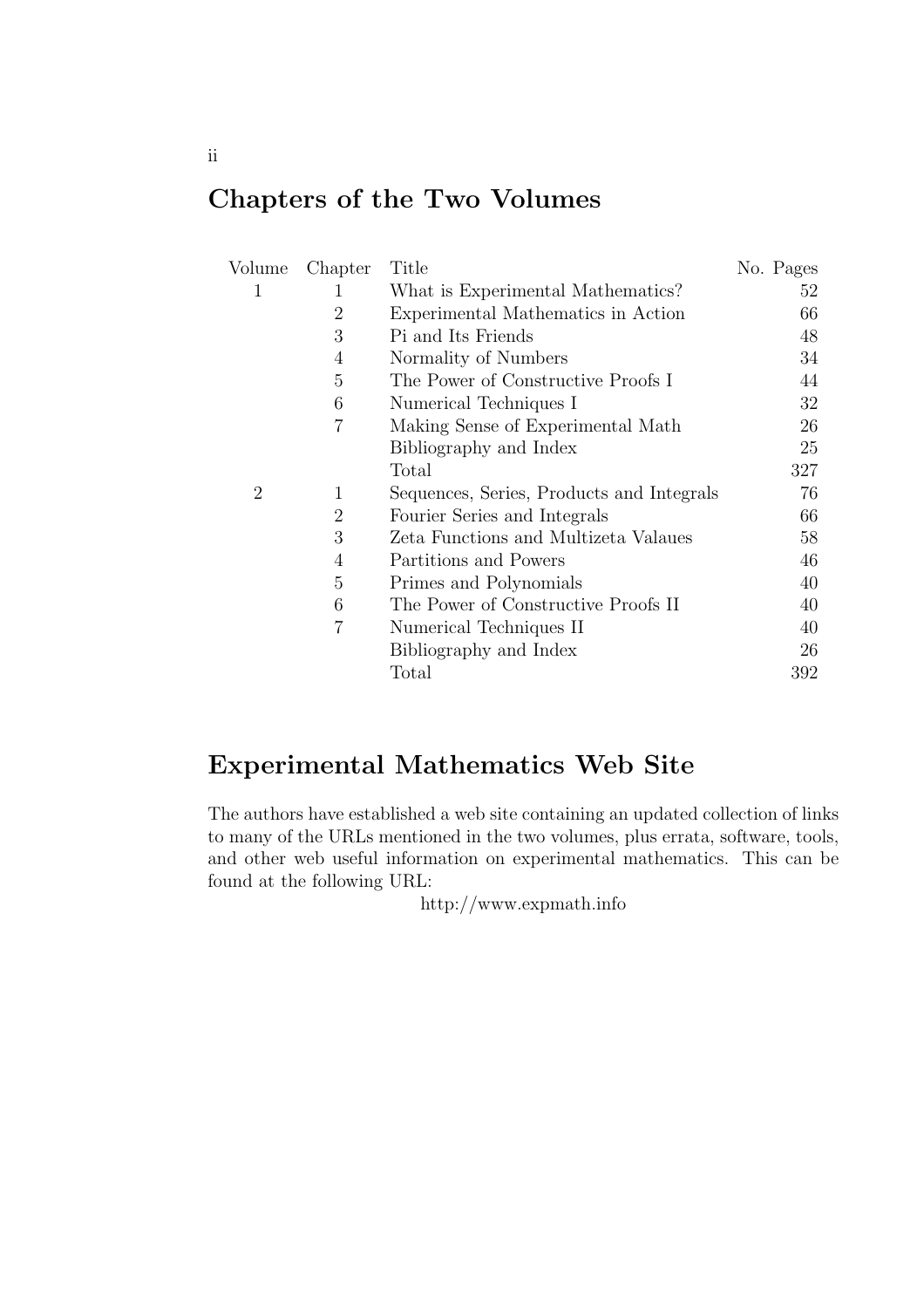## **Contents**

| $\mathbf{1}$ |     | What is Experimental Mathematics?                           | $\mathbf{1}$              |  |  |  |  |  |  |  |
|--------------|-----|-------------------------------------------------------------|---------------------------|--|--|--|--|--|--|--|
|              | 1.1 |                                                             | $\mathbf{1}$              |  |  |  |  |  |  |  |
|              | 1.2 |                                                             | $\overline{\phantom{a}3}$ |  |  |  |  |  |  |  |
|              | 1.3 |                                                             | $\overline{4}$            |  |  |  |  |  |  |  |
|              | 1.4 | Commentary and Additional Examples                          | 6                         |  |  |  |  |  |  |  |
| $\bf{2}$     |     | $\overline{7}$<br><b>Experimental Mathematics in Action</b> |                           |  |  |  |  |  |  |  |
|              | 2.1 | A Curious Anomaly in the Gregory Series                     | $\overline{7}$            |  |  |  |  |  |  |  |
|              | 2.2 | Bifurcation Points in the Logistic Iteration                | - 9                       |  |  |  |  |  |  |  |
|              | 2.3 | Experimental Mathematics and Sculpture                      | 12                        |  |  |  |  |  |  |  |
|              | 2.4 |                                                             | 15                        |  |  |  |  |  |  |  |
|              | 2.5 |                                                             | 17                        |  |  |  |  |  |  |  |
|              | 2.6 |                                                             | 19                        |  |  |  |  |  |  |  |
|              | 2.7 | Commentary and Additional Examples                          | 20                        |  |  |  |  |  |  |  |
| 3            |     | <b>Pi</b> and Its Friends<br>23                             |                           |  |  |  |  |  |  |  |
|              | 3.1 | Computing Individual Digits of Pi                           | 23                        |  |  |  |  |  |  |  |
|              | 3.2 | Commentary and Additional Examples                          | 30                        |  |  |  |  |  |  |  |
| 4            |     | Sequences, Series, Products and Integrals                   | 31                        |  |  |  |  |  |  |  |
|              | 4.1 |                                                             | 32                        |  |  |  |  |  |  |  |
|              | 4.2 |                                                             | 35                        |  |  |  |  |  |  |  |
|              | 4.3 |                                                             | 38                        |  |  |  |  |  |  |  |
|              | 4.4 | Commentary and Additional Examples                          | 40                        |  |  |  |  |  |  |  |
| 5.           |     | <b>Partitions and Powers</b>                                | 43                        |  |  |  |  |  |  |  |
|              | 5.1 |                                                             | 43                        |  |  |  |  |  |  |  |

iii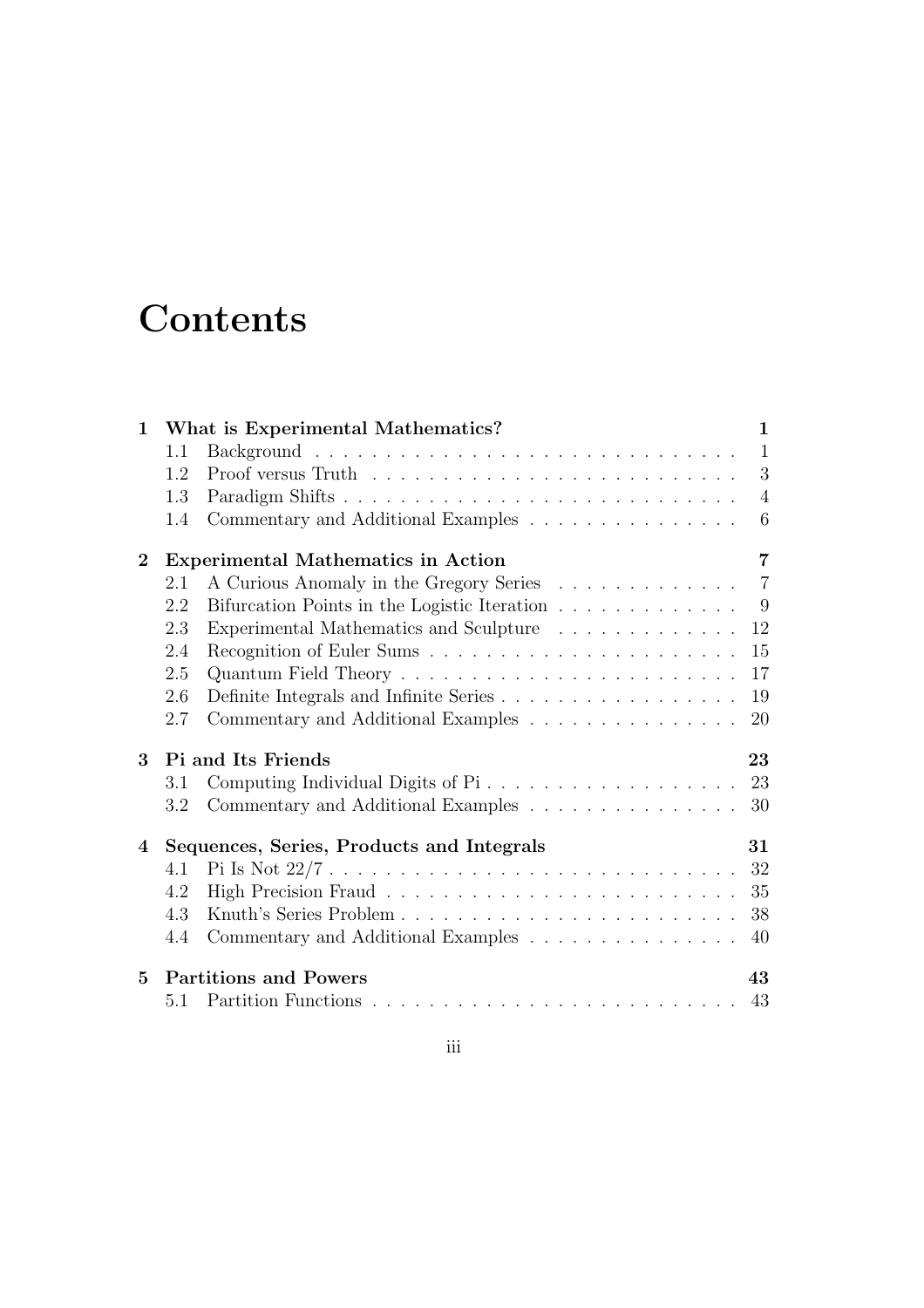### iv CONTENTS

|       | 5.1.1 The "Exact" Formula for the Partition Function 45 |    |
|-------|---------------------------------------------------------|----|
| 5.2   |                                                         |    |
| 5.3   |                                                         |    |
|       | 5.4 Commentary and Additional Examples 50               |    |
|       | 6 Numerical Techniques II                               | 53 |
|       |                                                         |    |
|       |                                                         |    |
|       | 6.2 Commentary and Additional Examples 58               |    |
|       | Bibliography                                            | 61 |
| Index |                                                         | 64 |
|       |                                                         |    |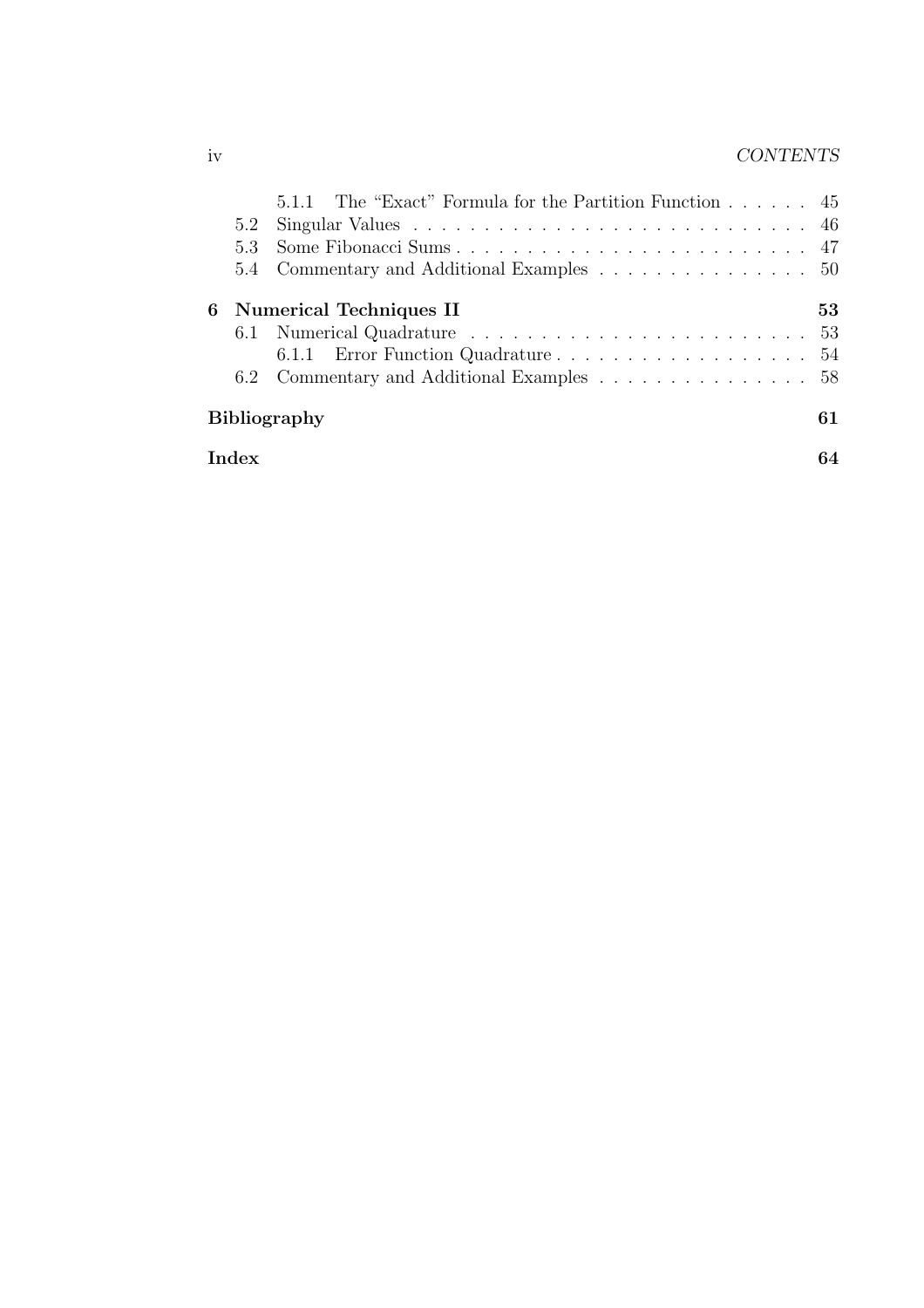## Chapter 1

## What is Experimental Mathematics?

The computer has in turn changed the very nature of mathematical experience, suggesting for the first time that mathematics, like physics, may yet become an empirical discipline, a place where things are discovered because they are seen.

David Berlinski, "Ground Zero: A Review of The Pleasures of Counting, by T. W. Koerner," 1997

If mathematics describes an objective world just like physics, there is no reason why inductive methods should not be applied in mathematics just the same as in physics.

Kurt Gödel, Some Basic Theorems on the Foundations, 1951

### 1.1 Background

[From Volume 1, Section 1.1]

One of the greatest ironies of the information technology revolution is that while the computer was conceived and born in the field of pure mathematics, through the genius of giants such as John von Neumann and Alan Turing, until recently this marvelous technology had only a minor impact within the field that gave it birth.

#### 1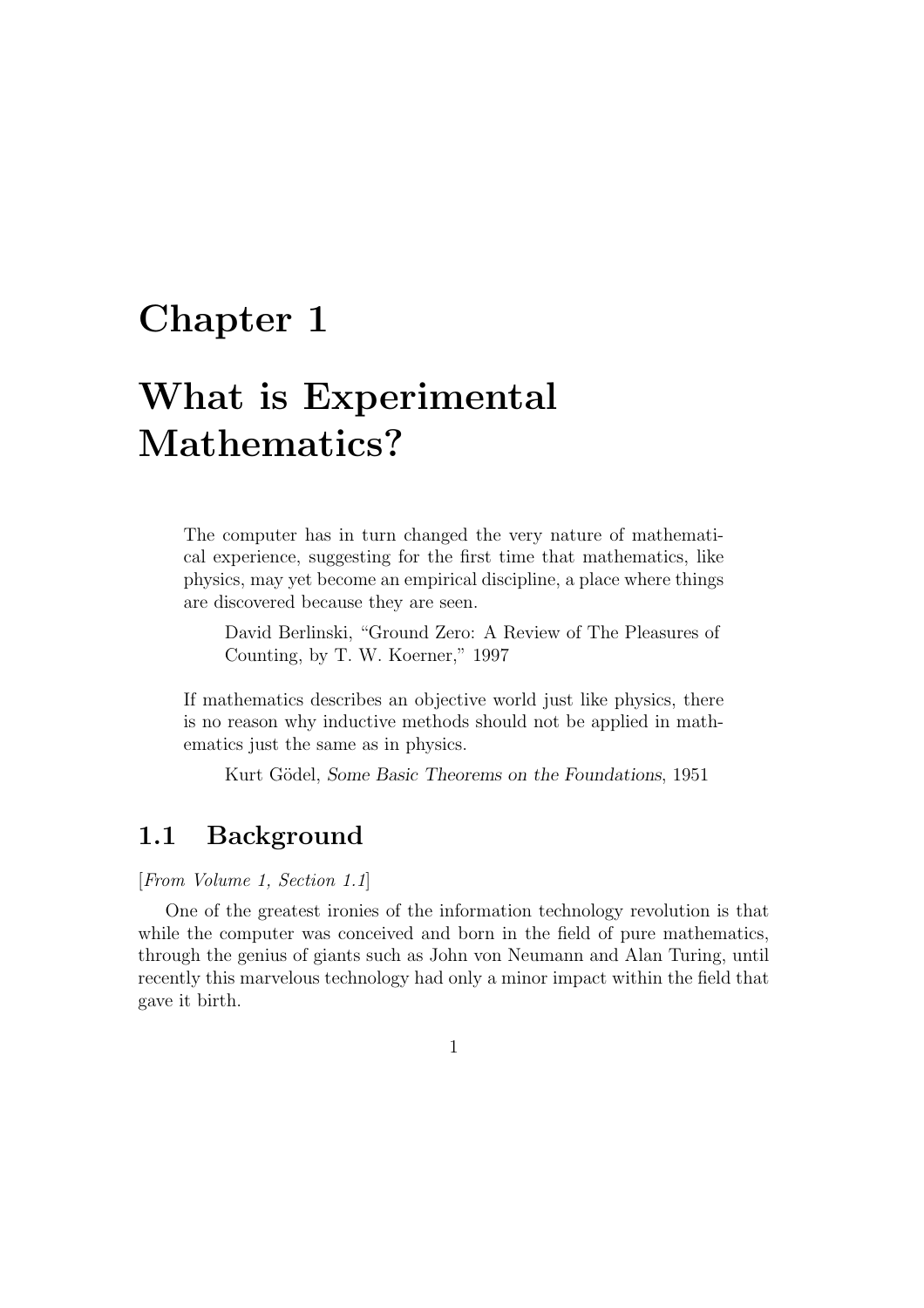This has not been the case in applied mathematics, as well as in most other scientific and engineering disciplines, which have aggressively integrated computer technology into their methodology. For instance, physicists routinely utilize numerical simulations to study exotic phenomena ranging from supernova explosions to big bang cosmology—phenomena that in many cases are beyond the reach of conventional laboratory experimentation. Chemists, molecular biologists, and material scientists make use of sophisticated quantum-mechanical computations to unveil the world of atomic-scale phenomena. Aeronautical engineers employ large-scale fluid dynamics calculations to design wings and engines for jet aircraft. Geologists and environmental scientists utilize sophisticated signal processing computations to probe the earth's natural resources. Biologists harness large computer systems to manage and analyze the exploding volume of genome data. And social scientists—economists, psychologists, and sociologists—make regular use of computers to spot trends and inferences in empirical data.

Perhaps the most important advancement in bringing mathematical research into the computer age is the development of broad spectrum mathematical software products, such as *Mathematica* and *Maple*. These days, many mathematicians are highly skilled with these tools and use them as part of their day-to-day research work. As a result, we are starting to see a wave of new mathematical results discovered partly or entirely with the aid of computer-based tools. Further developments in hardware (the gift of Moore's Law of semiconductor technology), software tools, and the increasing availability of valuable Internetbased facilities, are all ensuring that mathematicians will have their day in the computational sun.

This new approach to mathematics—the utilization of advanced computing technology in mathematical research—is often called experimental mathematics. The computer provides the mathematician with a "laboratory" in which he or she can perform experiments: analyzing examples, testing out new ideas, or searching for patterns. Our books are about this new, and in some cases not so new, way of doing mathematics. To be precise, by experimental mathematics, we mean the methodology of doing mathematics that includes the use of computations for: (1) gaining insight and intuition; (2) discovering new patterns and relationships; (3) using graphical displays to suggest underlying mathematical principles; (4) testing and especially falsifying conjectures; (5) exploring a possible result to see if it is worth formal proof; (6) suggesting approaches for formal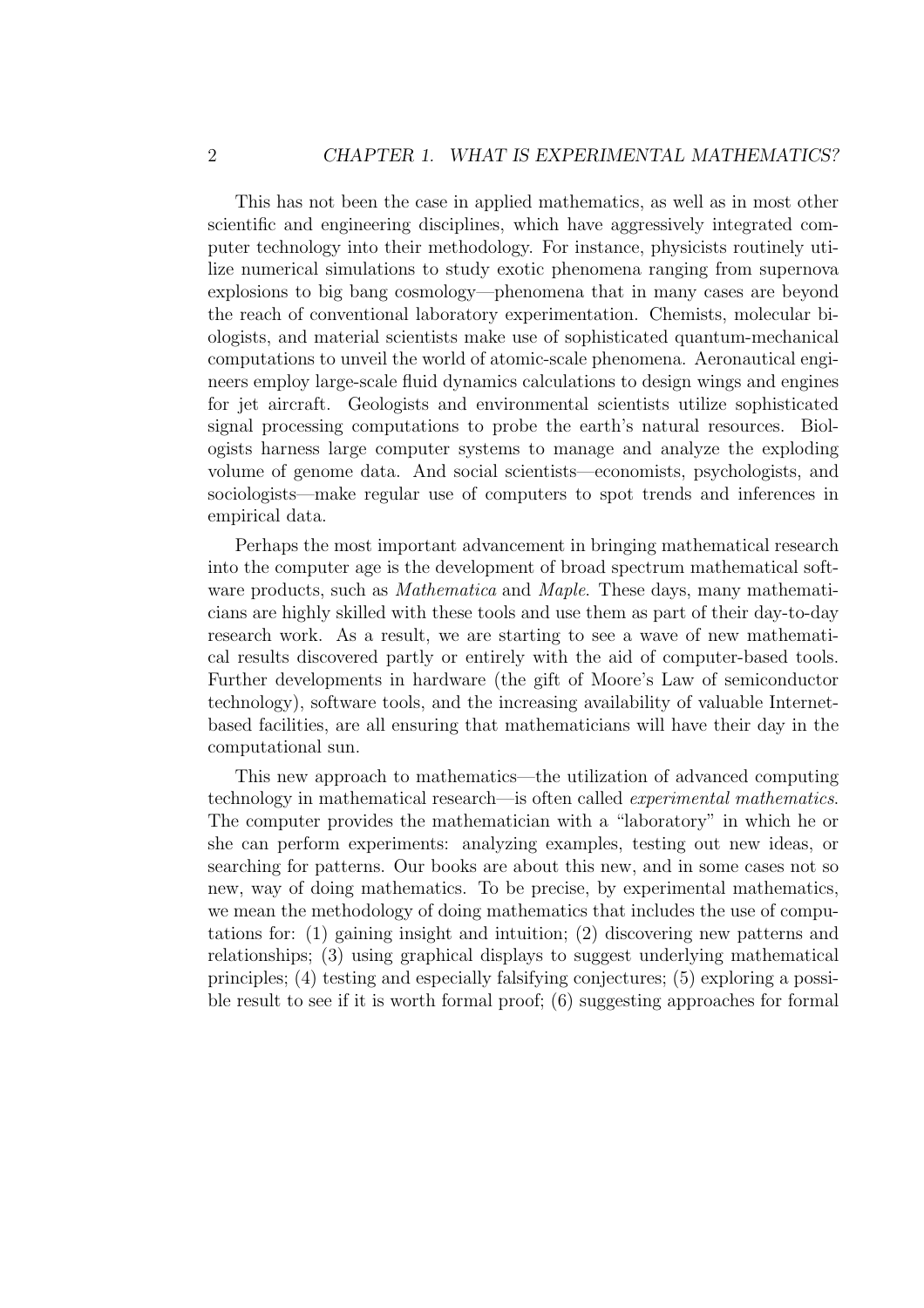proof; (7) replacing lengthy hand derivations with computer-based derivations; (8) confirming analytically derived results.

Note that the above activities are, for the most part, quite similar to the role of laboratory experimentation in the physical and biological sciences. In particular, they are very much in the spirit of what is often termed "computational experimentation" in physical science and engineering, which is why we feel the qualifier "experimental" is particularly appropriate in the term experimental mathematics.

### 1.2 Proof versus Truth

#### [From Volume 1, Sections 1.3]

In any discussion of an experimental approach to mathematical research, the questions of reliability and standards of proof justifiably come to center stage. We certainly do not claim that computations utilized in an experimental approach to mathematics by themselves constitute rigorous proof of the claimed results. Rather, we see the computer primarily as an exploratory tool to discover mathematical truths, and to suggest avenues for formal proof.

Nonetheless, we feel that in many cases computations constitute very strong evidence, evidence that is at least as compelling as some of the more complex formal proofs in the literature. Prominent examples include: (1) the determination that the Fermat number  $F_{24} = 2^{2^{24}} + 1$  is composite, by Crandall, Mayer, and Papadopoulos [24]; (2) the recent computation of  $\pi$  to more than one trillion decimal digits by Yasumasa Kanada and his team; and (3) the Internet-based computation of binary digits of  $\pi$  beginning at position one quadrillion organized by Colin Percival. These are among the largest computations ever done, mathematical or otherwise (the  $\pi$  computations are described in greater detail in Volume 1, Chapter 3). Given the numerous possible sources of error, including programming bugs, hardware bugs, software bugs, and even momentary cosmic-ray induced glitches (all of which are magnified by the sheer scale of these computations), one can very reasonably question the validity of these results.

But for exactly such reasons, computations such as these typically employ very strong validity checks. In the case of computations of digits of  $\pi$ , it has been customary for many years to verify a result either by repeating the computation using a different algorithm, or by repeating with a slightly different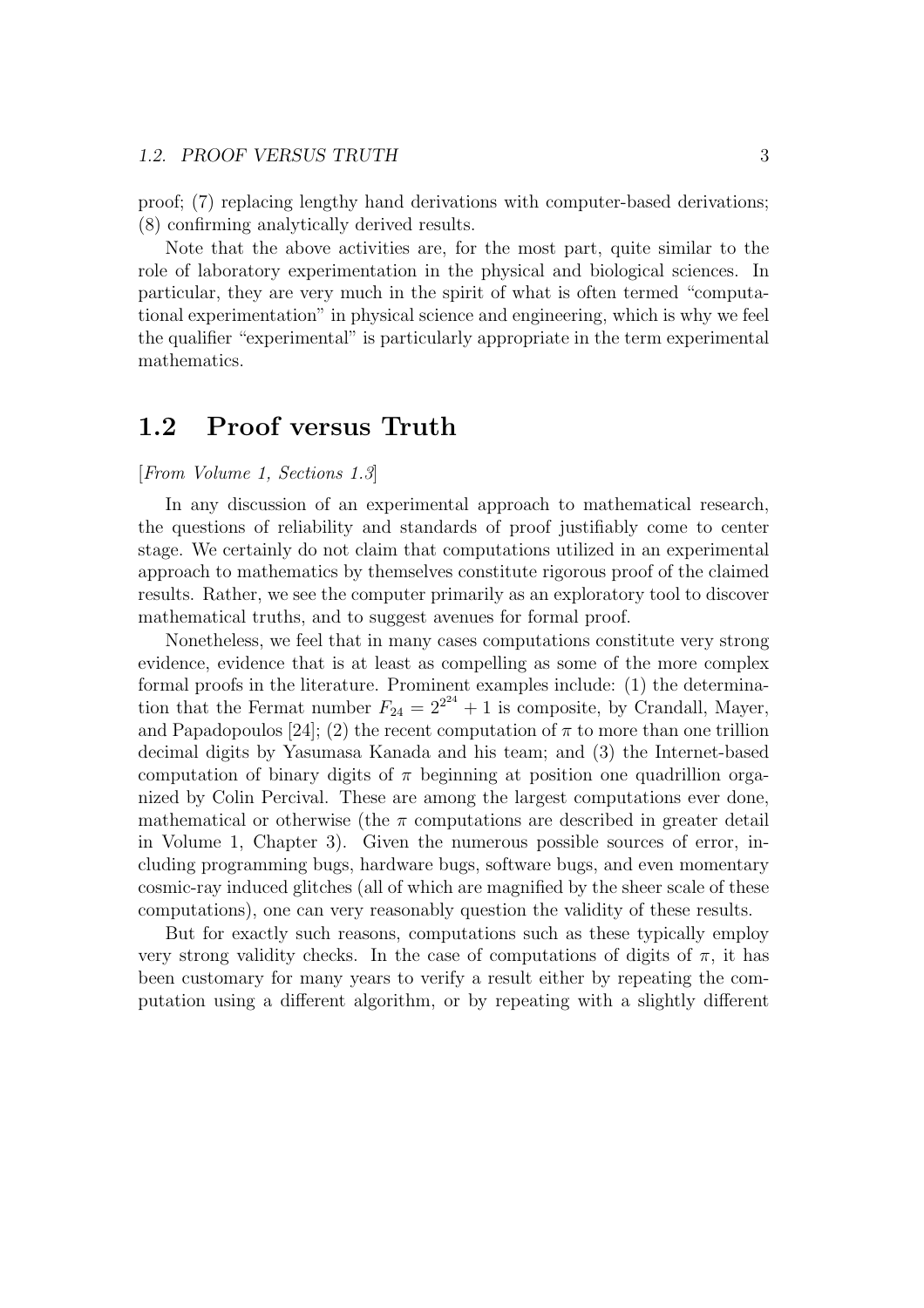index position. For example, if one computes hexadecimal digits of  $\pi$  beginning at position one trillion (we shall see how this can be done in Chapter 3), then this can be checked by repeating the computation at hexadecimal position one trillion minus one. It is easy to verify (see Algorithm 3 in Section 3.1) that these two calculations take almost completely different trajectories, and thus can be considered "independent." If both computations generate 25 hexadecimal digits beginning at the respective positions, then 24 digits should perfectly overlap. If these 24 hexadecimal digits do agree, then we can argue that the probability that these digits are in error, in a very strong (albeit heuristic) sense, is roughly one part in  $16^{24} \approx 7.9 \times 10^{28}$ , a figure much larger even than Avogadro's number  $(6.022 \times 10^{22})$ . Percival's actual computation of the quadrillionth binary digit (i.e., the 250 trillionth hexadecimal digit) of  $\pi$  was verified by a similar scheme, which for brevity we have simplified here.

Independent checks and extremely high numerical confidence levels still do not constitute formal proofs of correctness. What's more, we shall see in Section 1.4 of the second volume (and in Section 4.2 of this document) some examples of "high-precision frauds," namely "identities" that hold to high precision, yet are not precisely true. Even so, one can argue that many computational results are as reliable, if not more so, than a highly complicated piece of human mathematics. For example, perhaps only 50 or 100 people alive can, given enough time, digest all of Andrew Wiles' extraordinarily sophisticated proof of Fermat's Last Theorem. If there is even a one percent chance that each has overlooked the same subtle error (and they may be psychologically predisposed to do so, given the numerous earlier results that Wiles' result relies on), then we must conclude that computational results are in many cases actually more secure than the proof of Fermat's Last Theorem.

### 1.3 Paradigm Shifts

#### [From Volume 1, Section 1.4]

We acknowledge that the experimental approach to mathematics that we propose will be difficult for some in the field to swallow. Many may still insist that mathematics is all about formal proof, and from their viewpoint, computations have no place in mathematics. But in our view, mathematics is not ultimately about formal proof; it is instead about secure mathematical knowledge. We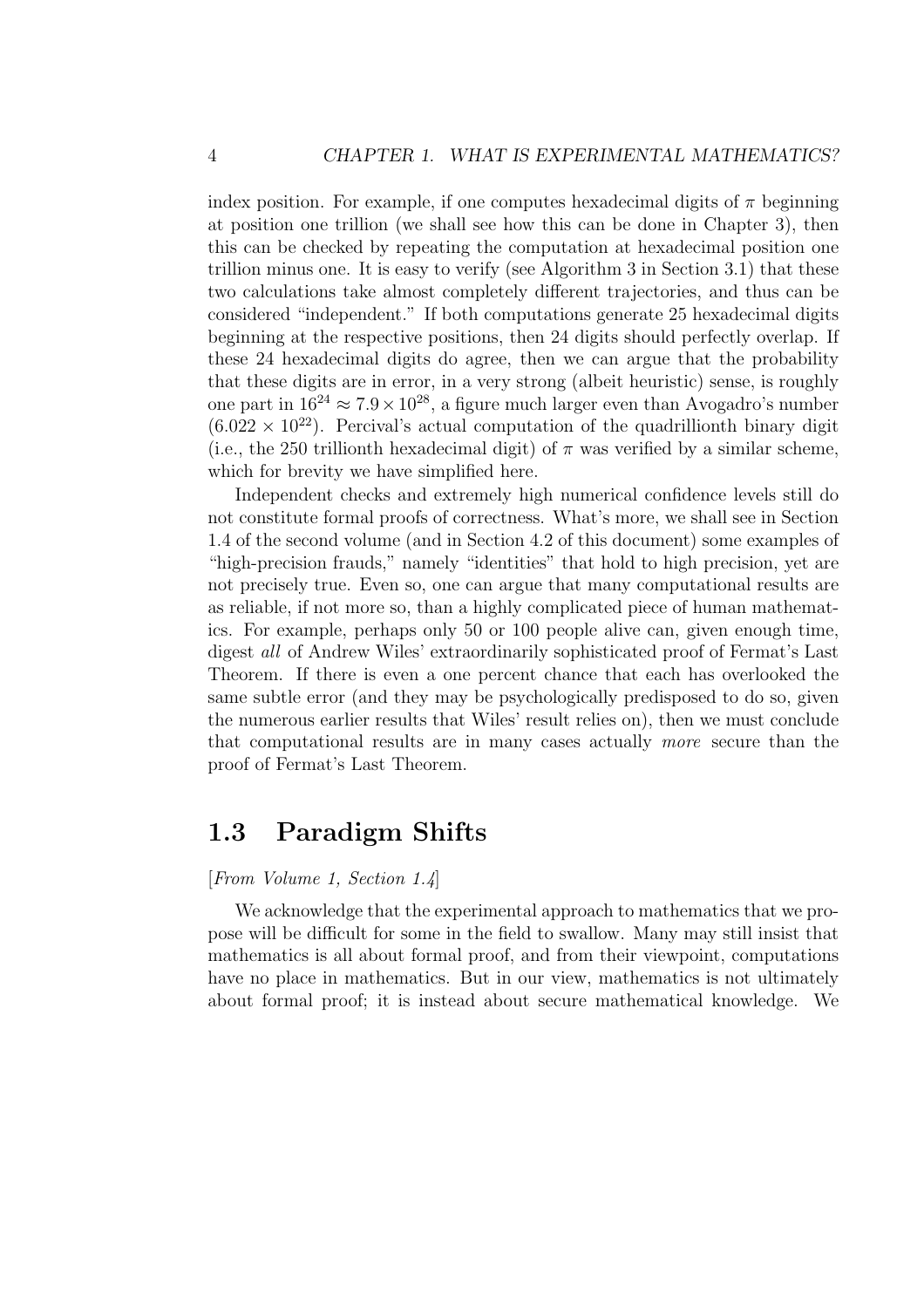are hardly alone in this regard—many prominent mathematicians throughout history have either exemplified or explicitly espoused such a view.

Jacques Hadamard (1865–1963) was perhaps the greatest mathematician to think deeply and seriously about cognition in mathematics. He nicely declared:

The object of mathematical rigor is to sanction and legitimize the conquests of intuition, and there was never any other object for it. (J. Hadamard, from E. Borel, "Lecons sur la theorie des fonctions," 1928, quoted in [40])

G. H. Hardy was another of the 20th century's towering figures in mathematics. In addition to his own mathematical achievements in number theory, he is well known as the mentor of Ramanujan. In his Rouse Ball lecture in 1928, Hardy emphasized the intuitive and constructive components of mathematical discovery:

I have myself always thought of a mathematician as in the first instance an observer, a man who gazes at a distant range of mountains and notes down his observations. . . . The analogy is a rough one, but I am sure that it is not altogether misleading. If we were to push it to its extreme we should be led to a rather paradoxical conclusion; that we can, in the last analysis, do nothing but point; that proofs are what Littlewood and I call gas, rhetorical flourishes designed to affect psychology, pictures on the board in the lecture, devices to stimulate the imagination of pupils. This is plainly not the whole truth, but there is a good deal in it. The image gives us a genuine approximation to the processes of mathematical pedagogy on the one hand and of mathematical discovery on the other; it is only the very unsophisticated outsider who imagines that mathematicians make discoveries by turning the handle of some miraculous machine. Finally the image gives us at any rate a crude picture of Hilbert's metamathematical proof, the sort of proof which is a ground for its conclusion and whose object is to convince. [17, Preface]

As one final example, in the modern age of computers, we quote John Milnor, a contemporary Fields medalist: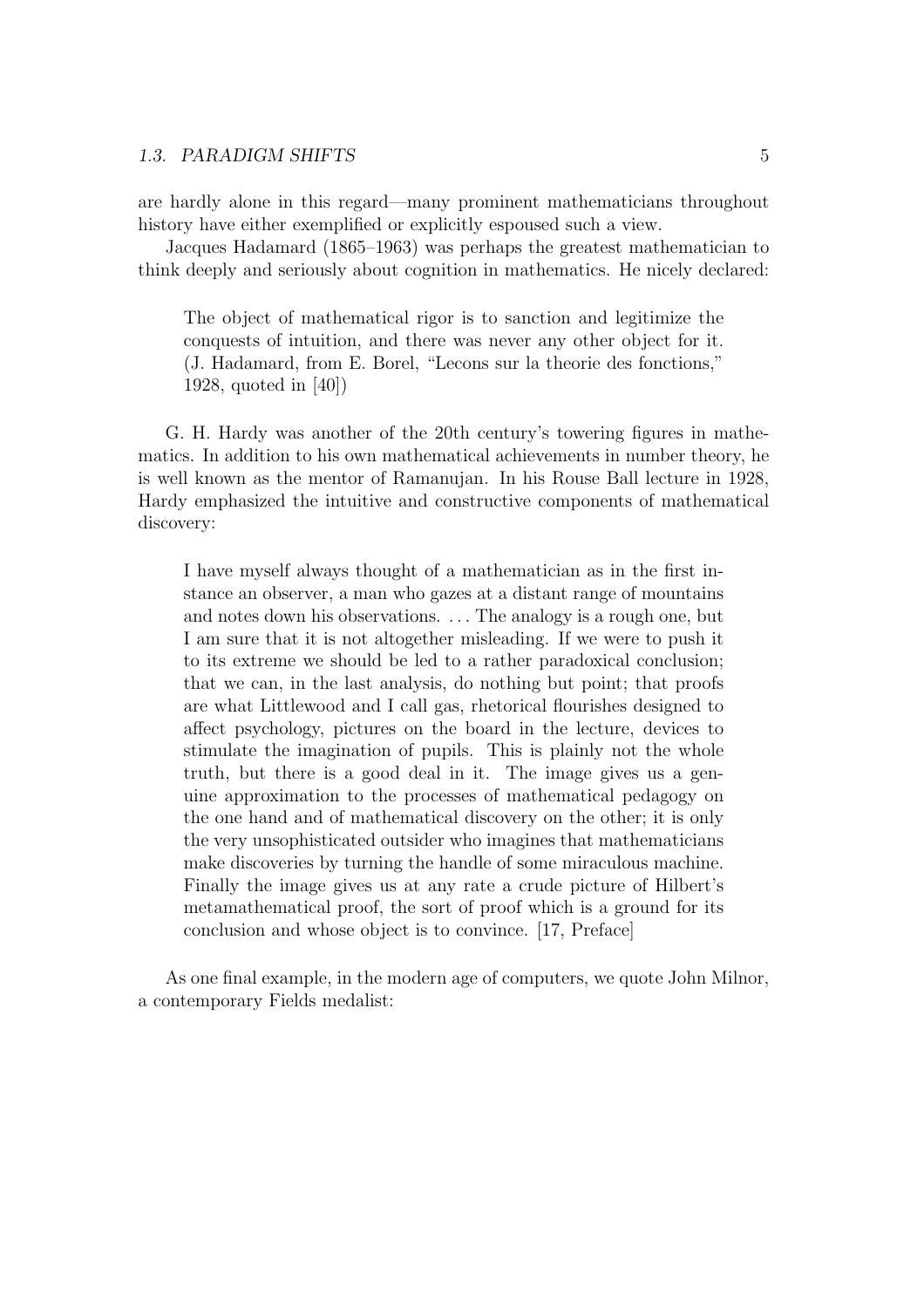If I can give an abstract proof of something, I'm reasonably happy. But if I can get a concrete, computational proof and actually produce numbers I'm much happier. I'm rather an addict of doing things on computer, because that gives you an explicit criterion of what's going on. I have a visual way of thinking, and I'm happy if I can see a picture of what I'm working with. [41, page 78]

### 1.4 Commentary and Additional Examples

[From Volume 1, Chapter 1 Commentary]

1. Hales' computer-assisted proof of Kepler's conjecture. In 1611, Kepler described the stacking of equal-sized spheres into the familiar arrangement we see for oranges in the grocery store. He asserted that this packing is the tightest possible. This assertion is now known as the Kepler conjecture, and has persisted for centuries without rigorous proof. Hilbert included the Kepler conjecture in his famous list of unsolved problems in 1900. In 1994, Thomas Hales, now at the University of Pittsburgh, proposed a five-step program that would result in a proof: (a) treat maps that only have triangular faces; (b) show that the face-centered cubic and hexagonal-close packings are local maxima in the strong sense that they have a higher score than any Delaunay star with the same graph; (c) treat maps that contain only triangular and quadrilateral faces (except the pentagonal prism); (d) treat maps that contain something other than a triangle or quadrilateral face; (e) treat pentagonal prisms.

In 1998, Hales announced that the program was now complete, with Samuel Ferguson (son of Helaman Ferguson) completing the crucial fifth step. This project involved extensive computation, using an interval arithmetic package, a graph generator, and Mathematica.

As this book was going to press, the Annals of Mathematics has decided to publish Hales' paper, but with a cautionary note, because although a team of referees is "99% certain" that the computer-assisted proof is sound, they have not been able to verify every detail [42]. One wonders if every other article in this journal has implicitly been certified to be correct with more than 99% certainty.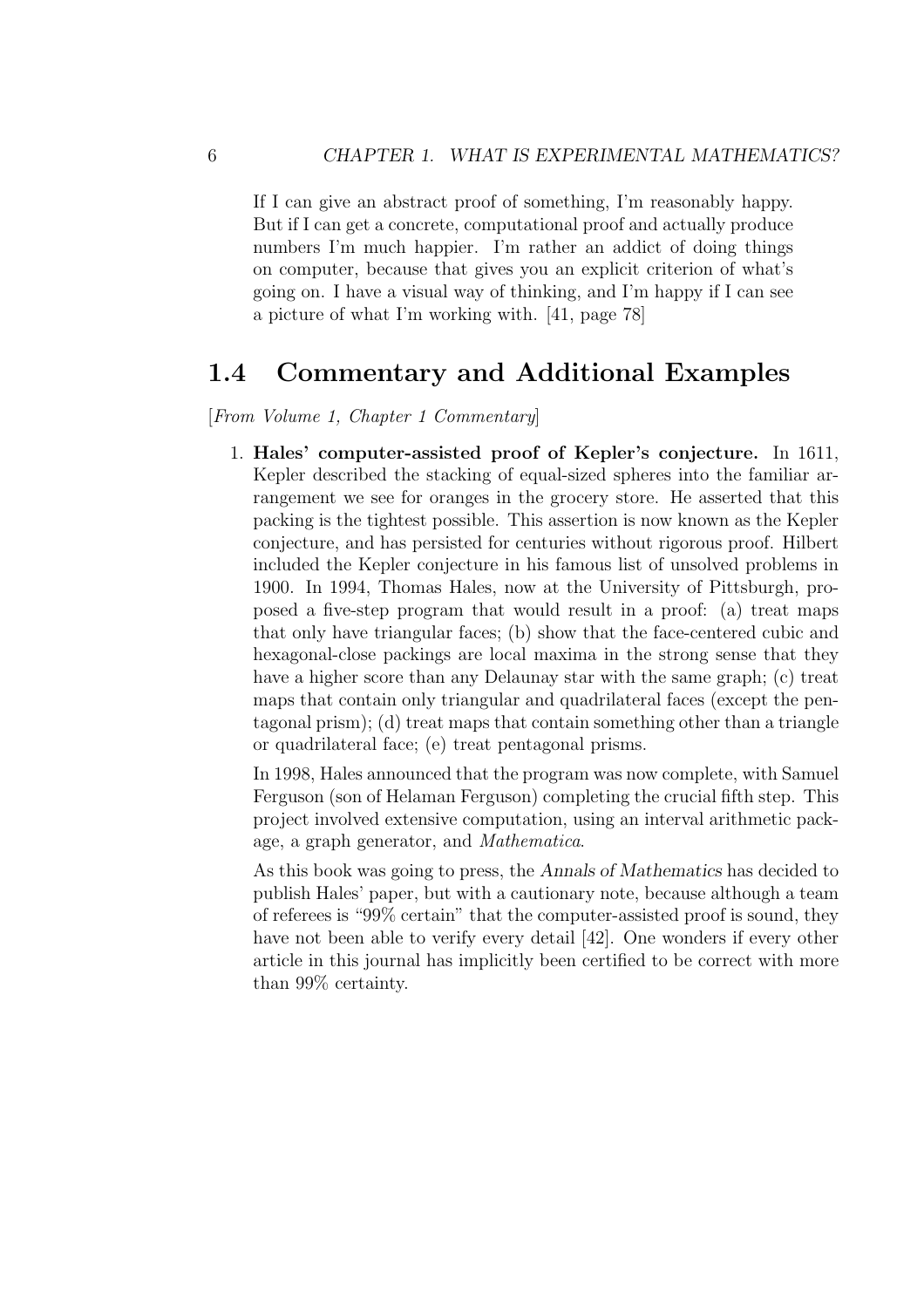## Chapter 2

## Experimental Mathematics in Action

The purpose of computing is insight, not numbers.

Richard Hamming, Numerical Methods for Scientists and Engineers, 1962

In this chapter, we will present a few particularly engaging examples of modern experimental mathematics in action. We invite those readers with access to some of the computational tools we mention below to personally try some of these examples.

### 2.1 A Curious Anomaly in the Gregory Series

[From Volume 1, Section 2.2]

In 1988, Joseph Roy North of Colorado Springs observed that Gregory's series for  $\pi$ ,

$$
\pi = 4 \sum_{k=1}^{\infty} \frac{(-1)^{k+1}}{2k-1} = 4(1 - 1/3 + 1/5 - 1/7 + \cdots), \quad (2.1.1)
$$

when truncated to  $5,000,000$  terms, gives a value that differs strangely from the true value of  $\pi$ . Here is the truncated Gregory value and the true value of  $\pi$ :

#### 7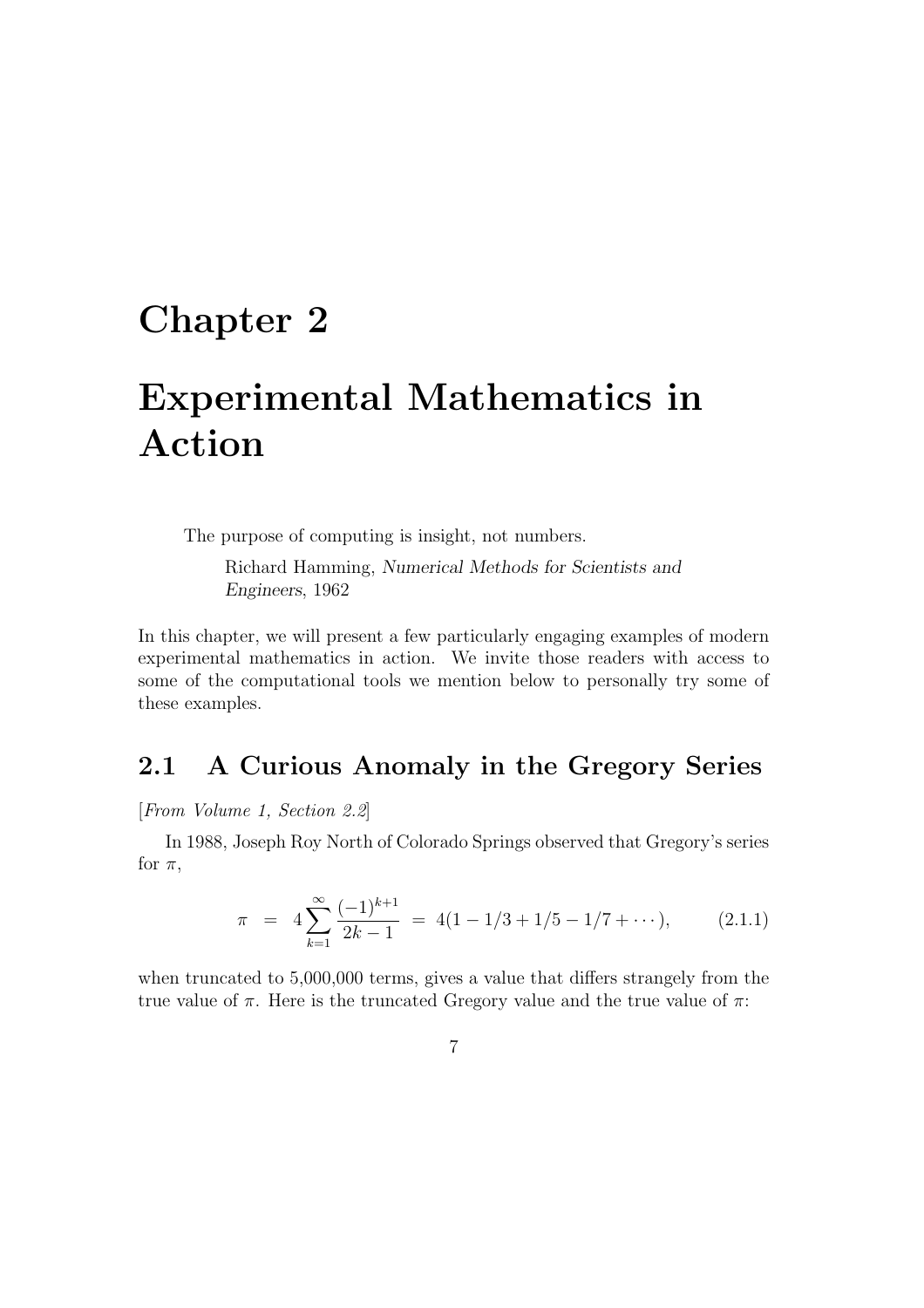3.14159245358979323846464338327950278419716939938730582097494182230781640... 3.14159265358979323846264338327950288419716939937510582097494459230781640... 2 -2 10 -122 2770

The series value differs, as one might expect from a series truncated to 5,000,000 terms, in the seventh decimal place—a "4" where there should be a "6." But the next 13 digits are correct! Then, following another erroneous digit, the sequence is once again correct for an additional 12 digits. In fact, of the first 46 digits, only four differ from the corresponding decimal digits of  $\pi$ . Further, the "error" digits appear to occur in positions that have a period of 14, as shown above. Such anomalous behavior begs explanation.

Once observed, it is natural (and easy given a modern computer algebra system) to ask if something similar happens with the logarithm. Indeed it does, as the following value obtained by truncating the series  $\log 2 = 1 - 1/2 + 1/3$  $1/4 + \cdots$  shows:

|  |        | $0.69314708055995530941723212125817656807551613436025525140068000949418722\dots$ |       |       |       |
|--|--------|----------------------------------------------------------------------------------|-------|-------|-------|
|  |        | $0.69314718055994530941723212145817656807550013436025525412068000949339362\dots$ |       |       |       |
|  | 1 $-1$ | $\sim$ $\sim$ $\sim$ $\sim$                                                      | $-16$ | - 272 | -7936 |

Here again, the "erroneous" digits appear in locations with a period of 14. In the first case, the differences from the "correct" values are  $(2, -2, 10, -122, 2770)$ , while in the second case the differences are  $(1, -1, 2, -16, 272, -7936)$ . We note that each integer in the first set is even; dividing by two, we obtain  $(1, -1, 5, -122, 1385).$ 

How can we find out exactly what is going on here? A great place to start is by enlisting the help of an excellent resource for the computational mathematician: Neil Sloane and Simon Plouffe's Internet-based integer sequence recognition tool, available at http://www.research.att.com/˜njas/sequences. This tool has no difficulty recognizing the first sequence as "Euler numbers" and the second as "tangent numbers." Euler numbers and tangent numbers are defined in terms of the Taylor's series for sec x and  $\tan x$ , respectively:

$$
\sec x = \sum_{k=0}^{\infty} \frac{(-1)^k E_{2k} x^{2k}}{(2k)!}
$$

$$
\tan x = \sum_{k=0}^{\infty} \frac{(-1)^{k+1} T_{2k+1} x^{2k+1}}{(2k+1)!}.
$$
(2.1.2)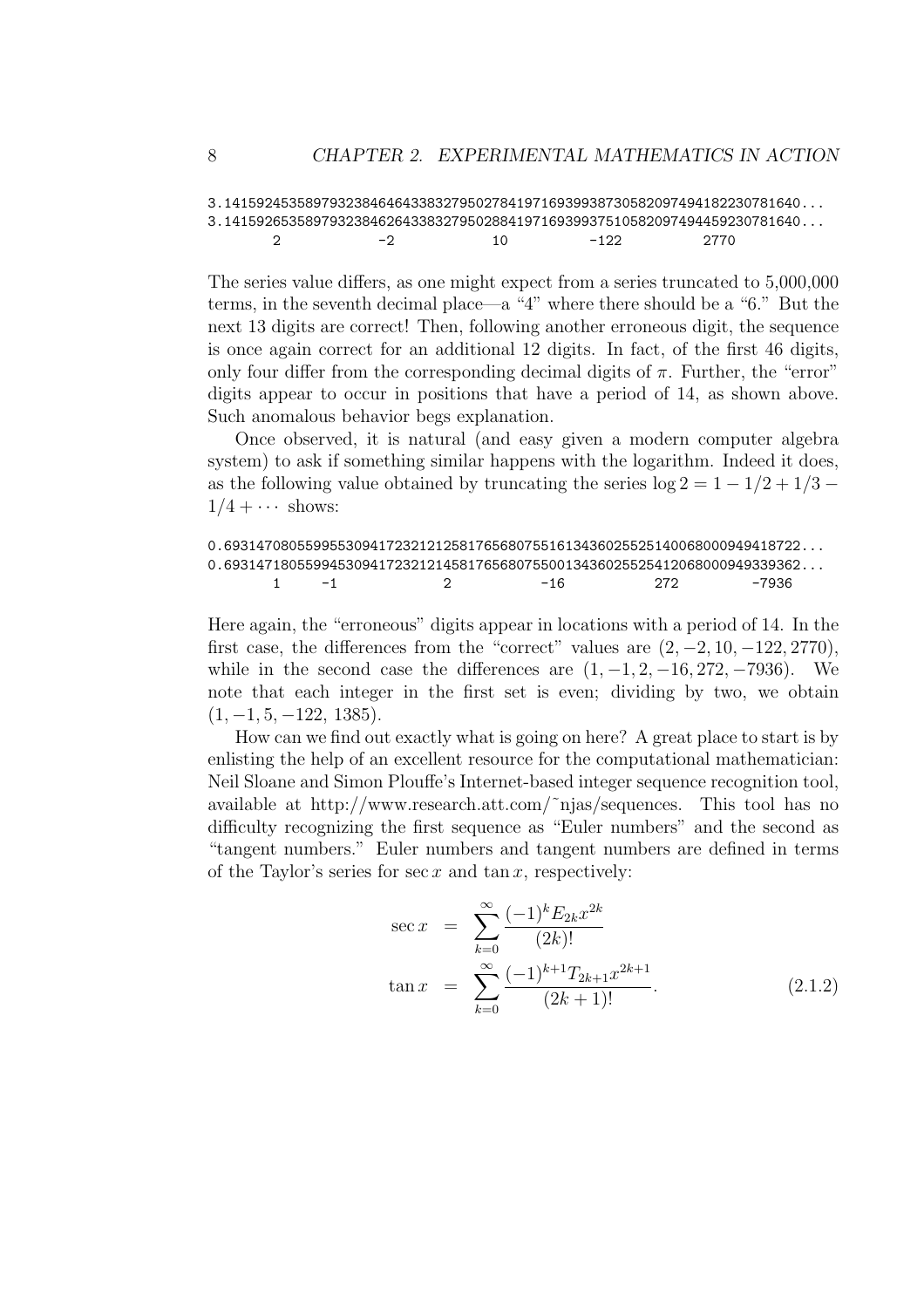#### 2.2. BIFURCATION POINTS IN THE LOGISTIC ITERATION 9

Indeed, this discovery, made originally through the print version of the sequence recognition tool available more than a decade ago, led to a formal proof that these sequences are indeed the source of the "errors" in these sequences. The precise result is that the following asymptotic expansions hold:

$$
\frac{\pi}{2} - 2\sum_{k=1}^{N/2} \frac{(-1)^{k+1}}{2k-1} \approx \sum_{m=0}^{\infty} \frac{E_{2m}}{N^{2m+1}}
$$
(2.1.3)

$$
\log 2 - \sum_{k=1}^{N/2} \frac{(-1)^{k+1}}{k} \approx \frac{1}{N} + \sum_{m=1}^{\infty} \frac{T_{2m-1}}{N^{2m}}.
$$
 (2.1.4)

Now the genesis of the anomaly mentioned above is clear: North, in computing  $\pi$ by Gregory's series, had by chance truncated the series at 5,000,000 terms, which is exactly one-half of a fairly large power of ten. Indeed, setting  $N = 10,000,000$ in Equation (2.1.3) shows that the first hundred or so digits of the truncated series value are small perturbations of the correct decimal expansion for  $\pi$ . And the asymptotic expansions show up on the computer screen, as we observed above. Similar phenomena occur for other constants. (See [13] for proofs of (2.1.3) and (2.1.4), together with some additional details.)

### 2.2 Bifurcation Points in the Logistic Iteration

#### [From Volume 1, Section 2.3]

One of the classic examples of a chaotic iteration is known as the logistic iteration: Fix a real number  $r > 0$ , select  $x_0$  in the unit interval  $(0, 1)$ , and then iterate

$$
x_{k+1} = rx_k(1 - x_k). \tag{2.2.5}
$$

This is termed the "logistic" iteration because of its roots in computational ecology: It mimics the behavior of a biological population, which, if it becomes too numerous, exhausts its available food supply and then falls back to a smaller population, possibly oscillating in an irregular manner over many generations.

For values of  $r < 1$ , the iterates  $(x_k)$  quickly converge to zero. For  $1 < r < 3$ , the iterates converge to a single nonzero limit point. At  $r = 3$ , a bifurcation the iterates converge to a single nonzero limit point. At  $r = 3$ , a bifurcation occurs: For  $3 < r < 3.449489... = 1 + \sqrt{6}$ , the iterates oscillate between two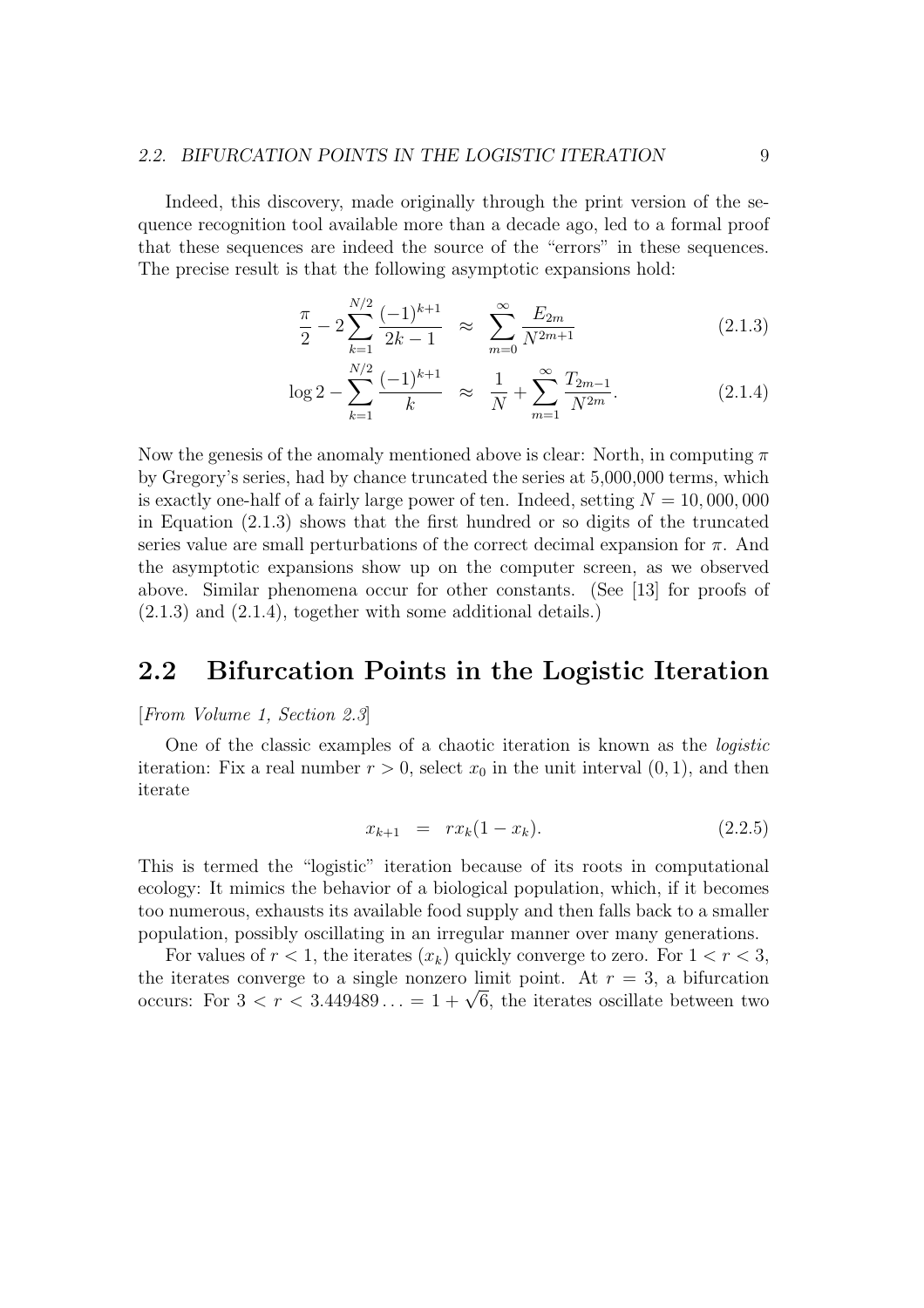

Figure 2.1: Bifurcation in the logistic iteration.

distinct limit points. A second bifurcation occurs at  $r = 1 + \sqrt{6}$ . In particular, distinct limit points. A second bitureation occurs at  $r = 1 + \sqrt{6}$ . In particular, for  $1 + \sqrt{6} < r < 3.544090359...$ , the iterates oscillate in a periodic fashion between four distinct limit points. This pattern of limit point bifurcation and period doubling occurs at successively shorter intervals, until  $r > 3.5699457...$ when iterates behave in a completely chaotic manner. This behavior is shown in Figure 2.1.

Until recently, the identity of the third bifurcation point, namely the constant  $b_3 = 3.544090359...$ , was not known. It is fairly straightforward, by means of recursive substitutions of Equation (2.2.5), to demonstrate that this constant must be algebraic, but the bound on the degree of the integer polynomial that  $b_3$  satisfies is quite large and thus not very useful.

A tool that can be used in such situations is an integer relation algorithm. This is an algorithm which, when given n real numbers  $(x_1, x_2, \dots, x_n)$ , returns integers  $(a_1, a_2, \dots, a_n)$ , not all zero, such that  $a_1x_1+a_2x_2+\dots+a_nx_n=0$  (if such a solution exists). Such computations must be done using very high precision arithmetic, or else the results are not numerically significant. At present the best algorithm for integer relation detection appears to be the "PSLQ" algorithm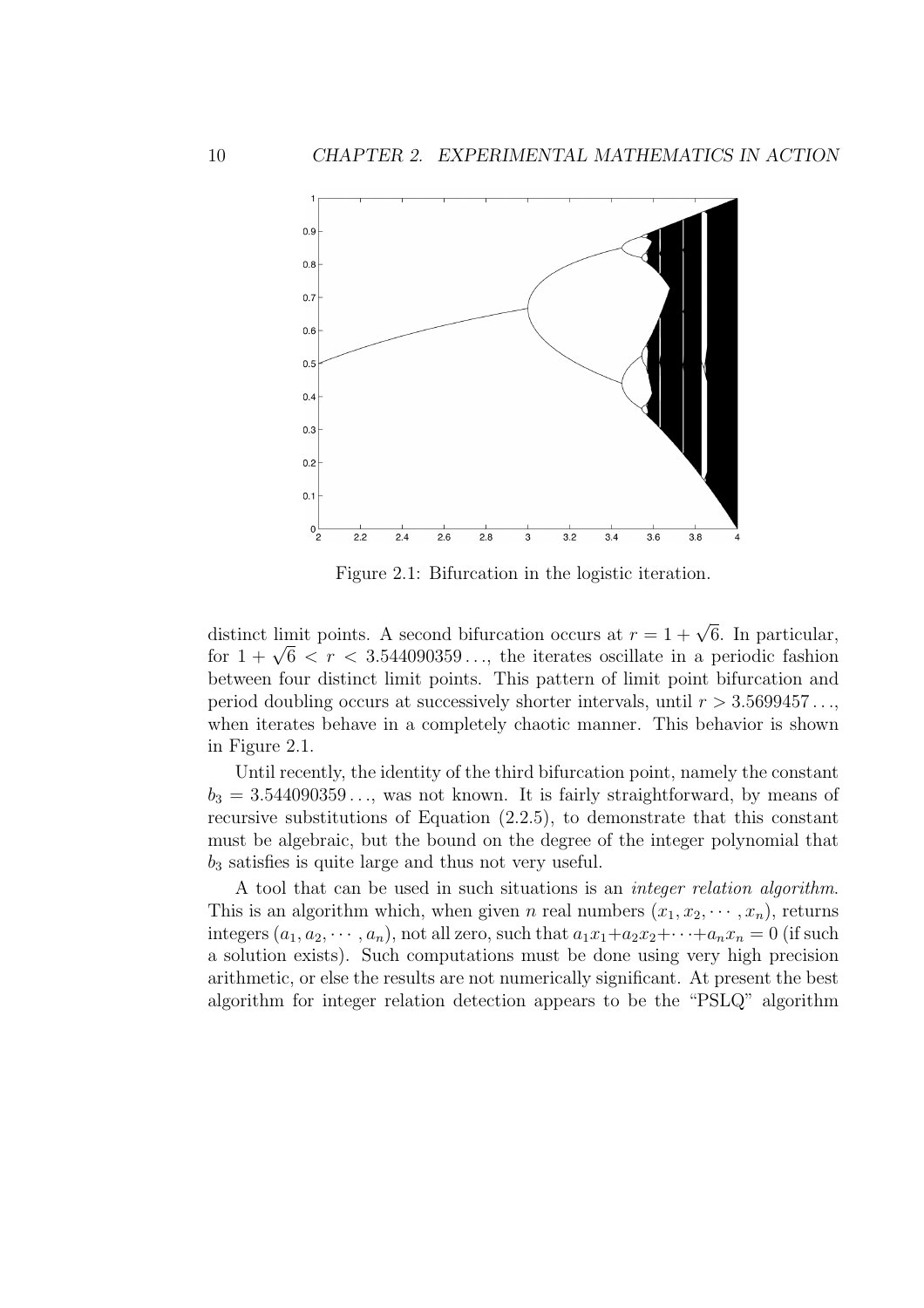of mathematician-sculptor Helaman Ferguson [30, 6, 8], although the "LLL" algorithm is also often used. We discuss integer relation detection in greater depth in Volume 1, Chapter 6. For the time being we mention the Internetbased integer relation tool at http://www.cecm.sfu.ca/projects/IntegerRelations and the Experimental Mathematician's Toolkit at http://www.expmath.info.

One straightforward application of an integer relation tool is to recover the polynomial satisfied by an algebraic number. If you suspect that a constant  $\alpha$ , whose numerical value can be calculated to high precision, is algebraic of degree n, then you can test this conjecture by computing the  $(n+1)$ -long vector  $(1, \alpha, \alpha^2, \dots, \alpha^n)$ , and then using this vector as input to an integer relation calculation. If it finds a solution vector  $(a_0, a_1, a_2, \dots, a_n)$  with a sufficiently high degree of numerical accuracy, then you can be fairly confident that these integers are precisely the coefficients of the polynomial satisfied by  $\alpha$ .

In the present example, where  $\alpha = b_3$ , a predecessor algorithm to PSLQ recovered the polynomial

$$
0 = 4913 + 2108t2 - 604t3 - 977t4 + 8t5 + 44t6 + 392t7 - 193t8 - 40t9
$$
  
+48t<sup>10</sup> - 12t<sup>11</sup> + t<sup>12</sup>. (2.2.6)

You might like to try to rediscover this polynomial by using the Internet-based tool mentioned above. To do this requires a high-precision value of  $b_3$ . Its value correct to 120 decimal digits is:

3.5440903595 5192285361 5965986604 8045405830 9984544457 3675457812 2530305842 9428588630 1225625856 6424891799 9626089927 7589974545

If you do not wish to type this number in, you may find it by using Mathematica:

#### FindRoot[4913 + 2108\*t^2 - 604\*t^3 - 977\*t^4 + 8\*t^5 +  $44*t^6 + 392*t^7 - 193*t^8 - 40*t^9 + 48*t^10 - 12*t^11 +$  $t^12 == 0$ ,  $\{t, 3.544\}$ , WorkingPrecision  $\rightarrow$  125]

or by using a similar command with the Experimental Mathematician's Toolkit.

Recently, the fourth bifurcation point  $b_4 = 3.564407266095...$  was identified by a similar, but much more challenging, integer relation calculation. In particular, it was found that  $\alpha = -b_4(b_4 - 2)$  satisfies a certain integer polynomial of degree 120. The recovered coefficients descend monotonically from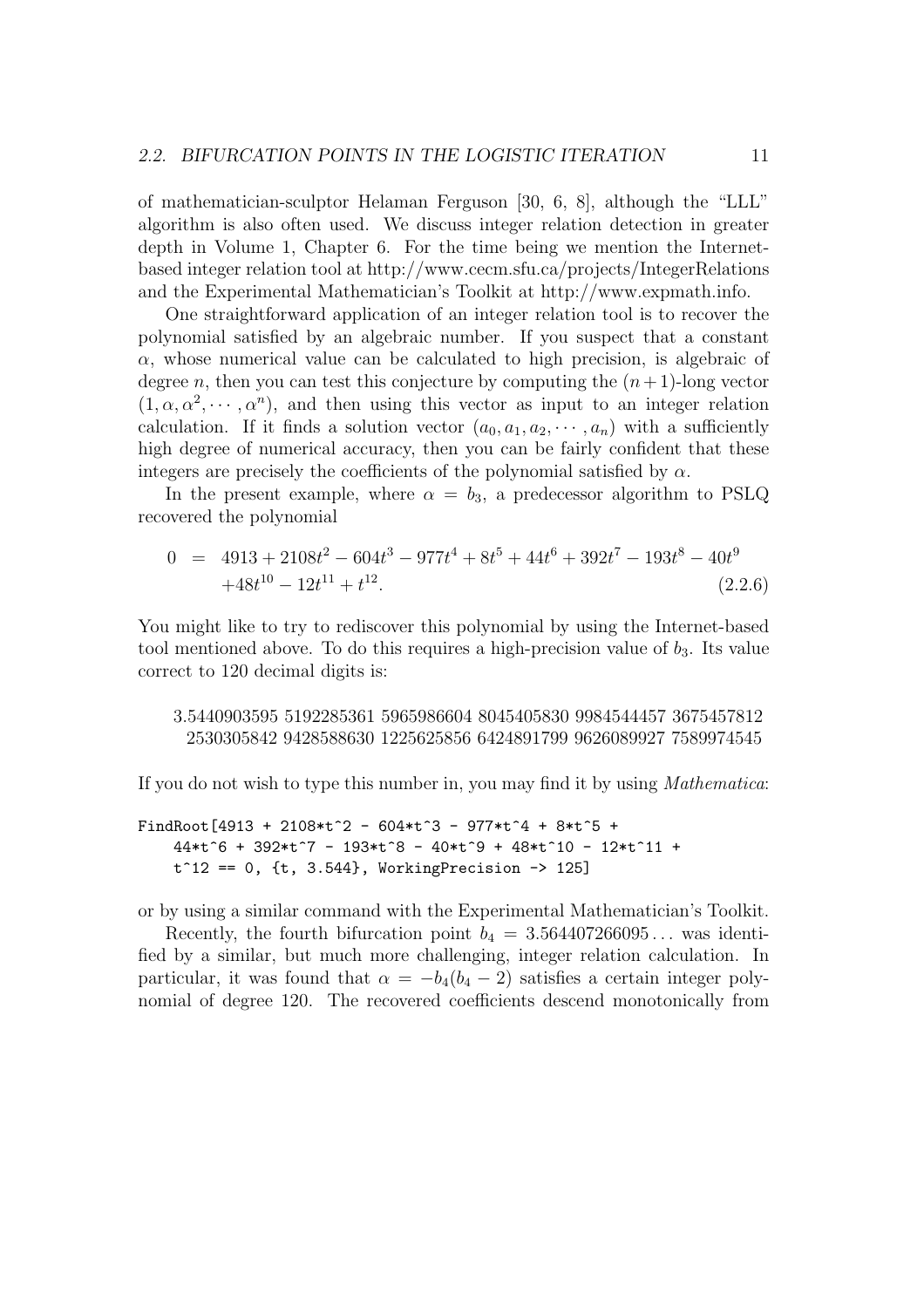$257^{30} \approx 1.986 \times 10^{72}$  down to 1. This calculation required 10,000 decimal digit precision arithmetic, and more than one hour on 48 processors of a parallel computer system. Full details can be found in [8]. The relation produced was recently verified by Konstantinos Karamanos, using the Magma computer algebra system [36].

### 2.3 Experimental Mathematics and Sculpture

#### [From Volume 1, Section 2.4]

In the previous section, we mentioned the PSLQ algorithm, which was discovered in 1993 by Helaman Ferguson. This is certainly a signal accomplishment for example, the PSLQ algorithm (with associated lattice reduction algorithms) was recently named one of ten "algorithms of the century" by Computing in Science and Engineering [6]. Nonetheless Ferguson is even more well-known for his numerous mathematics-inspired sculptures, which grace numerous research institutes in the United States. Photos and highly readable explanations of these sculptures can be seen in a lovely book written by his wife, Claire [29]. Together, the Fergusons recently won the 2002 Communications Award, bestowed by the Joint Policy Board of Mathematics. The citation for this award declares that the Fergusons "have dazzled the mathematical community and a far wider public with exquisite sculptures embodying mathematical ideas, along with artful and accessible essays and lectures elucidating the mathematical concepts."

There is a remarkable and unanticipated connection between Ferguson's PSLQ algorithm and at least one of Ferguson's sculptures. It is known that the volumes of complements of certain knot figures (which volumes in  $\mathbb{R}^3$  are infinite) are finite in hyperbolic space, and sometimes are given by certain explicit formulas. This is not true of all knots. Many of these hyperbolic complements of knots correspond to certain discrete quotient subgroups of matrix groups.

One of Ferguson's sculptures, known as the "Eight-Fold Way," is housed at the Mathematical Sciences Research Institute in Berkeley, California (see Figure 2.2, courtesy of Helaman Ferguson).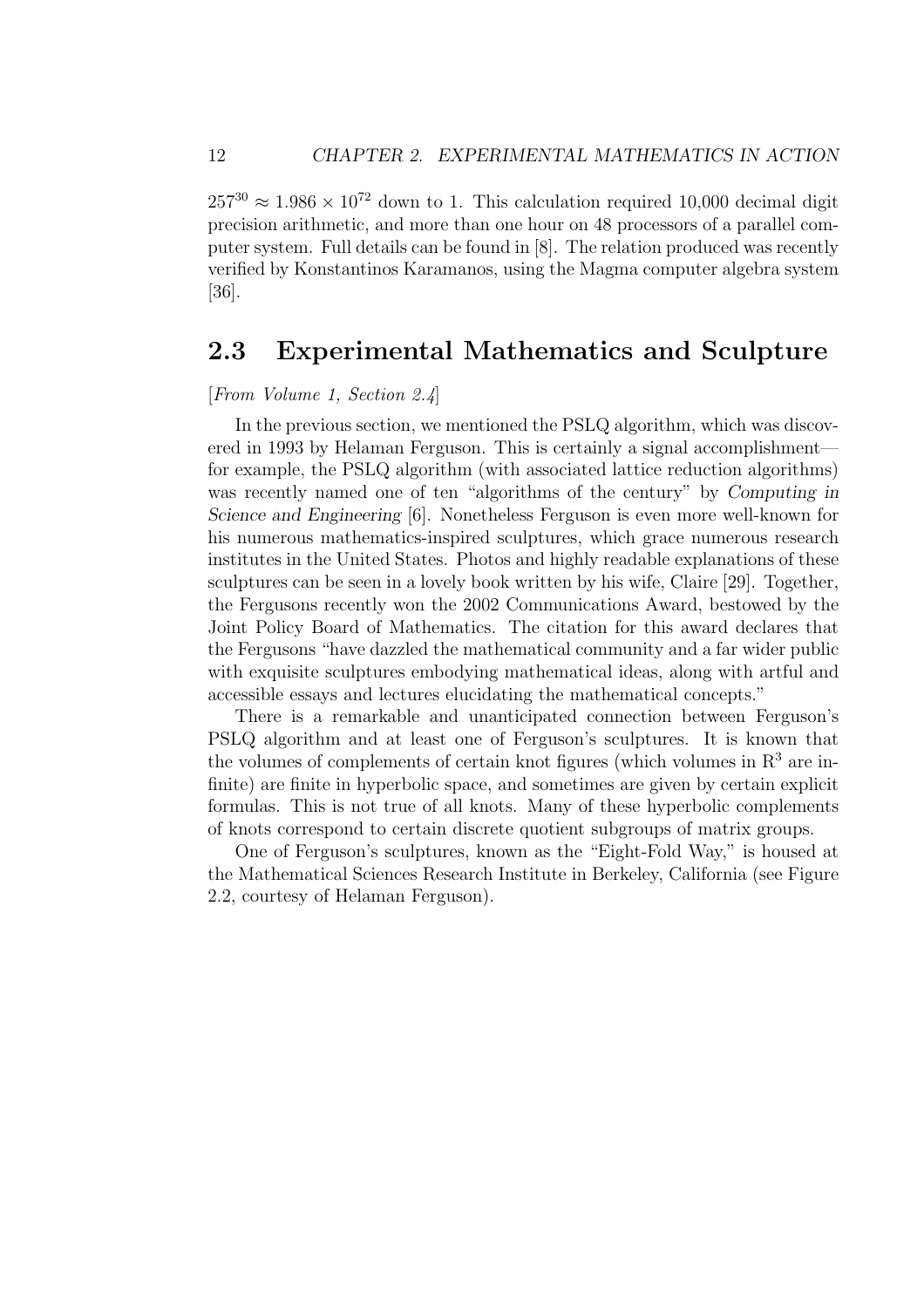

Figure 2.2: Ferguson's "Eight-Fold Way" and "Figure-Eight Knot Complement." Figure 2.2: Ferguson's "Eight-Fold Way" and "Figure-Eight Knot Complement."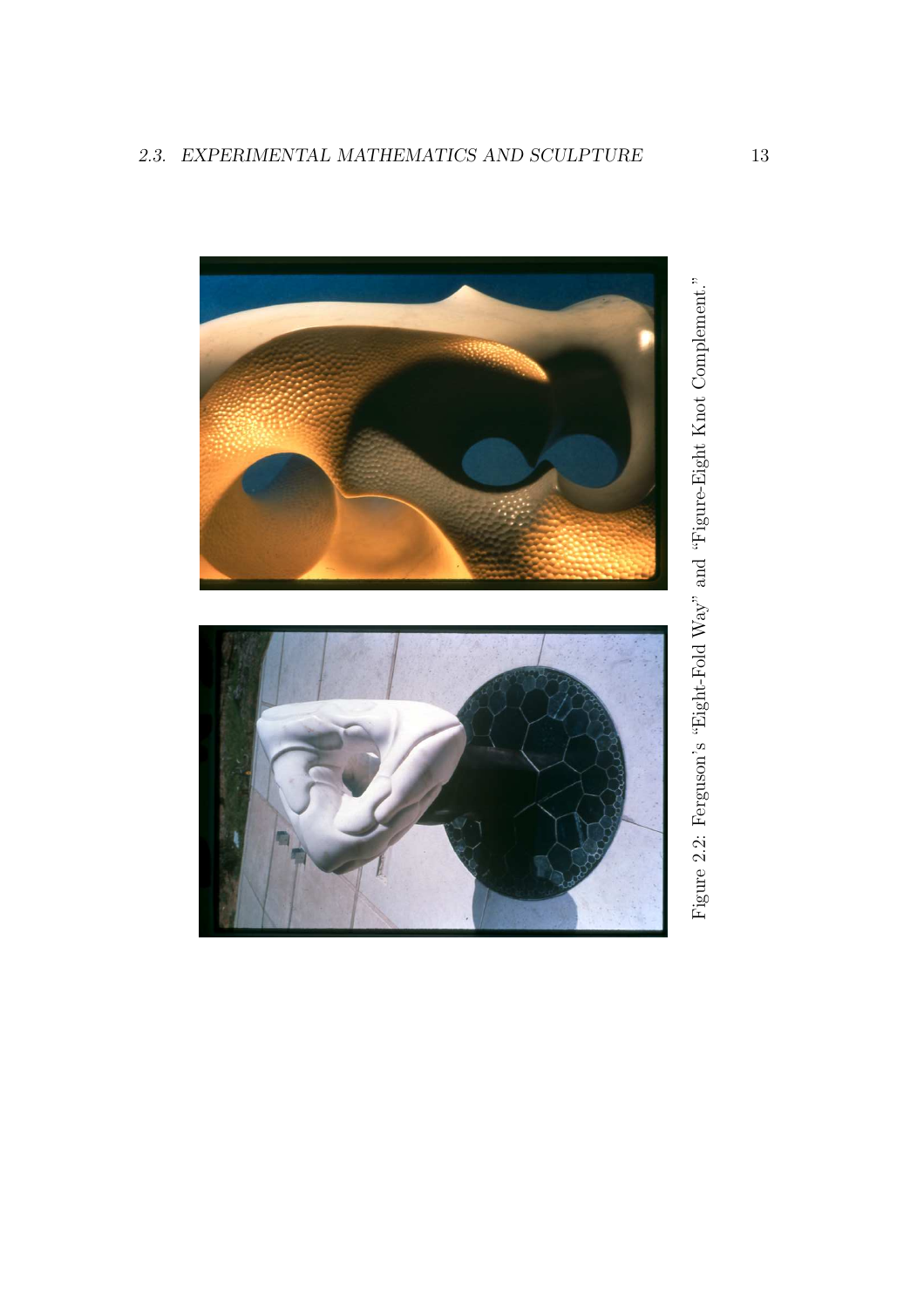Another of Ferguson's well-known sculptures is the "Figure-Eight Complement II" (see Figure 2.2, courtesy of Helaman Ferguson). It has been known for some time that the hyperbolic volume  $V$  of the figure-eight knot complement is given by the formula

$$
V = 2\sqrt{3} \sum_{n=1}^{\infty} \frac{1}{n \binom{2n}{n}} \sum_{k=n}^{2n-1} \frac{1}{k}
$$
 (2.3.7)

$$
= 2.029883212819307250042405108549... \qquad (2.3.8)
$$

In 1998, British physicist David Broadhurst conjectured that  $V/\sqrt{3}$  is a rational linear combination of

$$
C_j = \sum_{n=0}^{\infty} \frac{(-1)^n}{27^n (6n+j)^2}.
$$
 (2.3.9)

Indeed, it is, as Broadhurst [18] found using a PSLQ program:

$$
V = \frac{\sqrt{3}}{9} \sum_{n=0}^{\infty} \frac{(-1)^n}{27^n} \left( \frac{18}{(6n+1)^2} - \frac{18}{(6n+2)^2} - \frac{24}{(6n+3)^2} - \frac{6}{(6n+4)^2} + \frac{2}{(6n+5)^2} \right).
$$
 (2.3.10)

You can verify this yourself, using for example the Mathematician's Toolkit, available at http://www.expmath.info. Just type the following lines of code:

```
v = 2 * sqrt[3] * sum[1/(n * binomial[2*n, n]) * sum[1/k, \ \rangle]{k, n, 2*n-1}], {n, 1, infinity}]
pslq[v/sqrt[3], table[sum[(-1)^n/(27^n*(6*n+j)^2), \
  {n, 0, infinity}], {j, 1, 6}]]
```
When this is done you will recover the solution vector  $(9, -18, 18, 24, 6, -2, 0)$ . A proof that formula (2.3.10) holds, together with a number of other identities for  $V$ , is given in the Volume 1, Section 2 Commentary.

As we shall see in Section 3.1, constants given by a formula of the general type given in (2.3.10), namely a "BBP-type" formula, possess some remarkable properties, among them the fact that you can calculate the  $n$ -th digit (base-3) digit in this case) of such constants by means of a simple algorithm, without having to compute any of the first  $n - 1$  digits.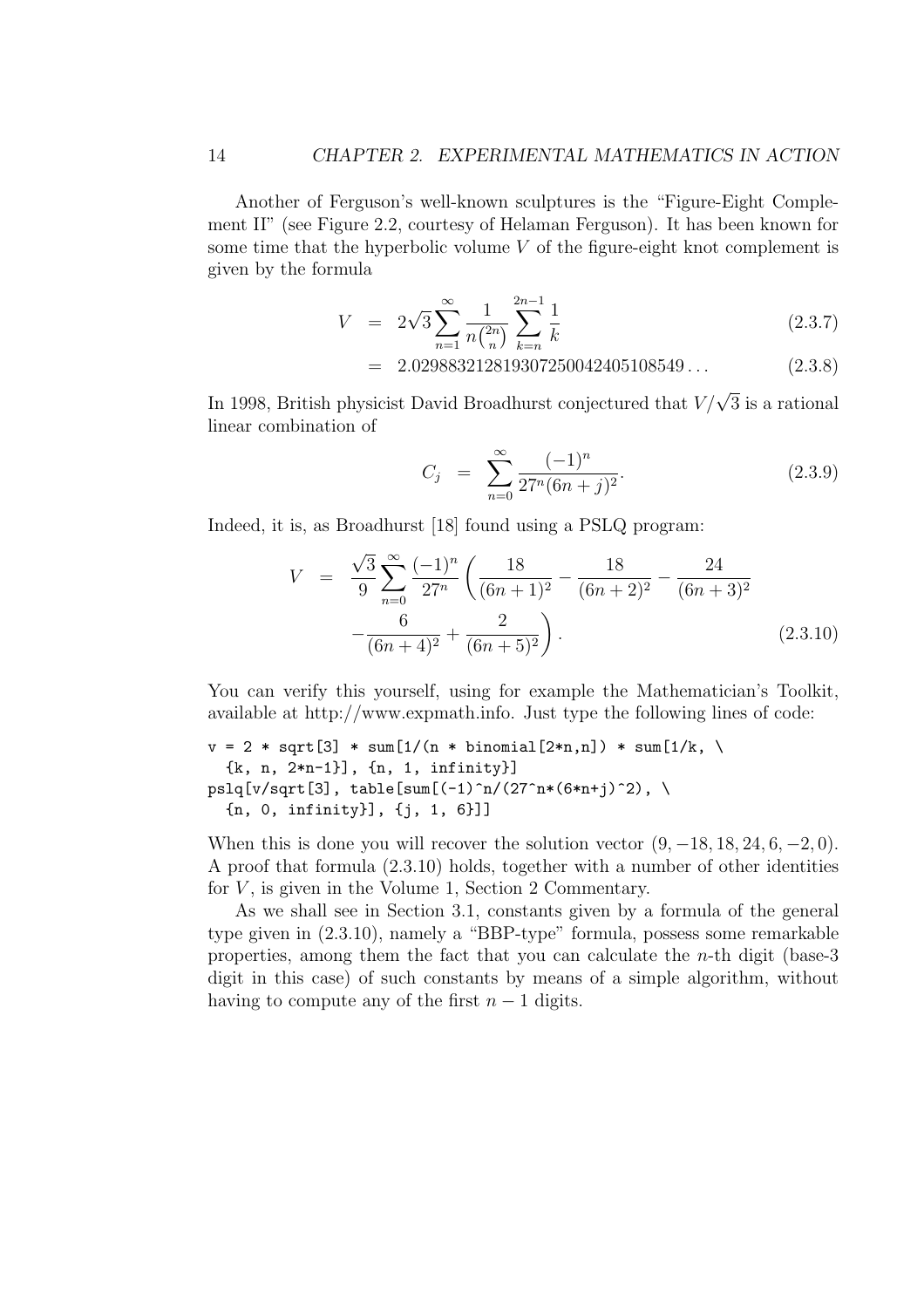### 2.4 Recognition of Euler Sums

[From Volume 1, Section 2.5]

In April 1993, Enrico Au-Yeung, an undergraduate at the University of Waterloo, brought to the attention of one of us (Borwein) the curious result [11]

$$
\sum_{k=1}^{\infty} \left( 1 + \frac{1}{2} + \dots + \frac{1}{k} \right)^2 k^{-2} = 4.59987\dots
$$
  

$$
\approx \frac{17}{4} \zeta(4) = \frac{17\pi^4}{360}.
$$
 (2.4.11)

The function  $\zeta(s)$  in (2.4.11) is the classical Riemann zeta function,

$$
\zeta(s) = \sum_{n=1}^{\infty} \frac{1}{n^s}.
$$

Bernoulli showed that for even integers,  $\zeta(2n)$  is a rational multiple of  $\pi^{2n}$  [15]. (Bernoulli's result is proved in Section 3.2 of the second volume of this work.)

Au-Yeung had computed the sum in (2.4.11) to 500,000 terms, giving an accuracy of 5 or 6 decimal digits. Suspecting that his discovery was merely a numerical coincidence, Borwein sought to compute the sum to a higher level of precision. Using Fourier analysis and Parseval's equation, he obtained

$$
\frac{1}{2\pi} \int_0^{\pi} (\pi - t)^2 \log^2(2\sin\frac{t}{2}) dt = \sum_{n=1}^{\infty} \frac{(\sum_{k=1}^n \frac{1}{k})^2}{(n+1)^2}.
$$
 (2.4.12)

The idea here is that the series on the right of (2.4.12) permits one to evaluate (2.4.11), while the integral on the left can be computed using the numerical quadrature facility of Mathematica or Maple. When he did this, he was surprised to find that the conjectured identity holds to more than 30 digits. We should add here that by good fortune,  $17/360 = 0.047222...$  has period one and thus can plausibly be recognized from its first six digits, so that Au-Yeung's numerical discovery was not entirely far-fetched.

What Borwein did not know at the time was that Au-Yeung's suspected identity follows directly from a related result proved by De Doelder in 1991 [28]. In fact, it had cropped up even earlier as a problem in the American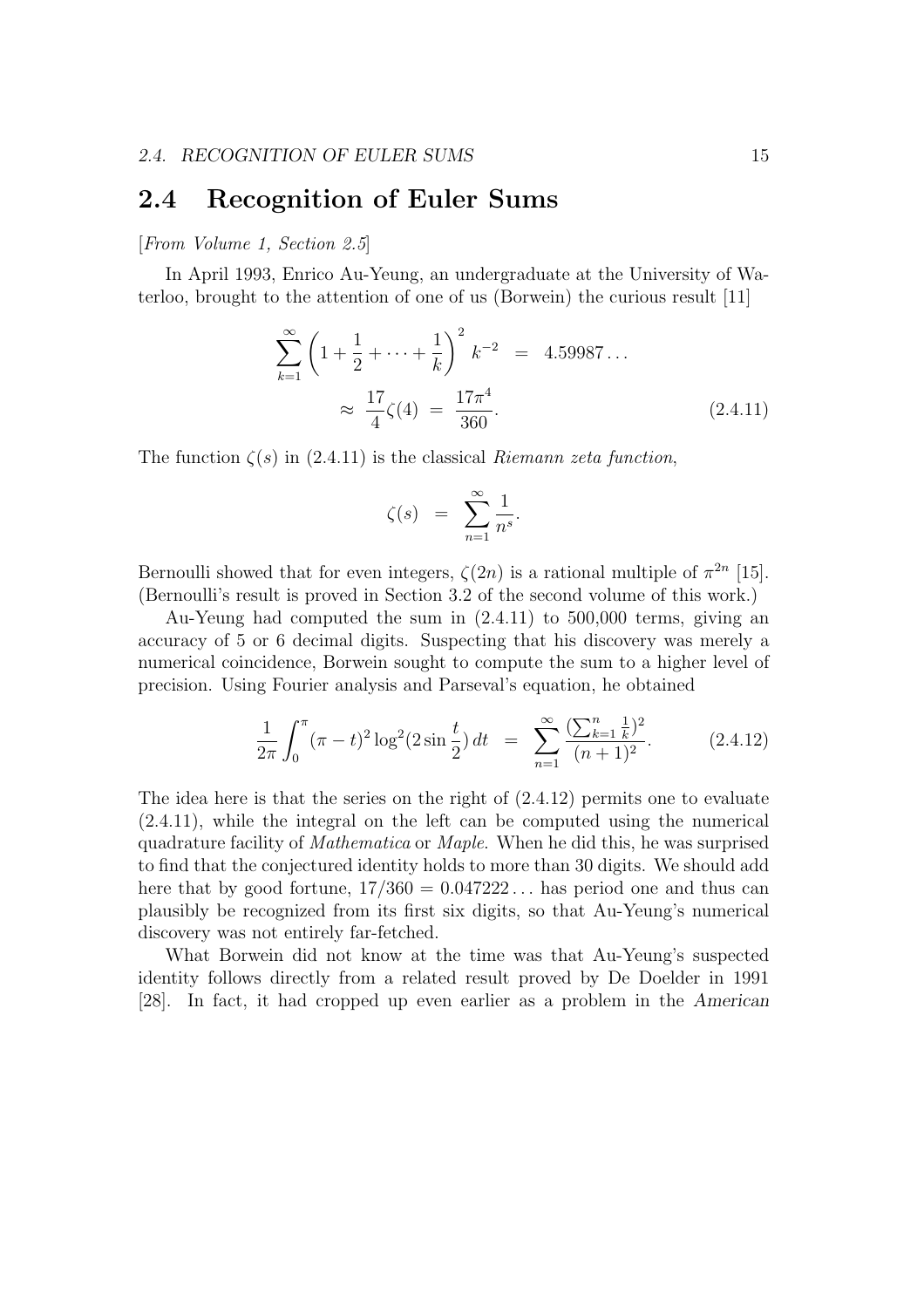Mathematical Monthly, but the story goes back further still. Some historical research showed that Euler considered these summations. In response to a letter from Goldbach, he examined sums that are equivalent to

$$
\sum_{k=1}^{\infty} \left( 1 + \frac{1}{2^m} + \dots + \frac{1}{k^m} \right) (k+1)^{-n}.
$$
 (2.4.13)

The great Swiss mathematician was able to give explicit values for certain of these sums in terms of the Riemann zeta function. For example, he found an explicit formula for the case  $m = 1, n \geq 2$ . Sums of this general form are nowadays known as "Euler sums" or "Euler-Zagier sums."

High precision calculations of many of these sums, together with considerable investigations involving heavy use of Maple's symbolic manipulation facilities, eventually yielded numerous new results. Below are just a few of the interesting results that were first discovered numerically and have since been established analytically [12]. Since these results were first obtained in 1994, many more specific identities have been discovered, and a growing body of general formulas and other results have been proven. These results, together with the underlying numerical and symbolic techniques used in their derivation, are discussed further in Chapter 3 of the second volume.

$$
\sum_{k=1}^{\infty} \left(1 + \frac{1}{2} + \dots + \frac{1}{k}\right)^2 (k+1)^{-4} = \frac{37}{22680} \pi^6 - \zeta^2(3)
$$
  

$$
\sum_{k=1}^{\infty} \left(1 + \frac{1}{2} + \dots + \frac{1}{k}\right)^3 (k+1)^{-6} =
$$
  

$$
\zeta^3(3) + \frac{197}{24} \zeta(9) + \frac{1}{2} \pi^2 \zeta(7) - \frac{11}{120} \pi^4 \zeta(5) - \frac{37}{7560} \pi^6 \zeta(3)
$$
  

$$
\sum_{k=1}^{\infty} \left(1 - \frac{1}{2} + \dots + (-1)^{k+1} \frac{1}{k}\right)^2 (k+1)^{-3} =
$$
  

$$
4 \operatorname{Li}_5\left(\frac{1}{2}\right) - \frac{1}{30} \log^5(2) - \frac{17}{32} \zeta(5) - \frac{11}{720} \pi^4 \log(2) + \frac{7}{4} \zeta(3) \log^2(2)
$$
  

$$
+ \frac{1}{18} \pi^2 \log^3(2) - \frac{1}{8} \pi^2 \zeta(3), \tag{2.4.14}
$$

where  $\text{Li}_n(x) = \sum_{k>0} x^k / k^n$  denotes the polylogarithm function.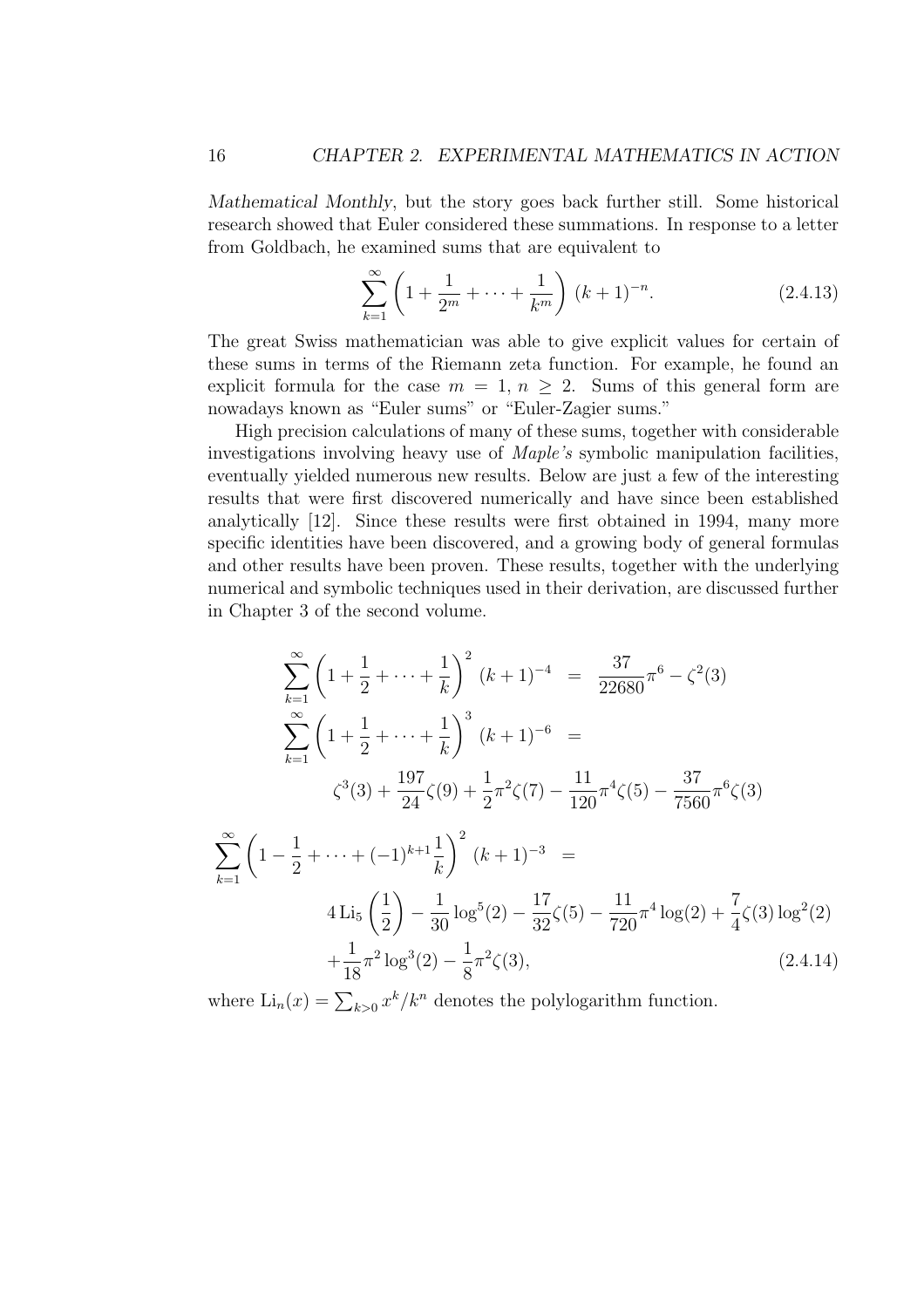## 2.5 Quantum Field Theory

[From Volume 1, Section 2.6]

In another recent development, David Broadhurst (who discovered the identity (2.3.10) for Ferguson's Clay Math Award sculpture) has found, using similar methods, that there is an intimate connection between Euler sums and constants resulting from evaluation of Feynman diagrams in quantum field theory [19, 20]. In particular, the renormalization procedure (which removes infinities from the perturbation expansion) involves multiple zeta values, which we will discuss in detail in Chapter 3 of the second volume.

Broadhurst's recent results are even more remarkable. He has shown [18], using PSLQ computations, that in each of ten cases with unit or zero mass, the finite part of the scalar 3-loop tetrahedral vacuum Feynman diagram reduces to four-letter "words" that represent iterated integrals in an alphabet of seven "letters" comprising the single 1-form  $\Omega = dx/x$  and the six 1-forms  $\omega_k =$ Tetters comprising the single 1-form  $\Omega = ax/x$  and the six 1-forms  $\omega_k = dx/(\lambda^{-k} - x)$ , where  $\lambda = (1 + \sqrt{-3})/2$  is the primitive sixth root of unity, and k runs from 0 to 5. A four-letter word here is a four-dimensional iterated integral, such as

$$
U = \zeta(\Omega^2 \omega_3 \omega_0) =
$$
  

$$
\int_0^1 \frac{dx_1}{x_1} \int_0^{x_1} \frac{dx_2}{x_2} \int_0^{x_2} \frac{dx_3}{(-1 - x_3)} \int_0^{x_3} \frac{dx_4}{(1 - x_4)} = \sum_{j > k > 0} \frac{(-1)^{j+k}}{j^3 k}.
$$

There are  $7<sup>4</sup>$  such four-letter words. Only two of these are primitive terms occurring in the 3-loop Feynman diagrams: U, above, and

$$
V = \text{Re}[\zeta(\Omega^2 \omega_3 \omega_1)] = \sum_{j > k > 0} \frac{(-1)^j \cos(2\pi k/3)}{j^3 k}.
$$

The remaining terms in the diagrams reduce to products of constants found in Feynman diagrams with fewer loops. These ten cases are shown in Figure 2.3. In these diagrams, dots indicate particles with nonzero rest mass. The formulas that have been found, using  $PSLQ$ , for the corresponding constants are given in Table 2.1. In the Table the constant  $C = \sum_{k>0} \sin(\pi k/3)/k^2$ .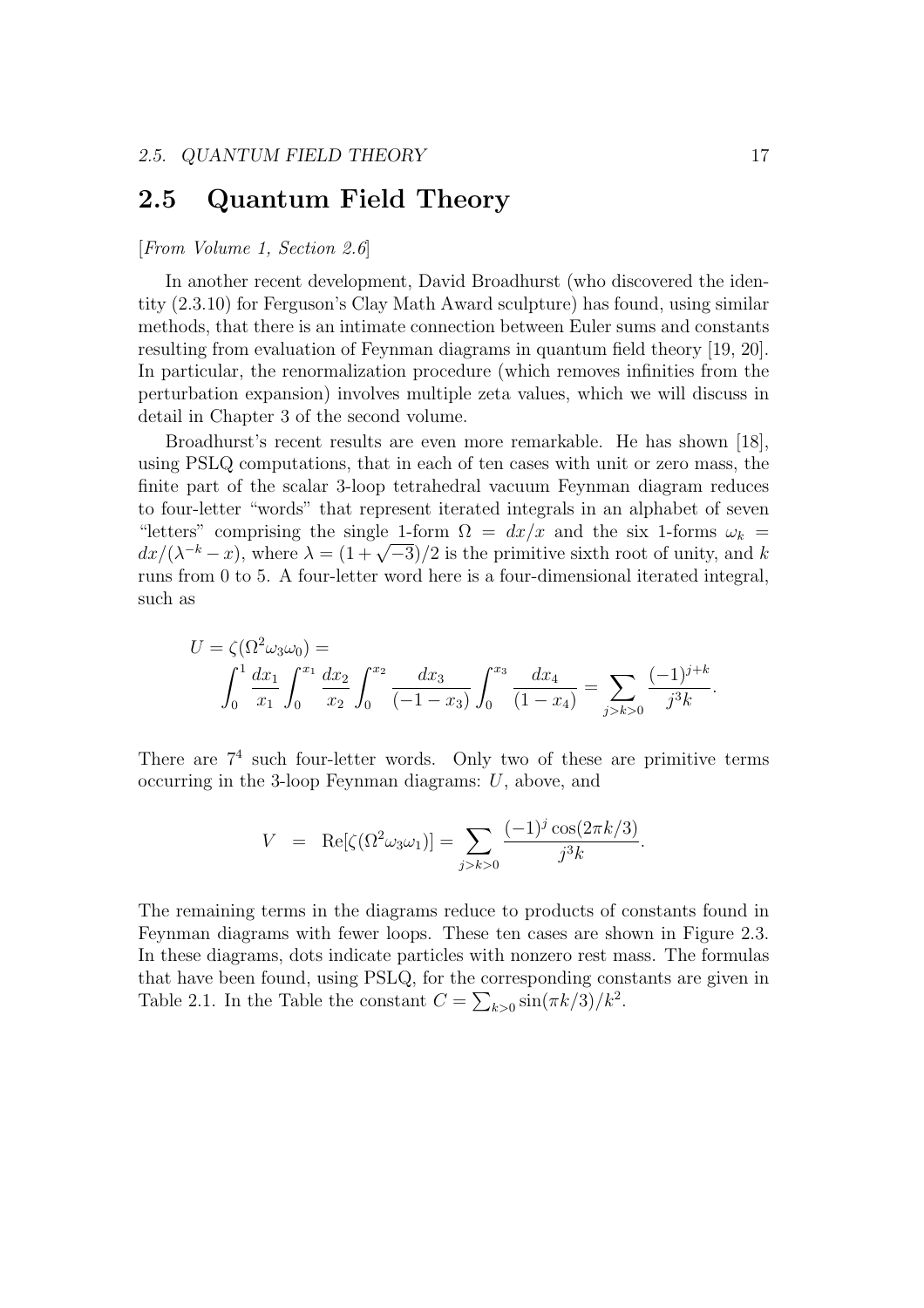

Figure 2.3: The ten tetrahedral configurations.

| $V_1$    |     | $= 6\zeta(3) + 3\zeta(4)$                                     |
|----------|-----|---------------------------------------------------------------|
| $V_{2A}$ |     | $= 6\zeta(3) - 5\zeta(4)$                                     |
| $V_{2N}$ |     | $= 6\zeta(3) - \frac{13}{2}\zeta(4) - 8U$                     |
| $V_{3T}$ |     | $= 6\zeta(3) - 9\zeta(4)$                                     |
| $V_{3S}$ |     | $= 6\zeta(3) - \frac{11}{2}\zeta(4) - 4C^2$                   |
| $V_{3L}$ |     | $= 6\zeta(3) - \frac{15}{4}\zeta(4) - 6C^2$                   |
| $V_{4A}$ |     | $= 6\zeta(3) - \frac{77}{12}\zeta(4) - 6C^2$                  |
| $V_{4N}$ |     | $= 6\zeta(3) - 14\zeta(4) - 16U$                              |
| $V_5$    |     | $= 6\zeta(3) - \frac{469}{27}\zeta(4) + \frac{8}{3}C^2 - 16V$ |
| $V_6$    | $=$ | $6\zeta(3) - 13\zeta(4) - 8U - 4C^2$                          |

Table 2.1: Formulas found by PSLQ for the ten tetrahedral diagrams.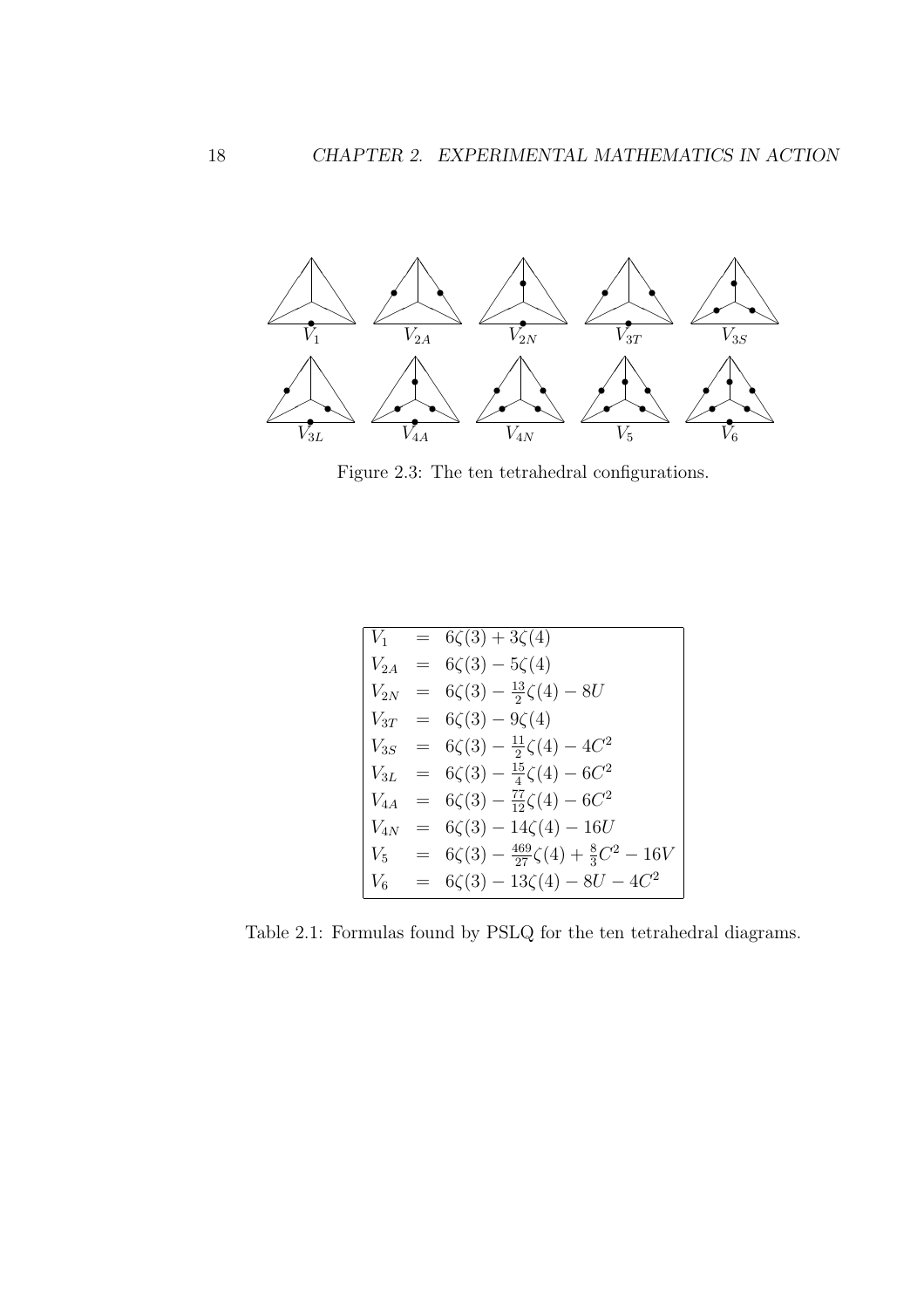## 2.6 Definite Integrals and Infinite Series

#### [From Volume 1, Section 2.7]

We mention here one particularly useful application of experimental mathematics methodology: evaluating definite integrals and sums of infinite series by means of numerical calculations. In one sense, there is nothing new here, since mathematicians have utilized computers to compute the approximate numerical value of definite integrals and infinite series since the dawn of computing. What we suggest here, however, is a slightly different approach: Use advanced numerical quadrature techniques and series summations methods, extended to the realm of high-precision arithmetic, and then use the computed values (typically accurate to tens or even hundreds of decimal digits) as input to a computerbased constant recognition tool, which hopefully can recognize the constant as a simple expression involving known mathematical constants.

We will discuss techniques for computing definite integrals and sums of series to high precision in Section 7.4 of the second volume of this work. For the time being, we simply note that both *Mathematica* and *Maple* have incorporated some reasonably good numerical facilities for this purpose, and it is often sufficient to rely on these packages when numerical values are needed.

For our first example, we use *Maple* or *Mathematica* to compute the following three integrals to over 100 decimal digit accuracy:

$$
\int_0^1 \frac{t^2 \log(t) \, dt}{(t^2 - 1)(t^4 + 1)} =
$$

0.180671262590654942792308128981671615337114571018296766266 240794293758566224133001770898254150483799707740 . . .

$$
\int_0^{\pi/4} \frac{t^2 dt}{\sin^2(t)} =
$$

0.843511841685034634002620051999528151651689086421444293697 112596906587355669239938399327915596371348023976 . . . (2.6.15)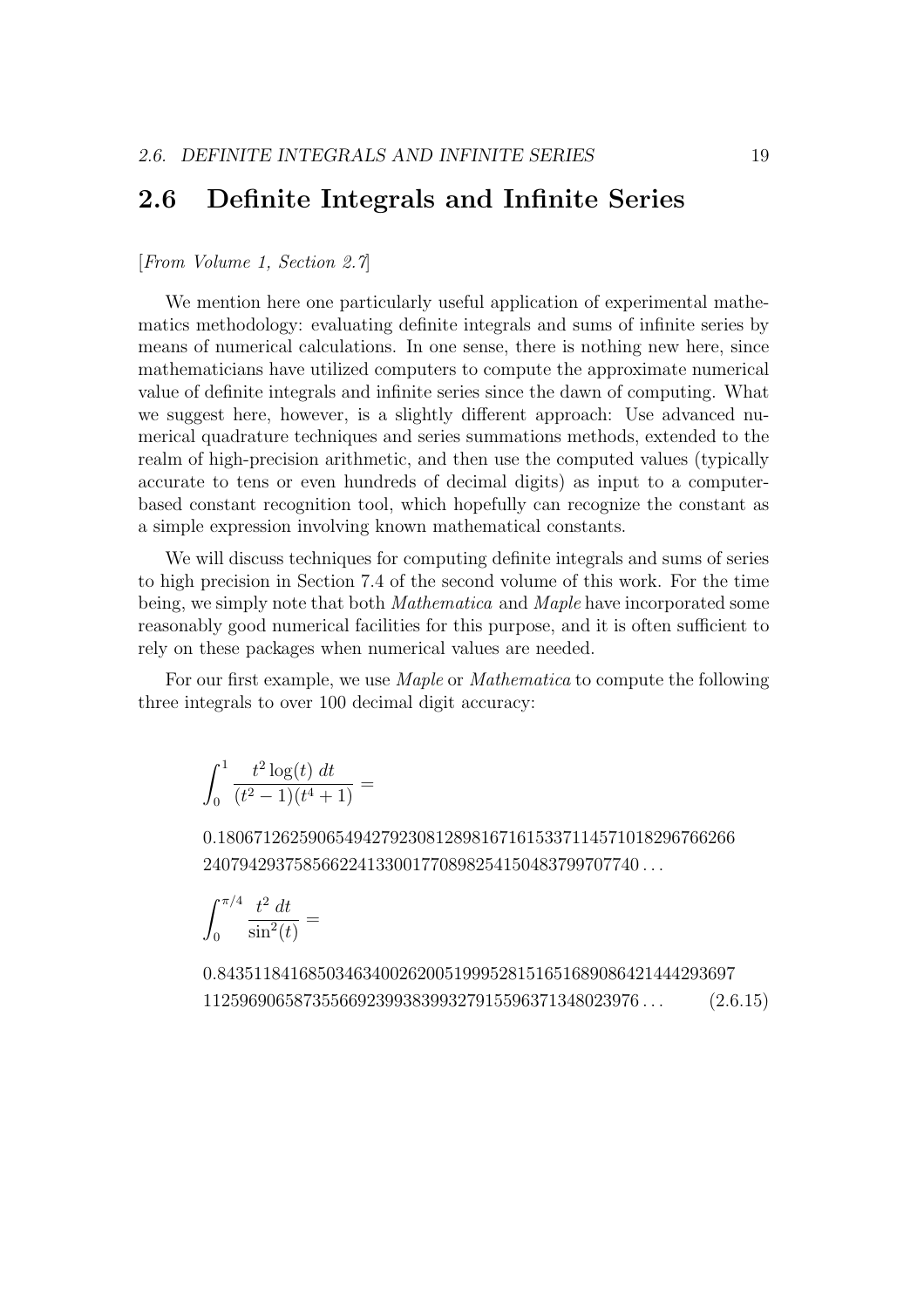$$
\int_0^\pi \frac{x \sin x \, dx}{1 + \cos^2 x} =
$$

#### 2.467401100272339654708622749969037783828424851810197656603 337344055011205604801310750443350929638057956006 . . . (2.6.16)

(the third of these is from [32]). Both Maple and Mathematica attempt to evaluate these definite integrals analytically. In each case, however, while the results appear to be technically correct, they are not very useful, in that they are either rather lengthy, or involve advanced functions and complex entities. We suspect that there are considerably simpler closed-form versions.

Indeed, using the Inverse Symbolic Calculator (ISC) tool (a constant recognition facility) at http://www.cecm.sfu.ca/projects/ISC, we obtain the following, based solely on the numerical values above:

$$
\int_0^1 \frac{t^2 \log(t) dt}{(t^2 - 1)(t^4 + 1)} = \frac{\pi^2 (2 - \sqrt{2})}{32}
$$
\n
$$
\int_0^{\pi/4} \frac{t^2 dt}{\sin^2(t)} = -\frac{\pi^2}{16} + \frac{\pi \log(2)}{4} + G
$$
\n
$$
\int_0^{\pi} \frac{x \sin x dx}{1 + \cos^2 x} = \frac{\pi^2}{4},
$$
\n(2.6.17)

where G denotes Catalan's constant

$$
G = \sum_{n=0}^{\infty} \frac{(-1)^n}{(2n+1)^2}.
$$

## 2.7 Commentary and Additional Examples

[From Volume 1, Chapter 2 Commentary]

#### 1. Putnam problem 1995–B4. Determine a simple expression for

$$
\sigma = \sqrt{\frac{2207 - \frac{1}{2207 - \frac{1}{2207 - \frac{1}{2207 - \dots}}}}.
$$
\n(2.7.18)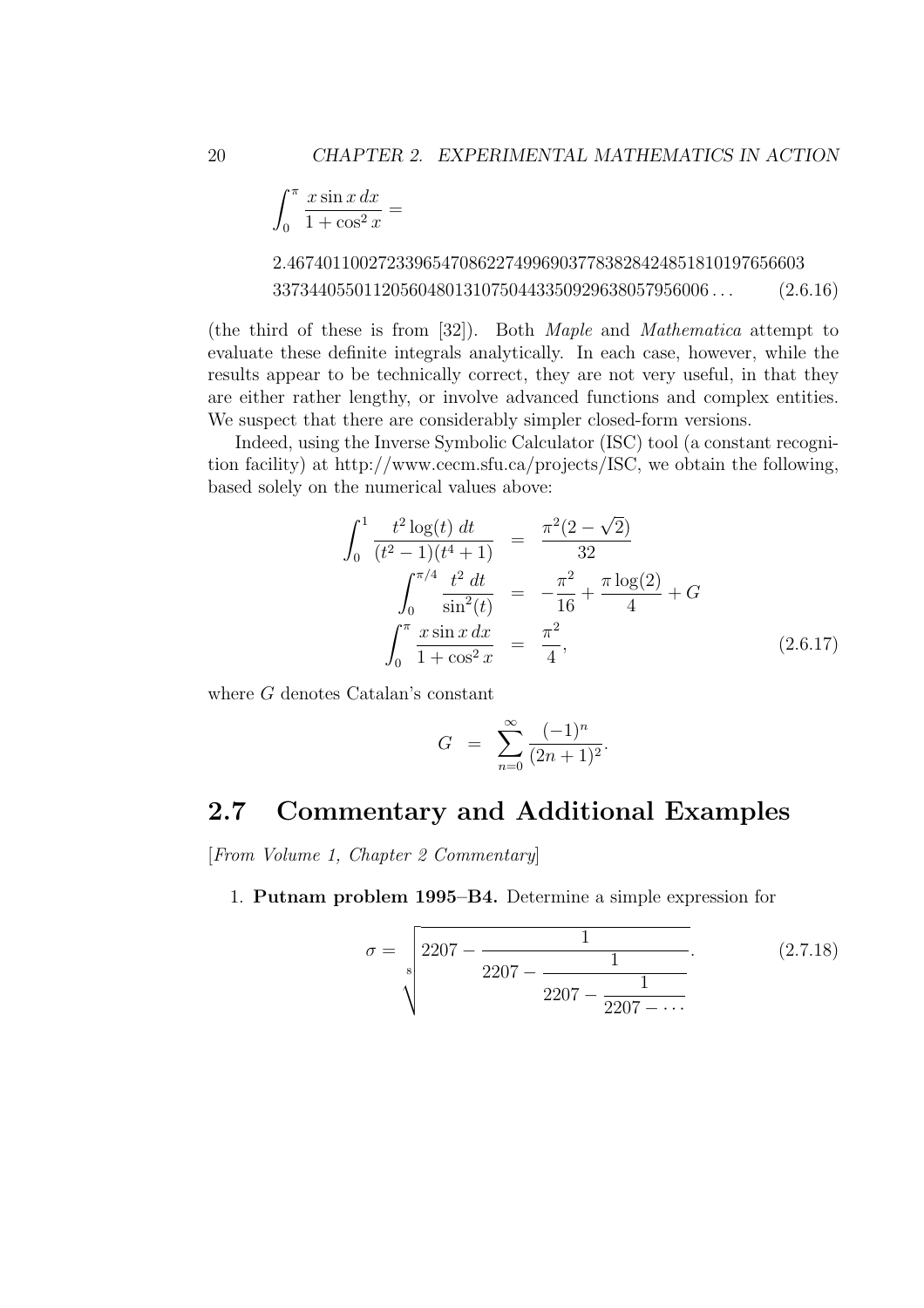#### 2.7. COMMENTARY AND ADDITIONAL EXAMPLES 21

Hint: Calculate this limit to 15 decimal place accuracy, using ordinary double-precision arithmetic. Then use the ISC tool, with the "integer relation algorithm" option, to recognize the constant as a simple algebraic number. The result can be proved by noting that  $\sigma^8 = 2207 - 1/\sigma^8$ , so number. The result can be proved by no<br>that  $\sigma^4 + \sigma^{-4} = 47$ . Answer:  $(3 + \sqrt{5})/2$ .

2. Two radical expressions. (From [34, pg. 81, 84]). Express

$$
\sqrt[3]{\cos\left(\frac{2}{7}\pi\right)} + \sqrt[3]{\cos\left(\frac{4}{7}\pi\right)} + \sqrt[3]{\cos\left(\frac{6}{7}\pi\right)}
$$

$$
\sqrt[3]{\cos\left(\frac{2}{9}\pi\right)} + \sqrt[3]{\cos\left(\frac{4}{9}\pi\right)} + \sqrt[3]{\cos\left(\frac{8}{9}\pi\right)}
$$

as radicals. Hint: Calculate to high precision, then use the ISC tool to find the polynomial they satisfy.

Answers:  $\chi^3$  $\sum_{i=1}^{n}$ 1  $\frac{1}{2}(5-3\sqrt[3]{7})$  and  $\sqrt[3]{2}$  $\sum_{i=1}^{n}$ 3 2  $\frac{1}{\sqrt[3]{9}-3}.$ 

3. H. S. M. (Donald) Coxeter (1907–2003). The renowned Canadian geometer H. S. M. Coxeter passed away in late March 2003. Coxeter was known for making extensive use of physical models in his research. A portion of his collection is on display at the University of Toronto, where he worked for 67 years. The model shown in Figure 2.4 now resides at York University in Toronto.

Among his numerous published books, Regular Complex Polytopes, for example, is lavishly illustrated with beautiful and often intricate figures. He was a friend of Maurits C. Escher, the graphic artist. In a 1997 paper, Coxeter showed that Escher, despite knowing no mathematics, had achieved "mathematical perfection" in his etching "Circle Limit III." "Escher did it by instinct," Donald Coxeter noted, "I did it by trigonometry."

Two sculptures based on Coxeter's work decorate the Fields Institute in Toronto. One, hanging from the ceiling, is a three-dimensional projection of a four-dimensional regular polytope whose 120 faces are dodecahedrons as shown in Figure 2.5.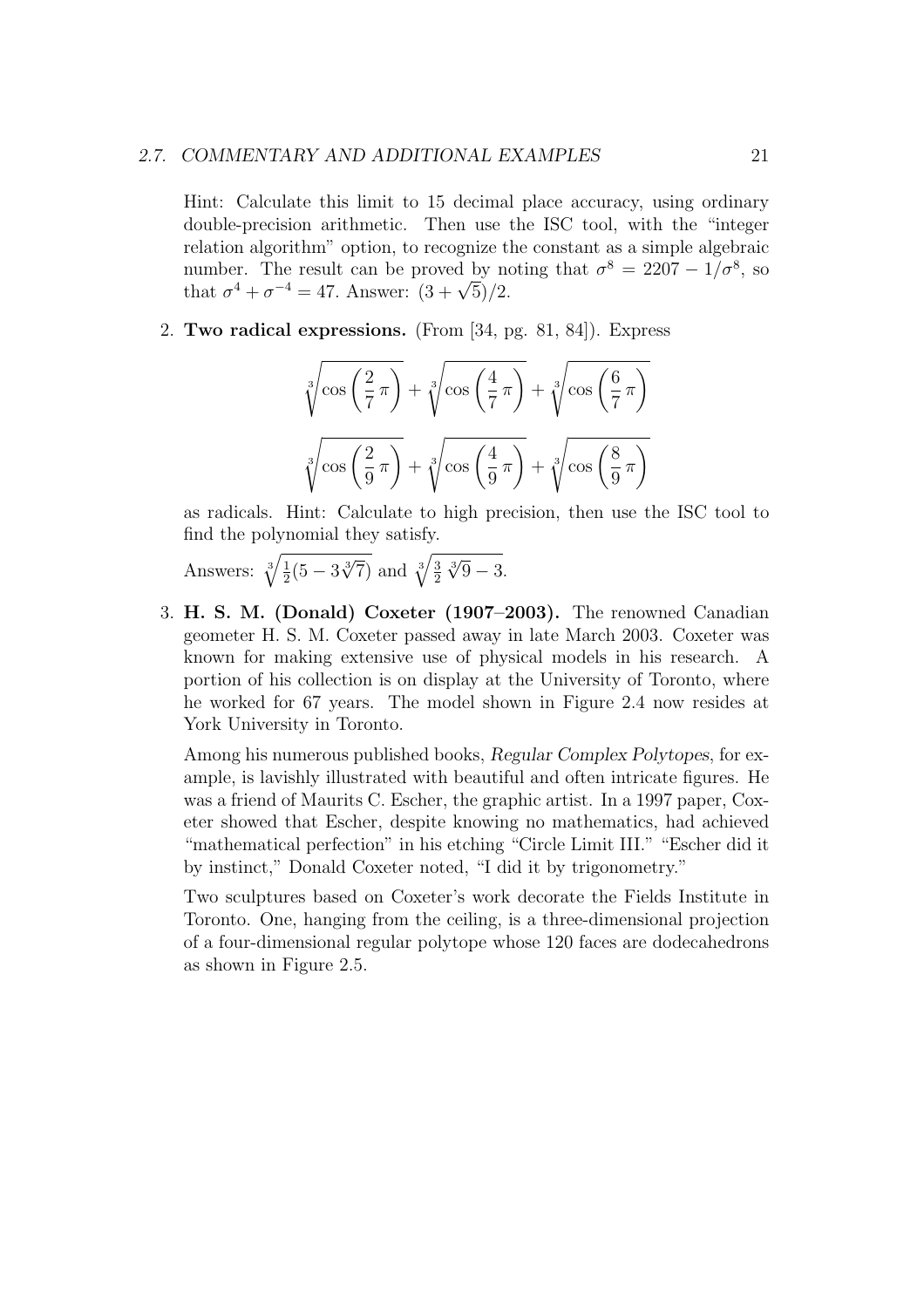

Figure 2.4: Donald Coxeter's own kaleidoscope



Figure 2.5: A projection of a four dimensional polytope.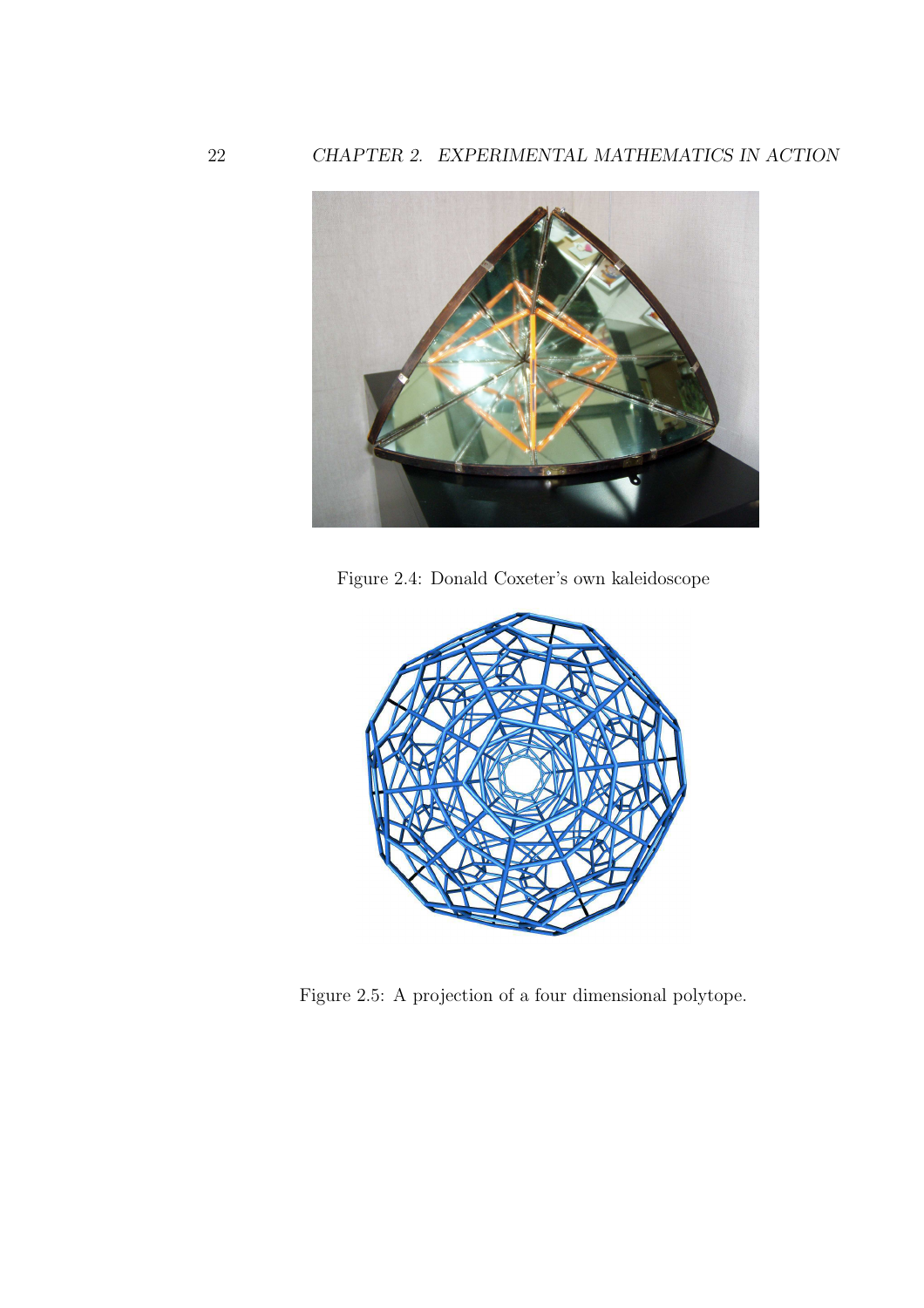## Chapter 3

## Pi and Its Friends

I am ashamed to tell you to how many figures I carried these computations, having no other business at the time.

Issac Newton, personal journal, 1666

The desire, as well as the need, to calculate ever more accurate values of  $\pi$ , the ratio of the circumference of a circle to its diameter, has challenged mathematicians for many centuries. In recent years,  $\pi$  computations have provided some fascinating examples of computational mathematics.

## 3.1 Computing Individual Digits of Pi

[From Volume 1, Section 3.4]

An outsider might be forgiven for thinking that essentially everything of interest with regards to  $\pi$  has been discovered. But even insiders are sometimes surprised by a new discovery. Prior to 1996, almost all mathematicians believed that if you want to determine the d-th digit of  $\pi$ , you have to generate the entire sequence of the first  $d$  digits. (For all of their sophistication and efficiency, the schemes described above all have this property.) But it turns out that this is not true, at least for hexadecimal (base 16) or binary (base 2) digits of  $\pi$ . In 1996, Peter Borwein, Simon Plouffe, and one of the present authors (Bailey) found an algorithm for computing individual hexadecimal or binary digits of  $\pi$  [7]. To be precise, this algorithm:

23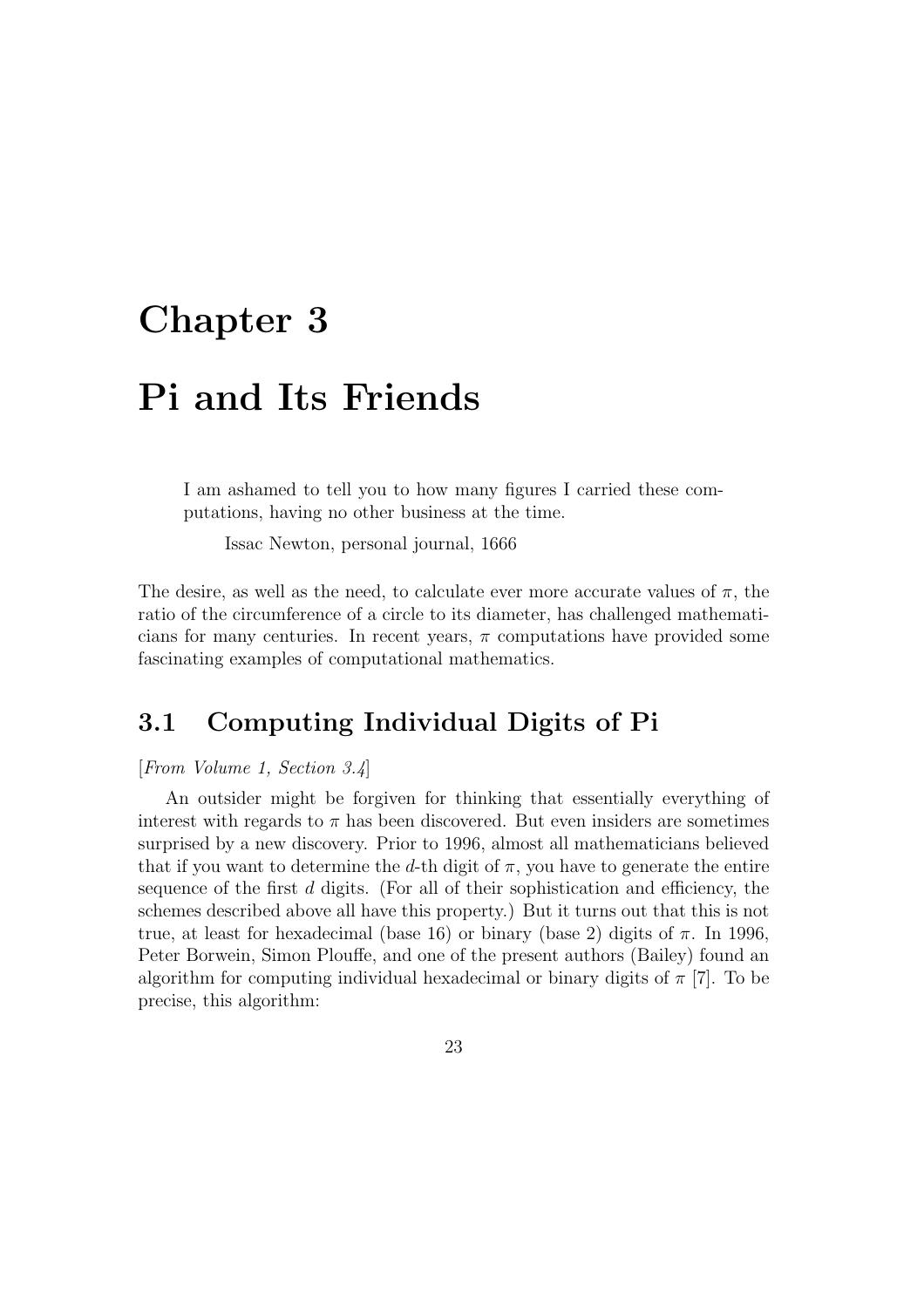- (1) directly produces a modest-length string of digits in the hexadecimal or binary expansion of  $\pi$ , beginning at an arbitrary position, without needing to compute any of the previous digits;
- (2) can be implemented easily on any modern computer;
- (3) does not require multiple precision arithmetic software;
- (4) requires very little memory; and
- (5) has a computational cost that grows only slightly faster than the digit position.

Using this algorithm, for example, the one millionth hexadecimal digit (or the four millionth binary digit) of  $\pi$  can be computed in less than a minute on a 2001-era computer. The new algorithm is not fundamentally faster than best-known schemes for computing all digits of  $\pi$  up to some position, but its elegance and simplicity are nonetheless of considerable interest. This scheme is based on the following remarkable new formula for  $\pi$ :

#### Theorem 3.1.1

$$
\pi = \sum_{i=0}^{\infty} \frac{1}{16^i} \left( \frac{4}{8i+1} - \frac{2}{8i+4} - \frac{1}{8i+5} - \frac{1}{8i+6} \right). \tag{3.1.1}
$$

**Proof.** First note that for any  $k < 8$ ,

$$
\int_0^{1/\sqrt{2}} \frac{x^{k-1}}{1-x^8} dx = \int_0^{1/\sqrt{2}} \sum_{i=0}^\infty x^{k-1+8i} dx
$$

$$
= \frac{1}{2^{k/2}} \sum_{i=0}^\infty \frac{1}{16^i (8i+k)}.
$$
(3.1.2)

Thus one can write

$$
\sum_{i=0}^{\infty} \frac{1}{16^i} \left( \frac{4}{8i+1} - \frac{2}{8i+4} - \frac{1}{8i+5} - \frac{1}{8i+6} \right)
$$

$$
= \int_0^{1/\sqrt{2}} \frac{4\sqrt{2} - 8x^3 - 4\sqrt{2}x^4 - 8x^5}{1 - x^8} dx,
$$
(3.1.3)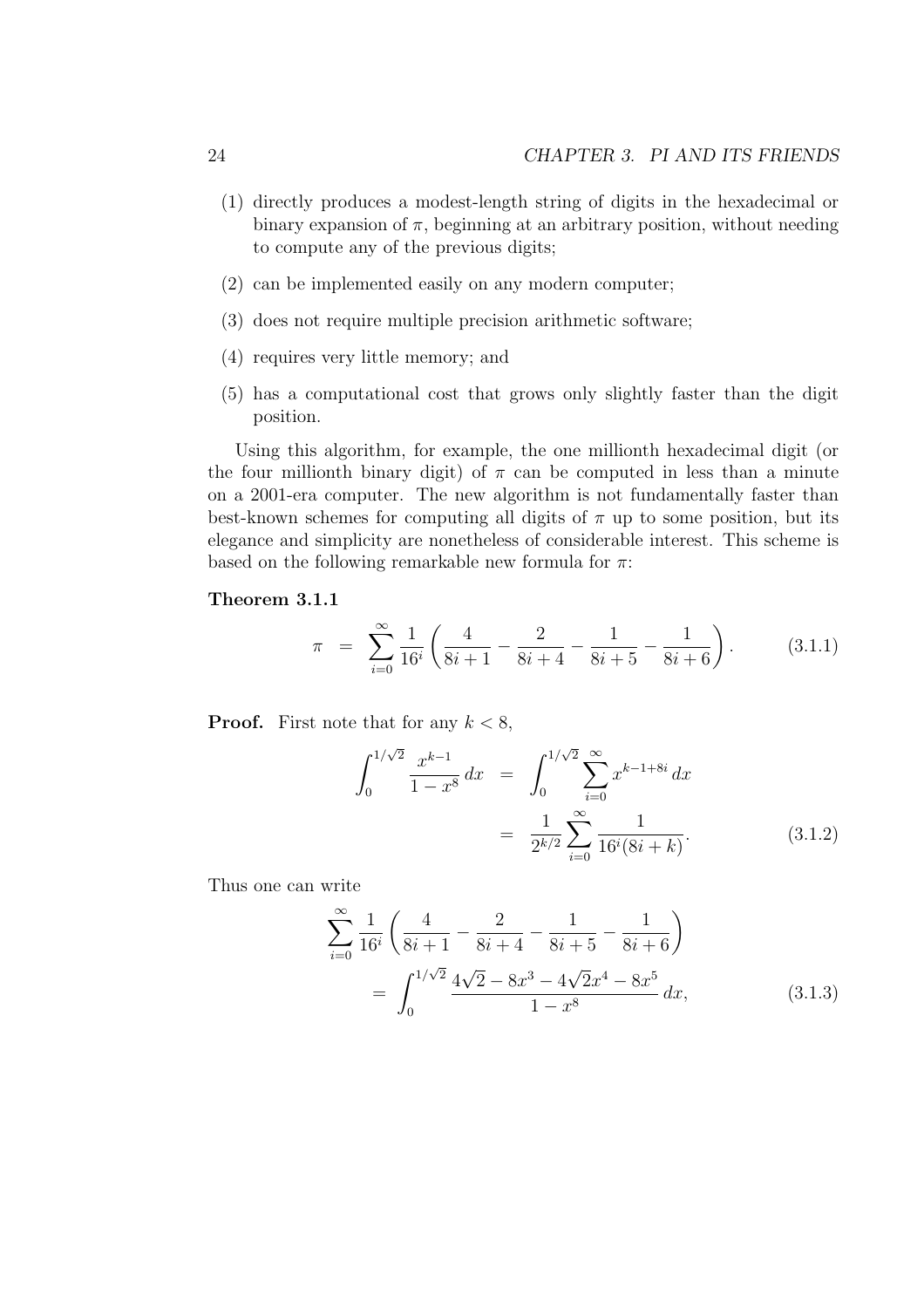which on substituting  $y =$ √ 2x becomes

$$
\int_0^1 \frac{16y - 16}{y^4 - 2y^3 + 4y - 4} \, dy = \int_0^1 \frac{4y}{y^2 - 2} \, dy - \int_0^1 \frac{4y - 8}{y^2 - 2y + 2} \, dy
$$
\n
$$
= \pi. \tag{3.1.4}
$$

However, in presenting this formal derivation, we are disguising the actual route taken to the discovery of this formula. This route is a superb example of experimental mathematics in action.

It all began in 1995, when Peter Borwein and Simon Plouffe of Simon Fraser University observed that the following well-known formula for log 2 permits one to calculate isolated digits in the binary expansion of log 2:

$$
\log 2 = \sum_{k=0}^{\infty} \frac{1}{k2^k}.
$$
 (3.1.5)

This scheme is as follows. Suppose we wish to compute a few binary digits beginning at position  $d+1$  for some integer  $d > 0$ . This is equivalent to calculating  ${2^d \log 2}$ , where  ${\{\cdot\}}$  denotes fractional part. Thus we can write

$$
\{2^{d} \log 2\} = \left\{ \left\{ \sum_{k=0}^{d} \frac{2^{d-k}}{k} \right\} + \sum_{k=d+1}^{\infty} \frac{2^{d-k}}{k} \right\}
$$

$$
= \left\{ \left\{ \sum_{k=0}^{d} \frac{2^{d-k} \mod k}{k} \right\} + \sum_{k=d+1}^{\infty} \frac{2^{d-k}}{k} \right\}.
$$
(3.1.6)

We are justified in inserting "mod  $k$ " in the numerator of the first summation, because we are only interested in the fractional part of the quotient when divided by  $k$ .

Now the key observation is this: The numerator of the first sum in Equation (3.1.6), namely  $2^{d-k}$  mod k, can be calculated very rapidly by means of the binary algorithm for exponentiation, performed modulo  $k$ . The binary algorithm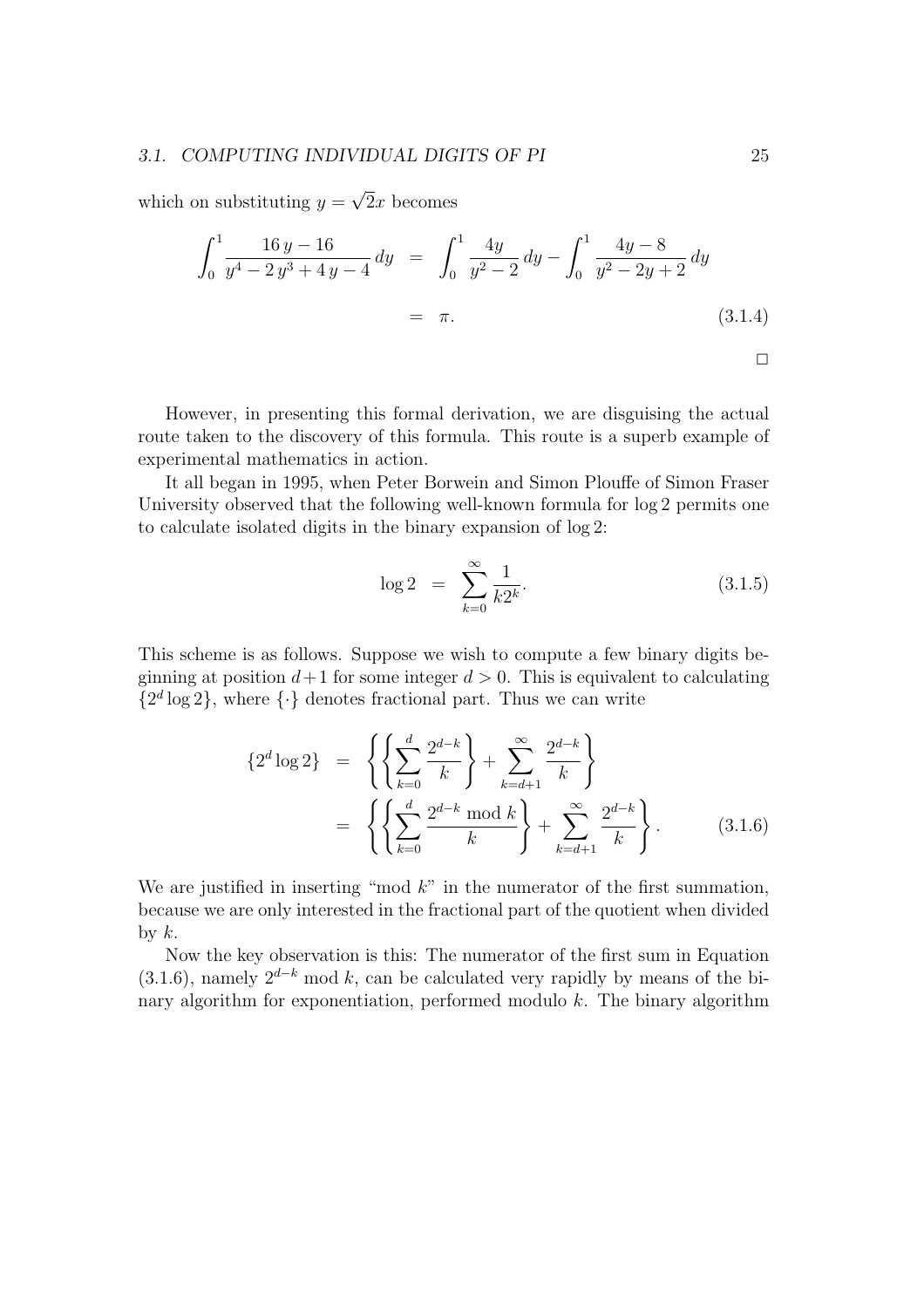for exponentiation is merely the formal name for the observation that exponentiation can be economically performed by means of a factorization based on the binary expansion of the exponent. For example, we can write  $3^{17} = (((3^2)^2)^2)^2) \cdot 3$ , thus producing the result in only 5 multiplications, instead of the usual 16. According to Knuth, this technique dates back at least to 200 bce [35, pg. 461]. In our application, we need to obtain the exponentiation result modulo a positive integer  $k$ . This can be done very efficiently as follows:

#### Algorithm 1 *Binary algorithm for exponentiation modulo k.*

To compute  $r = b^n \mod k$ , where r, b, n and k are positive integers: First set t to be the largest power of two such that  $t \leq n$ , and set  $r = 1$ . Then

A: if 
$$
n \ge t
$$
 then  $r \leftarrow br \mod k$ ;  $n \leftarrow n - t$ ; endif  
\n $t \leftarrow t/2$   
\nif  $t \ge 1$  then  $r \leftarrow r^2 \mod k$ ; go to A; endif

Note that the above algorithm is performed entirely with positive integers that do not exceed  $k^2$  in size. Thus ordinary 64-bit floating-point or integer arithmetic, available on almost all modern computers, suffices for even rather large calculations. 128-bit floating-point arithmetic (double-double or quad precision), available at least in software on many systems (see Volume 1, Section 6.2), suffices for the largest computations currently feasible.

We can now present the algorithm for computing individual binary digits of  $log 2$ .

#### Algorithm 2 Individual digit algorithm for  $\log 2$ .

To compute the  $(d + 1)$ -th binary digit of log 2: Given an integer  $d > 0$ , (1) calculate each numerator of the first sum in Equation (3.1.6), using Algorithm 1, implemented using ordinary 64-bit integer or floating-point arithmetic; (2) divide each numerator by the respective value of k, again using ordinary floatingpoint arithmetic; (3) sum the terms of the first summation, while discarding any integer parts; (4) evaluate the second summation as written using floating-point arithmetic—only a few terms are necessary since it rapidly converges; and (5) add the result of the first and second summations, discarding any integer part. The resulting fraction, when expressed in binary, gives the first few digits of the binary expansion of  $\log 2$  beginning at position  $d + 1$ .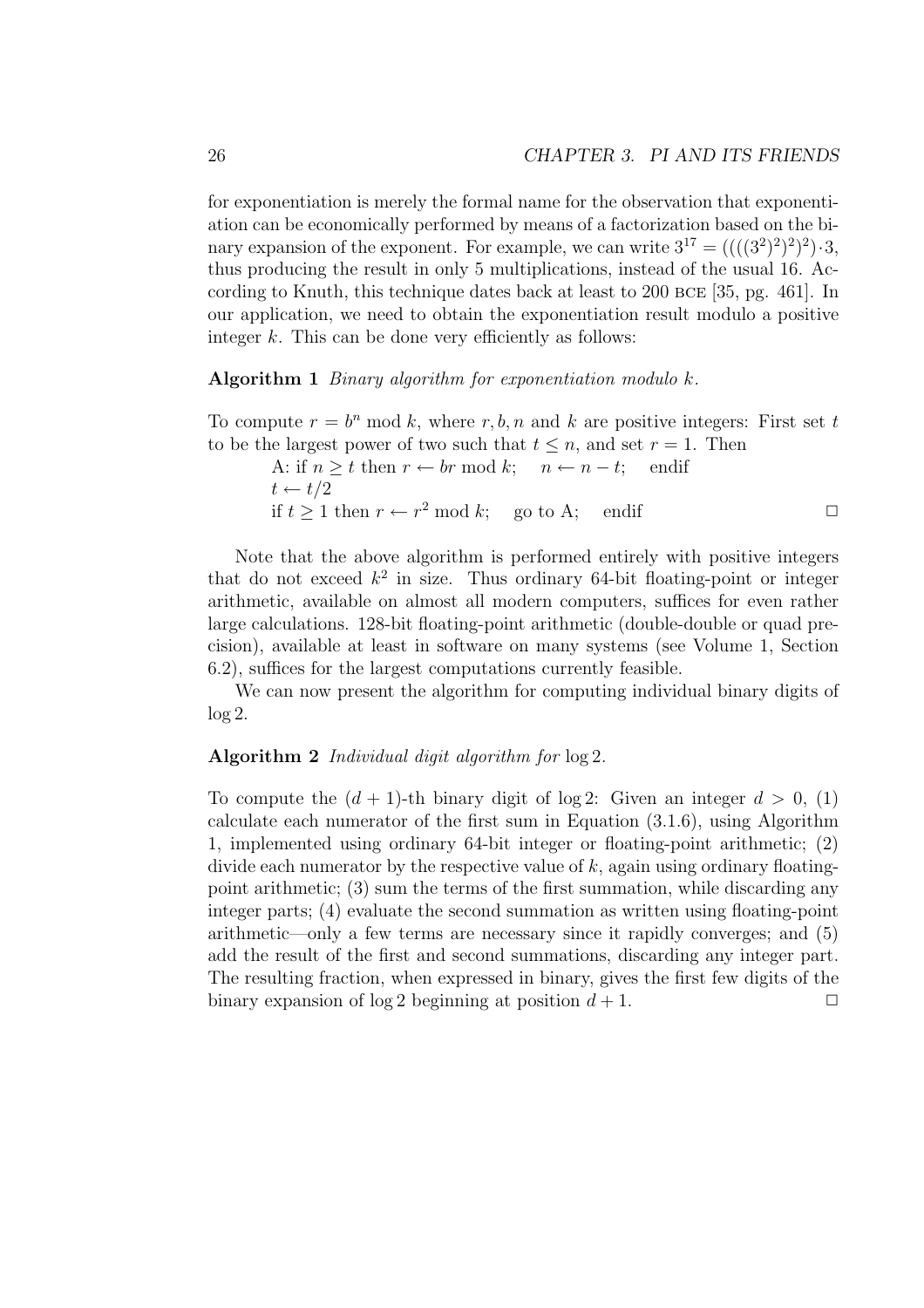#### 3.1. COMPUTING INDIVIDUAL DIGITS OF PI 27

As soon as Borwein and Plouffe found this algorithm, they began seeking other mathematical constants that shared this property. It was clear that any constant  $\alpha$  of the form

$$
\alpha = \sum_{k=0}^{\infty} \frac{p(k)}{q(k)2^k},\tag{3.1.7}
$$

where  $p(k)$  and  $q(k)$  are integer polynomials, with deg  $p < \deg q$  and q having no zeroes at nonnegative integer arguments, is in this class. Further, any rational linear combination of such constants also shares this property. Checks of various mathematical references eventually uncovered about 25 constants that possessed series expansions of the form given by equation (3.1.7).

As you might suppose, the question of whether  $\pi$  also shares this property did not escape these researchers. Unfortunately, exhaustive searches of the mathematical literature did not uncover any formula for  $\pi$  of the requisite form. But given the fact that any rational linear combination of constants with this property also shares this property, Borwein and Plouffe performed integer relation searches to see if a formula of this type existed for  $\pi$ . This was done, using computer programs written by one of the present authors (Bailey), which implement the "PSLQ" integer relation algorithm in high-precision, floating-point arithmetic [30, 5]. We discuss the PSLQ algorithm and related techniques more in Volume 1, Section 6.3.

In particular, these three researchers sought an integer relation for the real vector  $(\alpha_1, \alpha_2, \dots, \alpha_n)$ , where  $\alpha_1 = \pi$  and  $(\alpha_i, 2 \le i \le n)$  is the collection of constants of the requisite form gleaned from the literature, each computed to several hundred decimal digit precision. To be precise, they sought an  $n$ -long several nundred declinal digit precision. To be precise, they sought an *n*-long<br>vector of integers  $(a_i)$  such that  $\sum_i a_i \alpha_i = 0$ , to within a very small "epsilon." After a month or two of computation, with numerous restarts using new  $\alpha$  vectors (when additional formulas were found in the literature) the identity (3.1.1) was finally uncovered. The actual formula found by the computation was:

$$
\pi = 4F(1/4, 5/4; 1; -1/4) + 2\arctan(1/2) - \log 5, \tag{3.1.8}
$$

where  $F(1/4, 5/4; 1; -1/4) = 0.955933837...$  is a hypergeometric function evaluation. Reducing this expression to summation form yields the new  $\pi$  formula:

$$
\pi = \sum_{i=0}^{\infty} \frac{1}{16^i} \left( \frac{4}{8i+1} - \frac{2}{8i+4} - \frac{1}{8i+5} - \frac{1}{8i+6} \right). \tag{3.1.9}
$$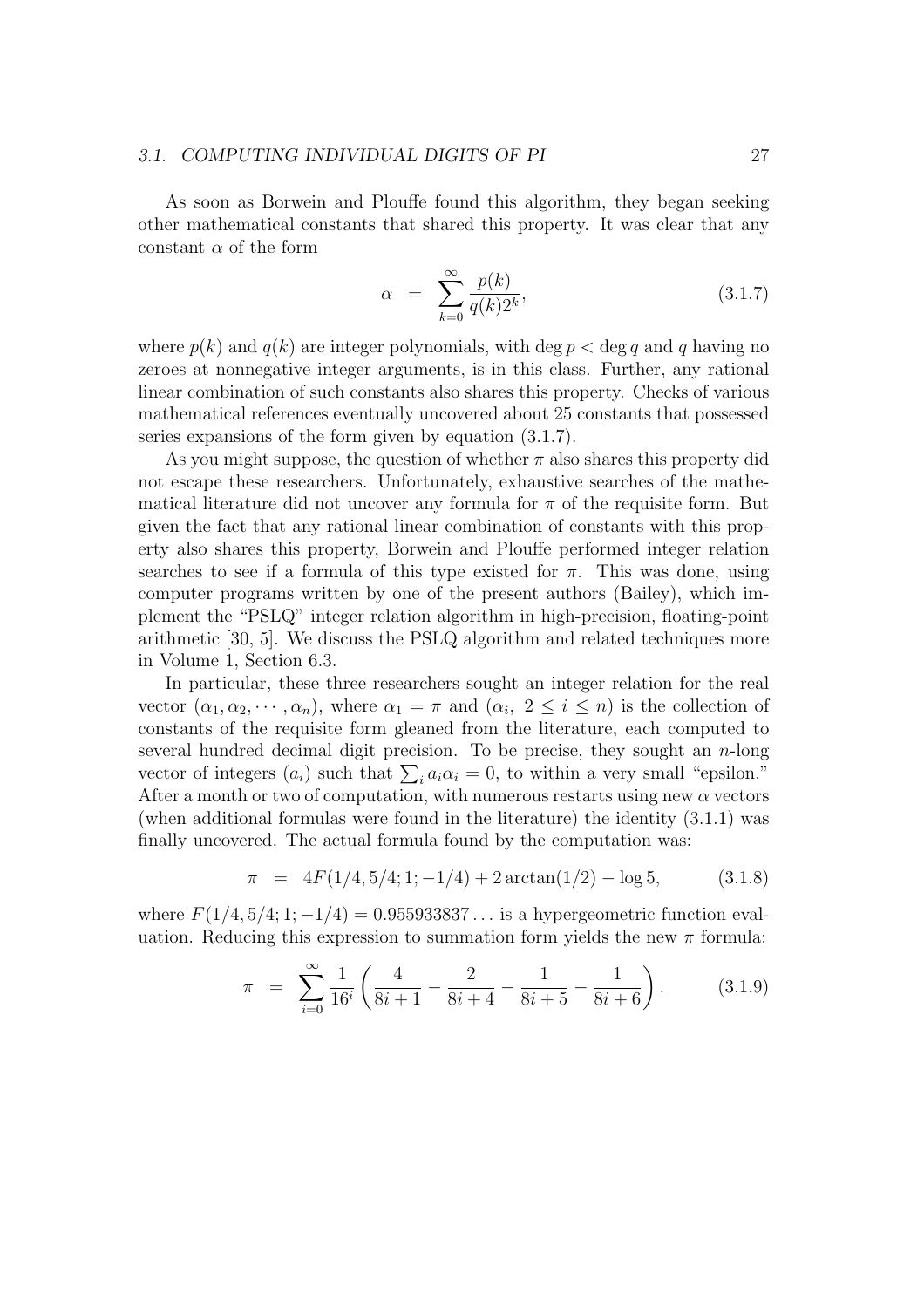It should be clear at this point that the scheme for computing individual hexadecimal digits of  $\pi$  is very similar to Algorithm 2. For completeness, we state it as follows:

#### **Algorithm 3** Individual digit algorithm for  $\pi$ .

To compute the  $(d+1)$ -th hexadecimal digit of  $\pi$ : Given an integer  $d > 0$ , we can write

$$
\{16^d\pi\} = \{4\{16^dS_1\} - 2\{16^dS_4\} - \{16^dS_5\} - \{16^dS_6\}\}, \quad (3.1.10)
$$

where

$$
S_j = \sum_{k=0}^{\infty} \frac{1}{16^k (8k+j)}.
$$
\n(3.1.11)

Now apply Algorithm 2, with

$$
\{16^dS_j\} = \left\{ \left\{ \sum_{k=0}^d \frac{16^{d-k}}{8k+j} \right\} + \sum_{k=d+1}^\infty \frac{16^{d-k}}{8k+j} \right\}
$$
  
= 
$$
\left\{ \left\{ \sum_{k=0}^d \frac{16^{d-k} \mod 8k+j}{8k+j} \right\} + \sum_{k=d+1}^\infty \frac{16^{d-k}}{8k+j} \right\}
$$
(3.1.12)

instead of equation (3.1.6), to compute  $\{16^dS_j\}$  for  $j = 1, 4, 5, 6$ . Combine these four results, discarding integer parts, as shown in (3.1.10). The resulting fraction, when expressed in hexadecimal notation, gives the hex digit of  $\pi$  in position  $d + 1$ , plus a few more correct digits.  $\Box$ 

As with Algorithm 2, multiple-precision arithmetic software is not required ordinary 64-bit or 128-bit floating-point arithmetic suffices even for some rather large computations. We have omitted here some numerical details for large computations—see [7]. Sample implementations in both C and Fortran-90 are available from the web site http://www.expmath.info.

Needless to say, Algorithm 3 has been implemented by numerous researchers. In 1997, Fabrice Bellard of INRIA computed 152 binary digits of  $\pi$  starting at the trillionth binary digit position. The computation took 12 days on 20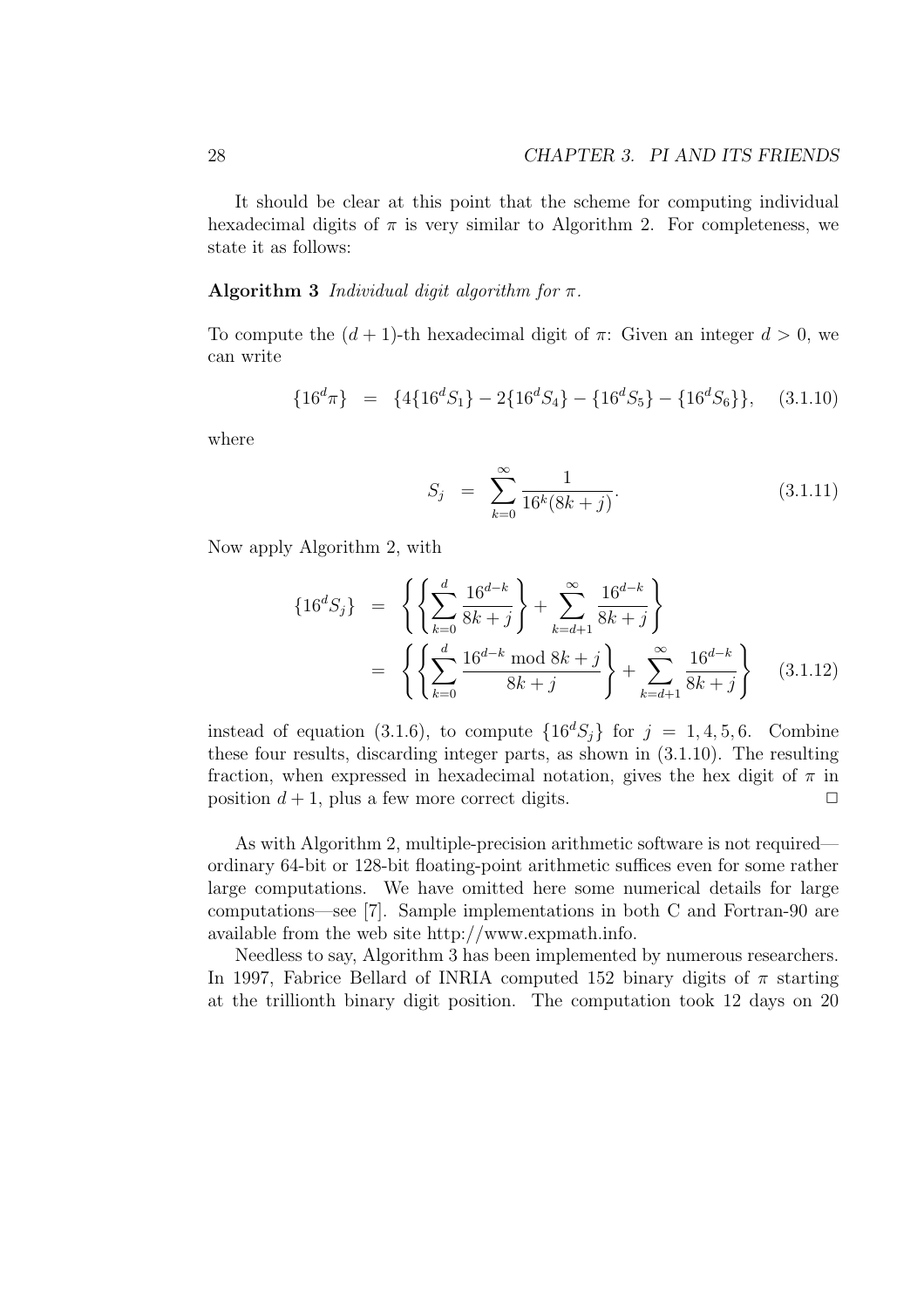|                       | Hex Digits Beginning |
|-----------------------|----------------------|
| Position              | at This Position     |
| $10^{6}$              | 26C65E52CB4593       |
| $10^{7}$              | 17AF5863EFED8D       |
| $10^{8}$              | ECB840E21926EC       |
| $10^{9}$              | 85895585A0428B       |
| $10^{10}$             | 921C73C6838FB2       |
| $10^{11}$             | 9C381872D27596       |
| $1.25 \times 10^{12}$ | 07E45733CC790B       |
| $2.5\times10^{14}$    | E6216B069CB6C1       |

Table 3.1: Computed hexadecimal digits of  $\pi$ .

workstations working in parallel over the Internet. His scheme is actually based on the following variant of 3.1.9:

$$
\pi = 4 \sum_{k=0}^{\infty} \frac{(-1)^k}{4^k (2k+1)} - \frac{1}{64} \sum_{k=0}^{\infty} \frac{(-1)^k}{1024^k} \left( \frac{32}{4k+1} + \frac{8}{4k+2} + \frac{1}{4k+3} \right). \tag{3.1.13}
$$

This formula permits individual hex or binary digits of  $\pi$  to be calculated roughly 43% faster than (3.1.1).

A year later, Colin Percival, then a 17-year-old student at Simon Fraser University, utilized a network of 25 machines to calculate binary digits in the neighborhood of position 5 trillion, and then in the neighborhood of 40 trillion. In September 2000, he found that the quadrillionth binary digit is "0," based on a computation that required 250 CPU-years of run time, carried out using 1,734 machines in 56 countries. Table 3.1 gives some results known as of this writing.

One question that immediately arises in the wake of this discovery is whether or not there is a formula of this type and an associated computational scheme to compute individual *decimal* digits of  $\pi$ . Searches conducted by numerous researchers have been unfruitful. Now it appears that there is no nonbinary formula of this type—this is ruled out by a new result co-authored by one of the present authors (see Volume 1, Section 3.7) [14].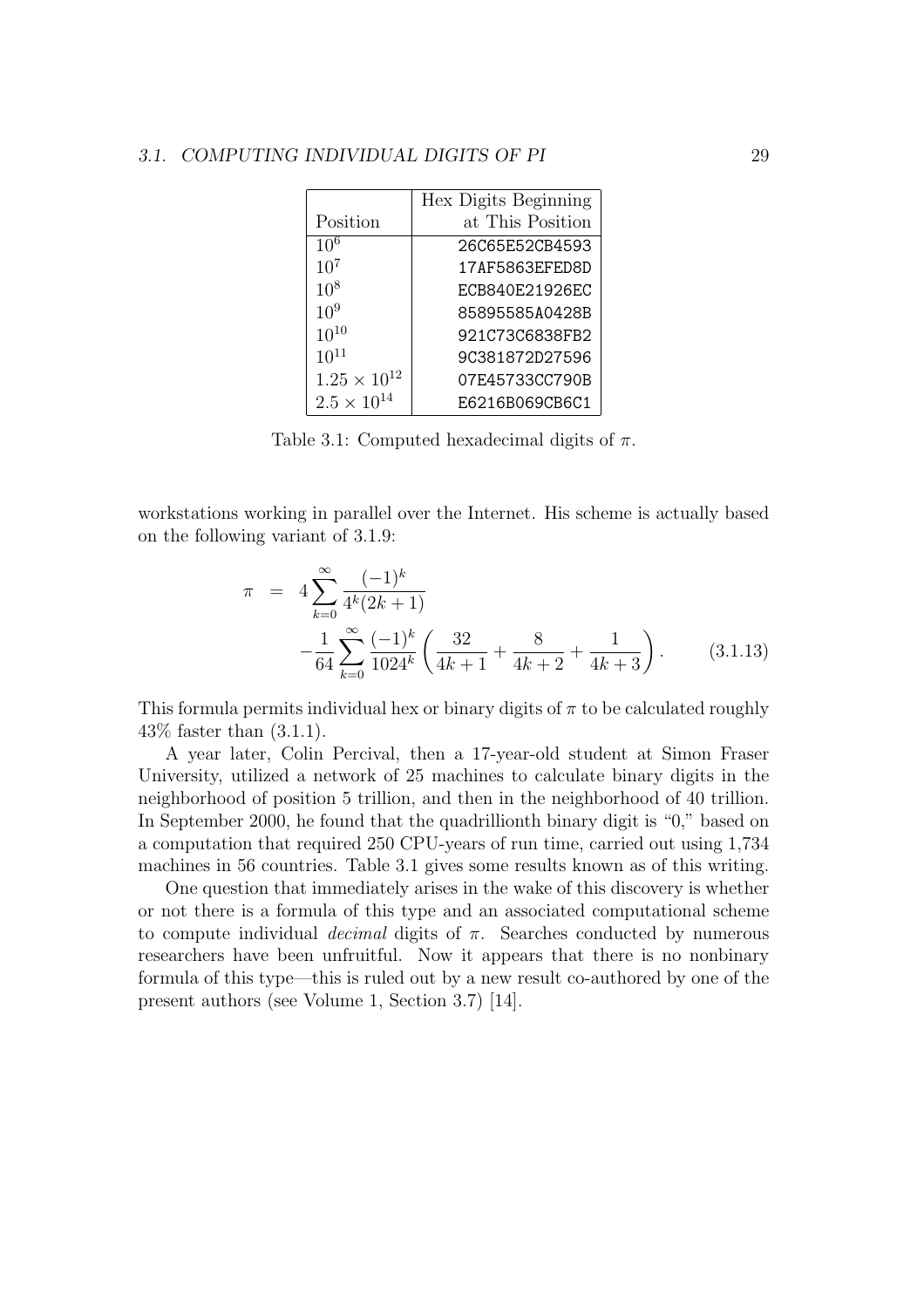### 3.2 Commentary and Additional Examples

[From Volume 1, Chapter 3 Commentary]

1. An arctan series for pi. Find rational coefficients  $a_i$  such that the identity

$$
\pi = a_1 \arctan \frac{1}{390112} + a_2 \arctan \frac{1}{485298}
$$
  
\n
$$
+ a_3 \arctan \frac{1}{683982} + a_4 \arctan \frac{1}{1984933}
$$
  
\n
$$
+ a_5 \arctan \frac{1}{2478328} + a_6 \arctan \frac{1}{3449051}
$$
  
\n
$$
+ a_7 \arctan \frac{1}{18975991} + a_8 \arctan \frac{1}{22709274}
$$
  
\n
$$
+ a_9 \arctan \frac{1}{24208144} + a_{10} \arctan \frac{1}{201229582}
$$
  
\n
$$
+ a_{11} \arctan \frac{1}{2189376182}
$$

holds [3, pg. 75]. Also show that an identity with even simpler coefficients exists if arctan 1/239 is included as one of the terms on the RHS. Hint: Use an integer relation program (see Volume 1, Section 6.3), or try the tools at one of these sites: http://www.cecm.sfu.ca/projects/IntegerRelations or http://www.expmath.info.

2. Biblical pi. 1 Kings 7:23 and 2 Chronicles 4:2 describe a circular pool in Solomon's temple "ten cubits from brim to brim," and 30 cubits in circumference, so that  $\pi = 3$ . In spite of the clearly informal context, this discrepancy has been a source of consternation among Biblical literalists for centuries. For example, an 18th-century German Bible commentary attempted to explain away this discrepancy using the imaginative suggestion that the circular pool in Solomon's temple (clearly described in 2 Chron. 4:2 as "round in compass") was instead hexagonal in shape [9, pg. 75–76].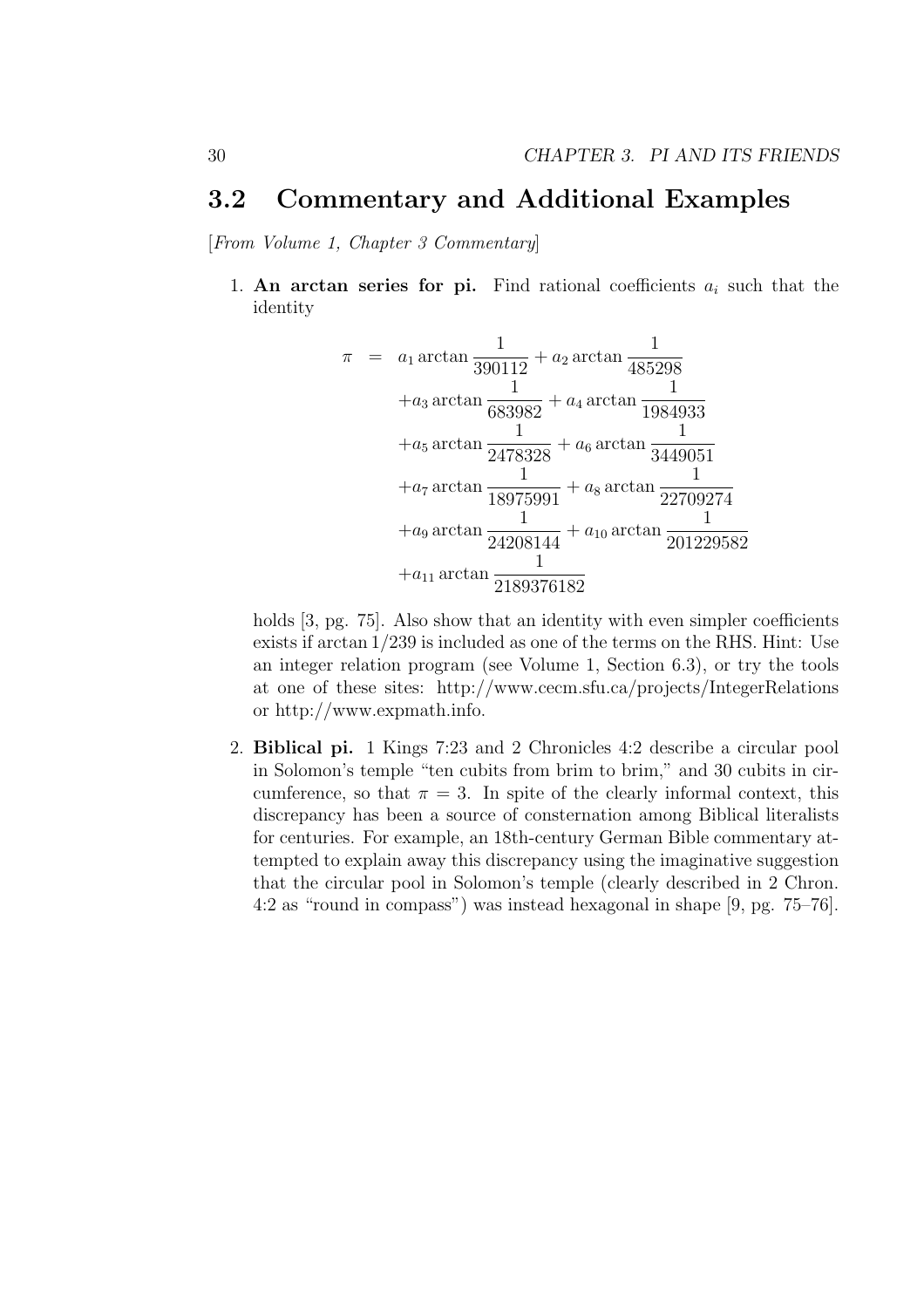## Chapter 4

## Sequences, Series, Products and Integrals

Several years ago I was invited to contemplate being marooned on the proverbial desert island. What book would I most wish to have there, in addition to the Bible and the complete works of Shakespeare? My immediate answer was: Abramowitz and Stegun's Handbook of Mathematical Functions. If I could substitute for the Bible, I would choose Gradsteyn and Ryzhik's Table of Integrals, Series and Products. Compounding the impiety, I would give up Shakespeare in favor of Prudnikov, Brychkov and Marichev's Tables of Integrals and Series... On the island, there would be much time to think about waves on the water that carve ridges on the sand beneath and focus sunlight there; shapes of clouds; subtle tints in the sky... With the arrogance that keeps us theorists going, I harbor the delusion that it would be not too difficult to guess the underlying physics and formulate the governing equations. It is when contemplating how to solve these equations—to convert formulations into explanations—that humility sets in. Then, compendia of formulas become indispensable.

Michael Berry, "Why Are Special Functions Special?", 2001

In the first volume, we presented numerous examples of experimental mathematics in action. In particular, we examined how a computational-experimental approach could be used to identify constants and sequences, evaluate definite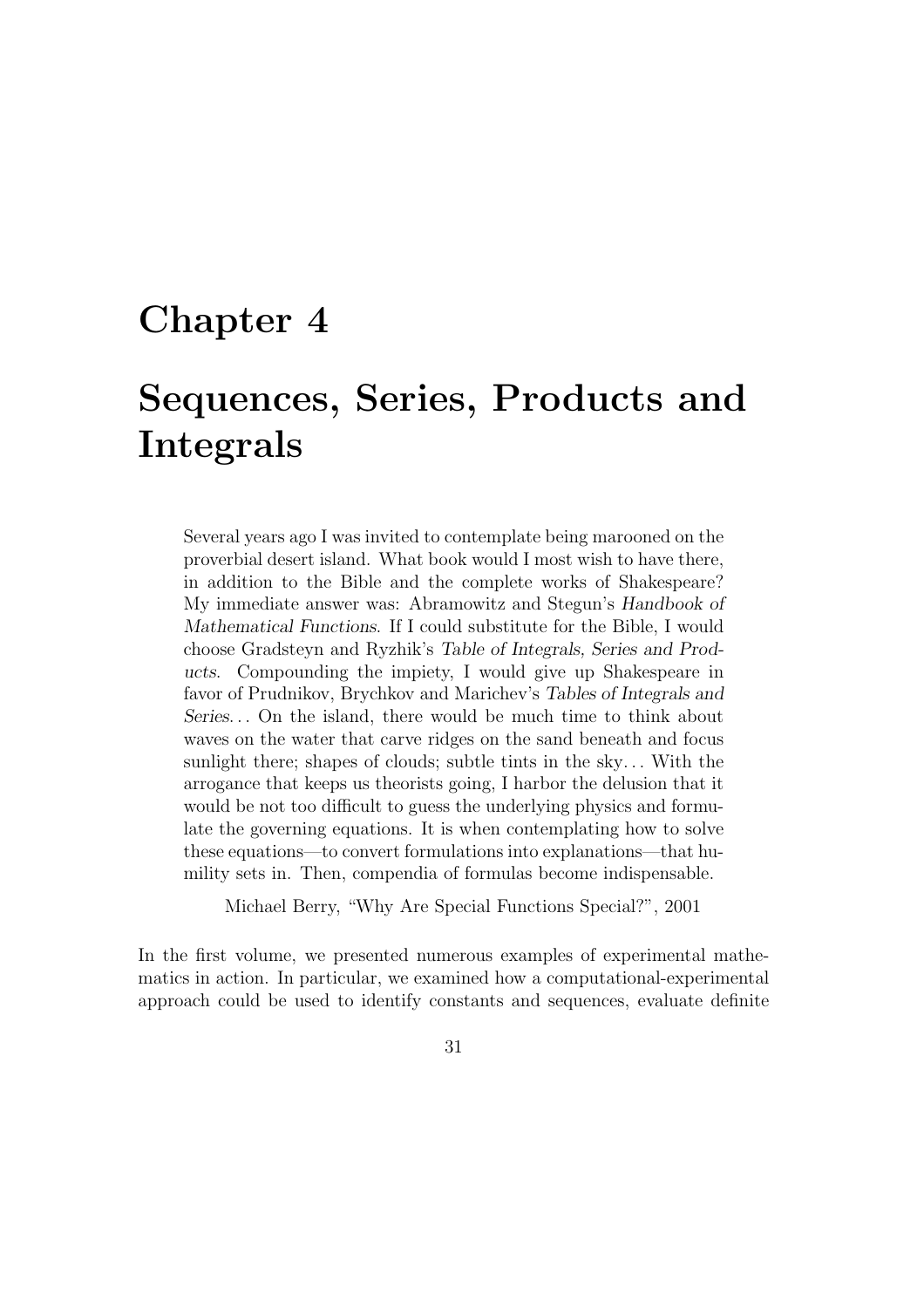integrals and infinite series, discover new identities involving fundamental constants and functions of mathematics, provide a more intuitive approach to mathematical proofs, and formulate conjectures that can lead to important advances in the field. In this chapter, we introduce our discussion with a number of additional intriguing examples in the realm of sequences, series, products and integrals.

## 4.1 Pi Is Not 22/7

#### [From Volume 2, Section 1.1]

We first consider an example from the early history of  $\pi$ , as described in Chapter 3 of the first volume.

Even Maple or Mathematica "knows"  $\pi \neq 22/7$ , since

$$
0 < \int_0^1 \frac{(1-x)^4 x^4}{1+x^2} \, dx = \frac{22}{7} - \pi,\tag{4.1.1}
$$

though it would be prudent to ask "why" it can perform the evaluation and "whether" we should trust it?

Assume we trust it. Then the integrand is strictly positive on the interior of the interval of integration, and the answer in (4.1.1) is necessarily an area and thus strictly positive, despite millennia of claims that  $\pi$  is 22/7. Of course, 22/7 is one of the early continued fraction approximations to  $\pi$ . The first four are 3, 22/7, 333/106, 355/113.

In this case, computing the indefinite integral provides immediate reassurance. We obtain

$$
\int_0^t \frac{x^4 (1-x)^4}{1+x^2} dx = \frac{1}{7}t^7 - \frac{2}{3}t^6 + t^5 - \frac{4}{3}t^3 + 4t - 4 \arctan(t) \tag{4.1.2}
$$

This is easily confirmed by differentiation, and the Fundamental Theorem of Calculus substantiates (4.1.1).

In fact, one can take this idea a bit further. We note that

$$
\int_0^1 x^4 (1-x)^4 dx = \frac{1}{630},
$$
\n(4.1.3)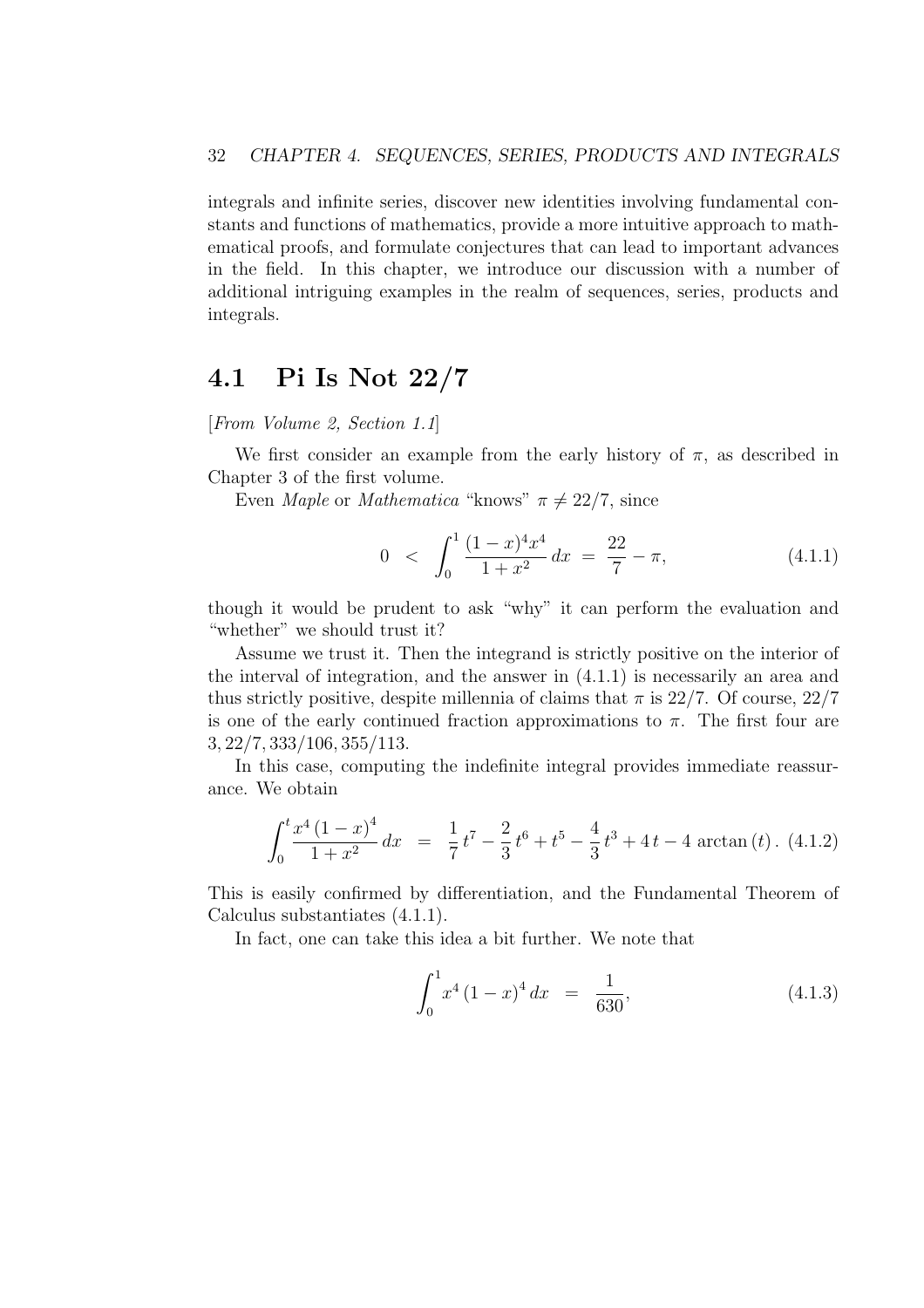

Figure 4.1: A pictorial proof of Archimedes' inequality

and we observe that

$$
\frac{1}{2} \int_0^1 x^4 (1-x)^4 dx \quad < \quad \int_0^1 \frac{(1-x)^4 x^4}{1+x^2} dx < \int_0^1 x^4 (1-x)^4 dx. \tag{4.1.4}
$$

On combining this with  $(4.1.1)$  and  $(4.1.3)$ , we straightforwardly derive  $223/71 <$  $22/7-1/630 < \pi < 22/7-1/1260 < 22/7$ , and so re-obtain Archimedes' famous computation

$$
3\frac{10}{71} < \pi < 3\frac{10}{70} \tag{4.1.5}
$$

(illustrating that it is sometimes better not to fully reduce a fraction to lowest terms).

This derivation of the estimate above seems first to have been written down in Eureka, the Cambridge student journal in 1971 [25]. The integral in (4.1.1) was apparently shown by Kurt Mahler to his students in the mid-1960s, and it had appeared in a mathematical examination at the University of Sydney in November, 1960. Figure 4.1 (also in the Color Supplement) shows the estimate graphically illustrated. The three  $10 \times 10$  arrays color the digits of the first hundred digits of 223/71,  $\pi$ , and 22/7. One sees a clear pattern on the right  $(22/7)$ , a more subtle structure on the left  $(223/71)$ , and a "random" coloring in the middle  $(\pi)$ .

It is tempting to ask if there is a clean general way to mimic  $(4.1.1)$  for more general rational approximations, or even continued fraction convergents. This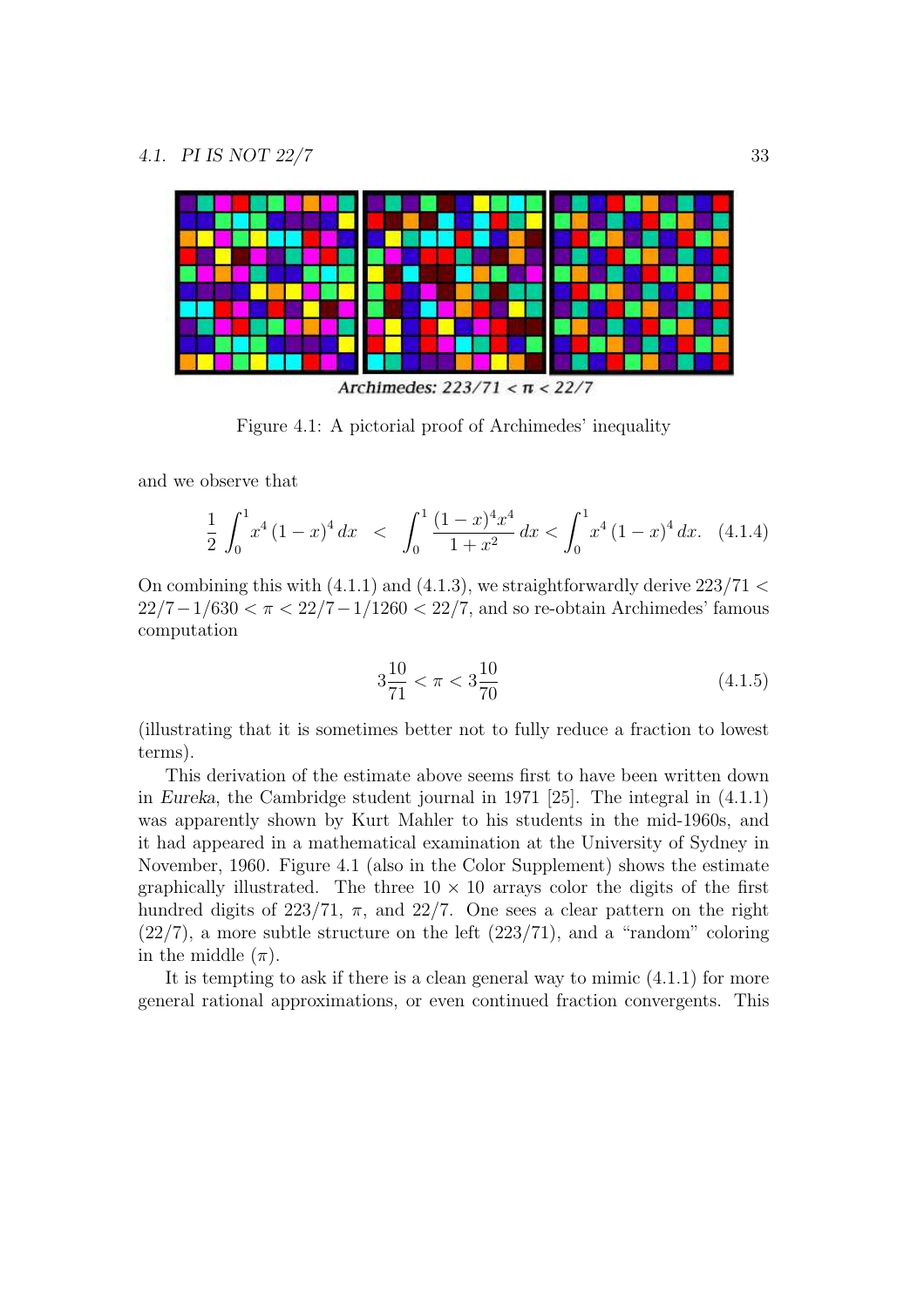is indeed possible to some degree, as discussed by Beukers in [10]. The most satisfactory result is

$$
a_n \pi - \frac{b_n}{c_n} = \int_0^1 \frac{t^{2n} (1 - t^2)^{2n} \left( (1 + it)^{3n+1} + (1 - it)^{3n+1} \right)}{(1 + t^2)^{3n+1}} dt, \qquad (4.1.6)
$$

for  $n \geq 1$ , where the integers  $a_n, b_n$  and  $c_n$  are implicitly defined by the integral in (4.1.6). The first three integrals evaluate to  $14\pi - 44$ ,  $968\pi - 45616/15$ , and  $75920\pi - 1669568/7$ , so again we start with  $\pi - 22/7$ .

Unlike Beukers' preliminary attempts in [10], such as the seemingly promising

$$
\int_0^1 \frac{t^n (1 - t)^n}{(t^2 + 1)^{n+1}} dt,
$$

this set of approximates actually produces an explicit if weak irrationality estimate [15, 10]: for large  $n$ ,

$$
\left|\pi - \frac{p_n}{q_n}\right| \ge \frac{1}{q_n^{1.0499}}.
$$

As Beukers sketches, one consequence of this explicit sequence

$$
\left|\pi - \frac{p}{q}\right| \ge \frac{1}{q^{21.04\dots}}
$$

for all integers p, q with sufficiently large q. (Here  $21.04... = 1 + 1/0.0499$ . In fact, in 1993 Hata by different methods had improved the number 21.4 to 8.02.)

While it is easy to discover "natural" results like

$$
\frac{1}{5} \int_0^1 \frac{x (1-x)^2}{(1+x)^3} dx = \frac{7}{10} - \log(2), \qquad (4.1.7)
$$

the fact that 7/10 is again a convergent to log 2 seems to be largely a happenstance. For example,

$$
\int_0^1 \frac{x^{12} (1-x)^{12}}{16 (1+x^2)} dx = \frac{431302721}{137287920} - \pi
$$
  

$$
\int_0^1 \frac{x^{12} (1-x)^{12}}{16} dx = \frac{1}{1081662400}
$$

leads to the true, if inelegant, estimate that  $5902037233/1878676800 < \pi <$  $224277414953/71389718400$ , where the interval is of size  $1.39 \cdot 10^{-9}$ .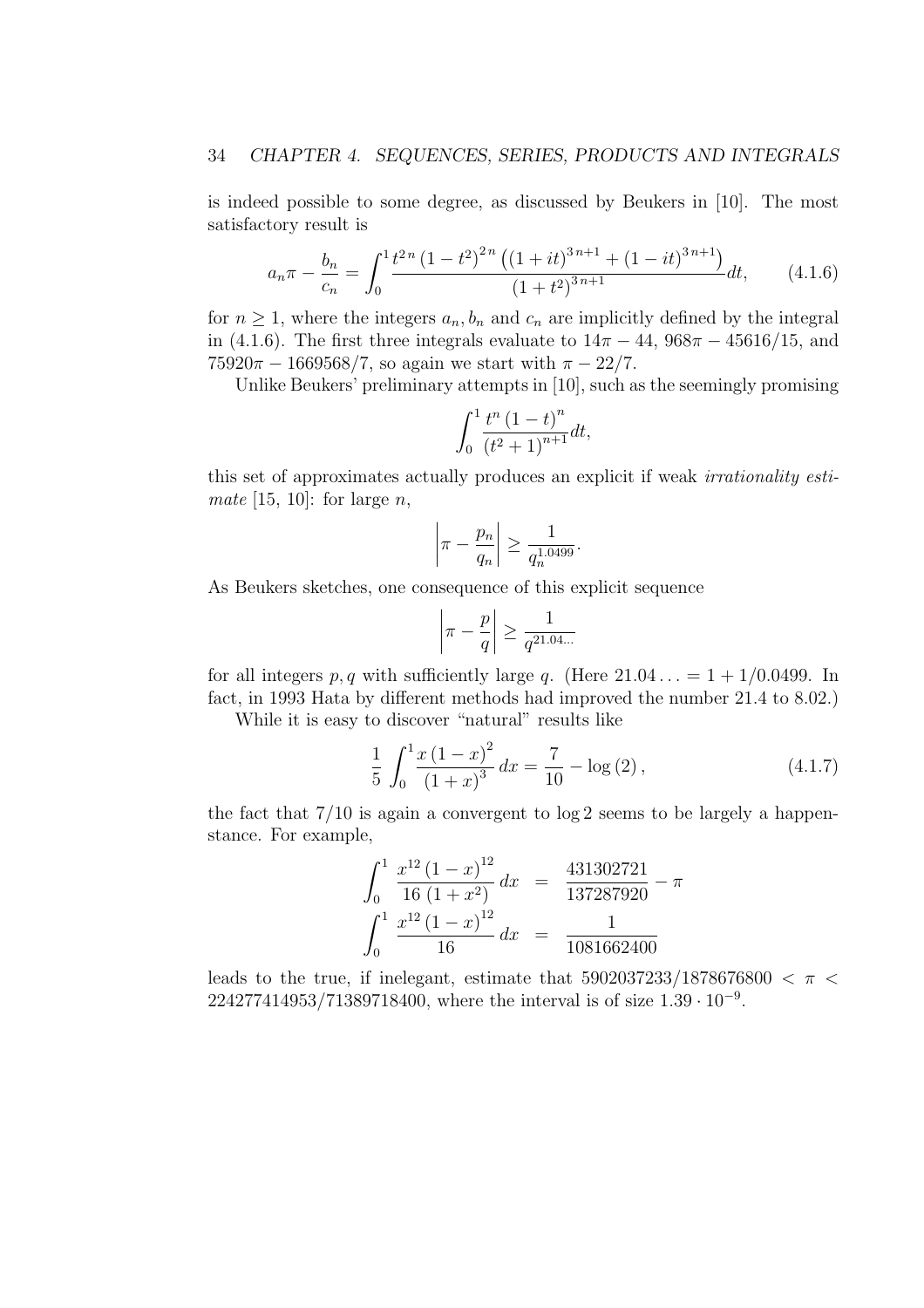# 4.2 High Precision Fraud

[From Volume 2, Section 1.4]

Consider the sums

$$
\sum_{n=1}^{\infty} \frac{\lfloor n \tanh(\pi) \rfloor}{10^n} \quad \stackrel{?}{=} \quad \frac{1}{81},
$$

an evaluation that is wrong, but valid to 268 decimal places, and

$$
\sum_{n=1}^{\infty} \frac{\lfloor n \tanh(\pi/2) \rfloor}{10^n} \quad \stackrel{?}{=} \quad \frac{1}{81},
$$

which is valid to "only" 12 places. Both series actually evaluate to transcendental numbers.

What underlies these "fraudulent" evaluations? The "quick" reason is that  $tanh(\pi)$  and  $tanh(\pi/2)$  are almost integers, with, e.g., 0.99  $\lt$   $tanh(\pi)$   $\lt$  1. Therefore,  $|n \tanh(\pi)|$  will be equal to  $n - 1$  for many n; precisely for  $n =$  $1, \cdots, 268$ . Since

$$
\sum_{n=1}^{\infty} \frac{n-1}{10^n} = \frac{1}{81},
$$

this explains the evaluations. Looking more closely at this argument, one is directly led to *continued fractions* as the deeper reason behind the frauds. For any irrational positive  $\alpha$ , we can write

$$
\alpha = [a_0, a_1, \cdots, a_n, a_{n+1}, \cdots]
$$
  
=  $a_0 + \frac{1}{a_1 + \frac{1}{a_2 + \frac{1}{a_3 + \cdots}}},$ 

with integral  $a_n$  and  $a_0 \geq 0$ ,  $a_n \geq 1$  for  $n \geq 1$ . This is hard to compute by hand, but easy even on a small computer or calculator. For the parameters in our series, we get

$$
tanh(\pi) = [0, 1, 267, 4, 14, 1, 2, 1, 2, 2, 1, 2, 3, 8, 3, 1, \cdots]
$$
\n(4.2.8)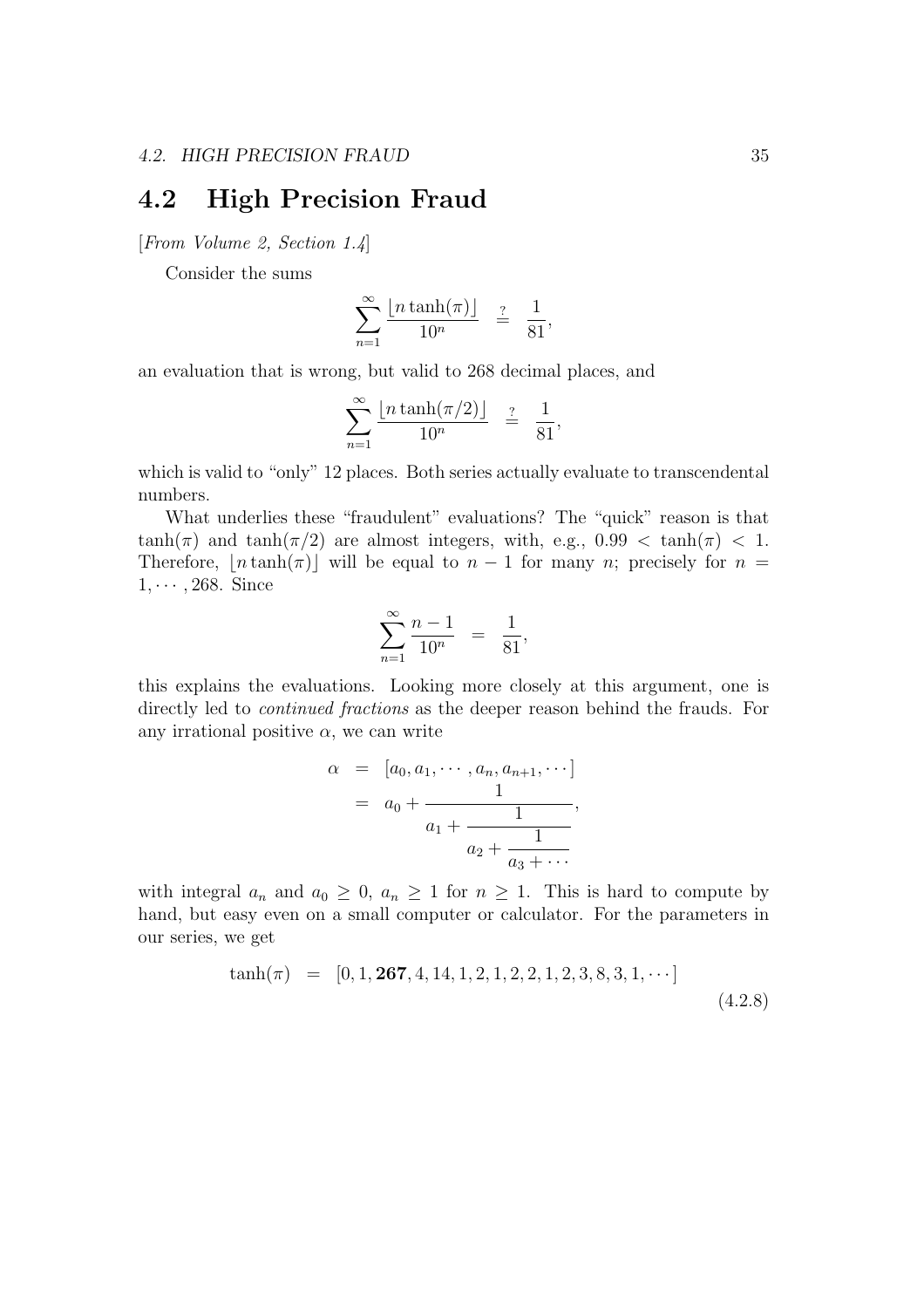and

$$
\tanh\left(\frac{\pi}{2}\right) = [0, 1, 11, 14, 4, 1, 1, 1, 3, 1, 295, 4, 4, 1, 5, 17, 7, \cdots].\tag{4.2.9}
$$

It cannot be a coincidence that the integers 267 and 11 (each equal to the number of places of agreement with  $1/81$  in the respective formula) appear in these or places of agreement with  $1/81$  in the respective formula) appear in these<br>expansions! There must be a connection between series of the type  $\sum |n\alpha| z^n$ and the continued fraction expansion of an irrational  $\alpha$ . In fact, consider the infinite continued fraction approximations for  $\alpha$  generated by

$$
p_{n+1} = p_n a_{n+1} + p_{n-1}, \qquad p_0 = a_0 = \lfloor \alpha \rfloor, \qquad p_{-1} = 1,
$$
  
\n
$$
q_{n+1} = q_n a_{n+1} + q_{n-1}, \qquad q_0 = 1, \qquad q_{-1} = 0.
$$

Then for  $n \geq 0$ ,  $p_{2n}/q_{2n}$  increases to  $\alpha$ , while  $p_{2n+1}/q_{2n+1}$  decreases to  $\alpha$  and

$$
\frac{1}{q_n (q_n + q_{n+1})} < \left| \alpha - \frac{p_n}{q_n} \right| < \frac{1}{q_n q_{n+1}}
$$

.

Let further  $\epsilon_n = q_n \alpha - p_n$ . Then from the above, it follows that

$$
|\epsilon_{n+1}| < \frac{1}{q_n + q_{n+1}} < |\epsilon_n| < \frac{1}{q_{n+1}} \le 1.
$$

All of this is standard and may be found in [33], [43], or [39]. Our aim now is to show a relationship between the above series and the continued fraction expansion of  $\alpha$ . A first key is the following lemma, which we will not prove here since it requires some knowledge about linear Diophantine equations (see [16], from which this material is taken).

**Lemma 4.2.1** For any irrational  $\alpha > 0$  and  $n, N \in \mathbb{N}$ , we have

$$
\begin{array}{rcl}\n\lfloor n\alpha + \epsilon_N \rfloor & = & \lfloor n\alpha \rfloor \\
\lfloor n\alpha + \epsilon_N \rfloor & = & \lfloor n\alpha \rfloor + (-1)^N \quad \text{for } n = q_{N+1}.\n\end{array}
$$

Theorem 4.2.2 For irrational  $\alpha > 0$ ,

$$
\sum_{n=1}^{\infty} \lfloor n\alpha \rfloor z^n = \frac{p_0 z}{(1-z)^2} + \sum_{n=0}^{\infty} (-1)^n \frac{z^{q_n} z^{q_{n+1}}}{(1-z^{q_n})(1-z^{q_{n+1}})}.
$$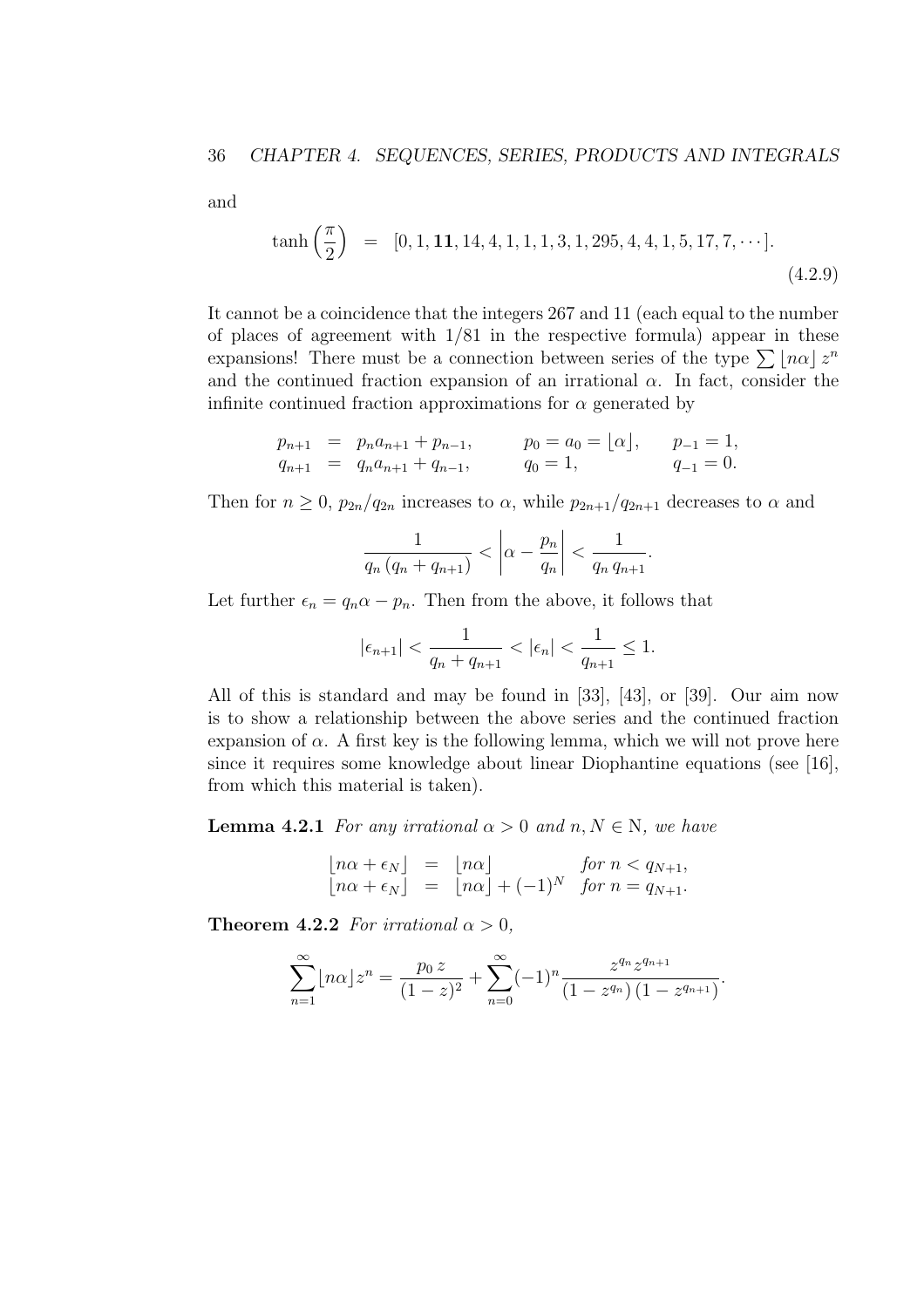#### 4.2. HIGH PRECISION FRAUD 37

### Proof. Let

$$
G_{\alpha}(z, w) = \sum_{n=1}^{\infty} z^n w^{\lfloor n\alpha \rfloor},
$$
\n(4.2.10)

for  $|z|, |w| < 1$ . Then for  $N > 0$ ,

$$
(1 - z^{q_N} w^{p_N}) G_{\alpha}(z, w) - \sum_{n=1}^{q_N} z^n w^{\lfloor n\alpha \rfloor}
$$
  
= 
$$
\sum_{n=1}^{\infty} z^{n+q_N} (w^{\lfloor (n+q_N)\alpha \rfloor} - w^{\lfloor n\alpha \rfloor + p_N})
$$
  
= 
$$
\sum_{n=1}^{\infty} z^{n+q_N} w^{\lfloor n\alpha \rfloor + p_N} (w^{\lfloor n\alpha + \epsilon_N \rfloor - \lfloor n\alpha \rfloor} - 1)
$$
  
= 
$$
z^{q_{N+1} + q_N} w^{\lfloor q_{N+1}\alpha \rfloor + p_N} (w^{(-1)^N} - 1) + O(z^{q_{N+1} + q_N + 1})
$$
  
= 
$$
z^{q_{N+1} + q_N} w^{p_{N+1} + p_N} (-1)^N \frac{w - 1}{w} + O(z^{q_{N+1} + q_N + 1}), \qquad (4.2.11)
$$

since  $[q_{N+1}\alpha] = \lfloor \epsilon_{N+1} \rfloor + p_{N+1} = p_{N+1}$  if N is odd, and  $=p_{N+1} - 1$  if N is even.

Now write  $P_N = \sum_{n=1}^{q_N}$  $_{n=1}^{q_N} z^n w^{\lfloor n\alpha \rfloor}$  and  $Q_N = 1 - z^{q_N} w^{p_N}$ . Then  $A_N =$  $Q_N P_{N+1} - Q_{N+1} P_N$  is a polynomial of degree at most  $q_N + q_{N+1}$  in z, and therefore it follows from (4.2.11) that

$$
A_N = Q_{N+1}(Q_N G_\alpha - P_N) - Q_N(Q_{N+1} G_\alpha - P_{N+1})
$$
  
= 
$$
(-1)^N \frac{w-1}{w} z^{q_N} w^{p_N} z^{q_{N+1}} w^{p_{N+1}}.
$$

This in turn implies

$$
\frac{P_{N+1}}{Q_{N+1}} - \frac{P_N}{Q_N} = \frac{A_N}{Q_N Q_{N+1}} = (-1)^N \frac{w-1}{w} \frac{z^{q_N} w^{p_N} z^{q_{N+1}} w^{p_{N+1}}}{Q_N Q_{N+1}}.
$$

Next summing from zero to infinity, and noting that  $(4.2.11)$  implies that  $G_{\alpha}$  –  $P_N/Q_N$  tends to 0 as N tends to infinity, shows that

$$
G_{\alpha}(z,w) = \frac{zw^{p_0}}{1 - zw^{p_0}} - \frac{1 - w}{w} \sum_{n=0}^{\infty} (-1)^n \frac{z^{q_n} w^{p_n} z^{q_{n+1}} w^{p_{n+1}}}{(1 - z^{q_n} w^{p_n}) (1 - z^{q_{n+1}} w^{p_{n+1}})}.
$$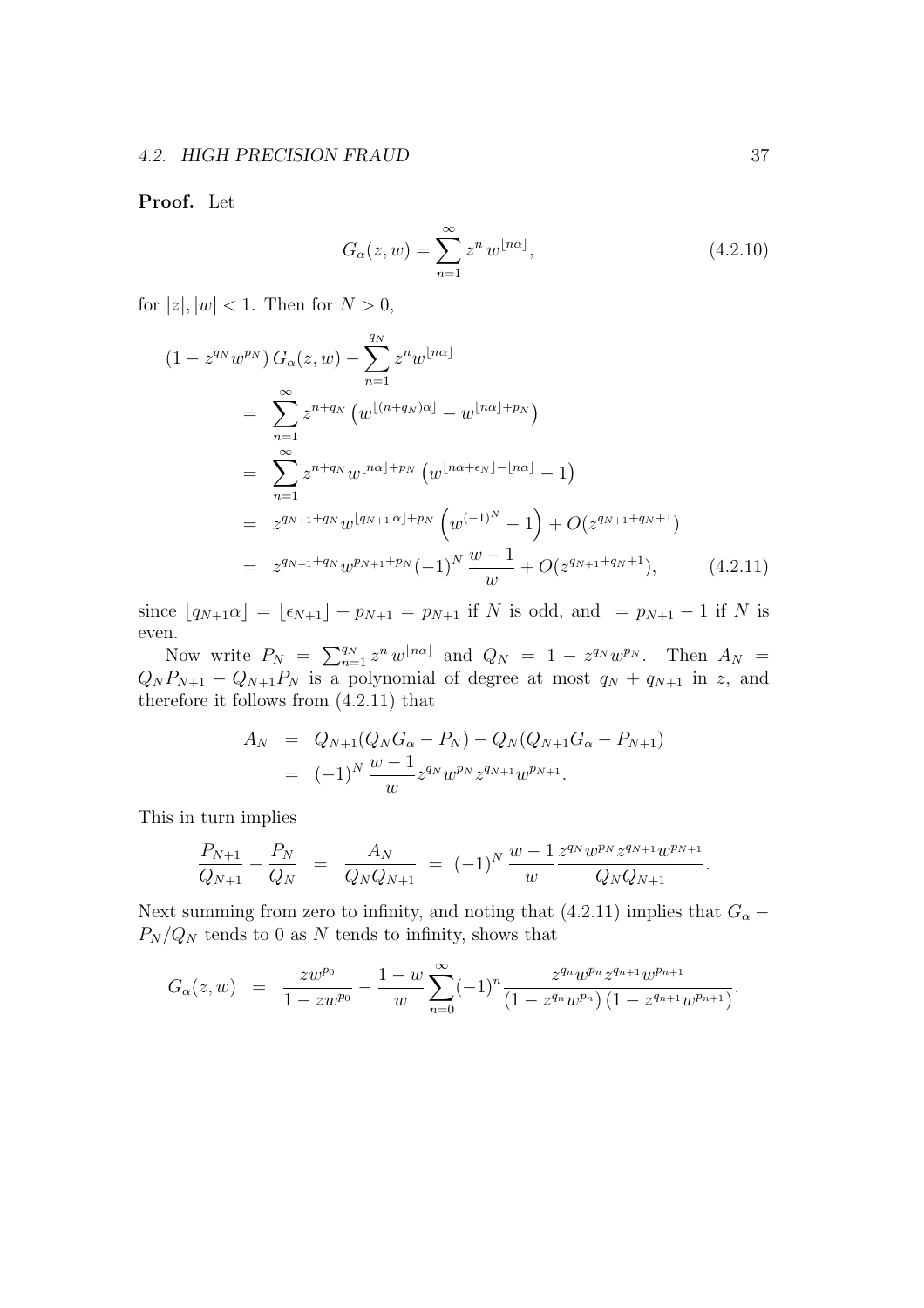Now differentiating with respect to  $w$  and then letting  $w$  tend to 1 proves the assertion.  $\hfill \square$ 

This theorem was first proved (for  $\alpha \in (0,1)$ ) by Mahler in [37].

Example 4.2.3  $\alpha = \tanh(\pi)$ .

In this case,  $q_n = 1, 1, 268, 1073, \cdots$  for  $n = 0, 1, 2, 3, \cdots$ , and thus

$$
\sum_{n=1}^{\infty} \lfloor n \tanh(\pi) \rfloor z^n = \frac{z^2}{(1-z)^2} - \frac{z^{269}}{(1-z)(1-z^{268})} + \cdots
$$

Therefore,

$$
\frac{1}{81} - 2 \cdot 10^{-269} \le \sum_{n=1}^{\infty} \frac{\lfloor n \tanh(\pi) \rfloor}{10^n} \le \frac{1}{81} + 2 \cdot 10^{-269},
$$

and similarly for  $\alpha = \tanh(\frac{\pi}{2})$ 

Example 4.2.4  $\alpha = e^{\pi \sqrt{163/9}}$ .

With one of our favorite transcendental numbers,  $\alpha = e^{\pi \sqrt{\frac{m}{\epsilon}}$  $163/9 = [640320,$  $1653264929, \dots$ , we get the incorrect evaluation

$$
\sum_{n=1}^{\infty} \frac{\lfloor n e^{\pi \sqrt{163/9}} \rfloor}{2^n} \stackrel{?}{=} 1280640,
$$

which is, however, correct to at least half a billion digits.  $\Box$ 

## 4.3 Knuth's Series Problem

[From Volume 2, Section 1.5]

We give an account here of the solution, by one of the present authors (Borwein) to a problem recently posed by Donald E. Knuth of Stanford University in the American Mathematical Monthly (Problem 10832, Nov. 2000):

).  $\Box$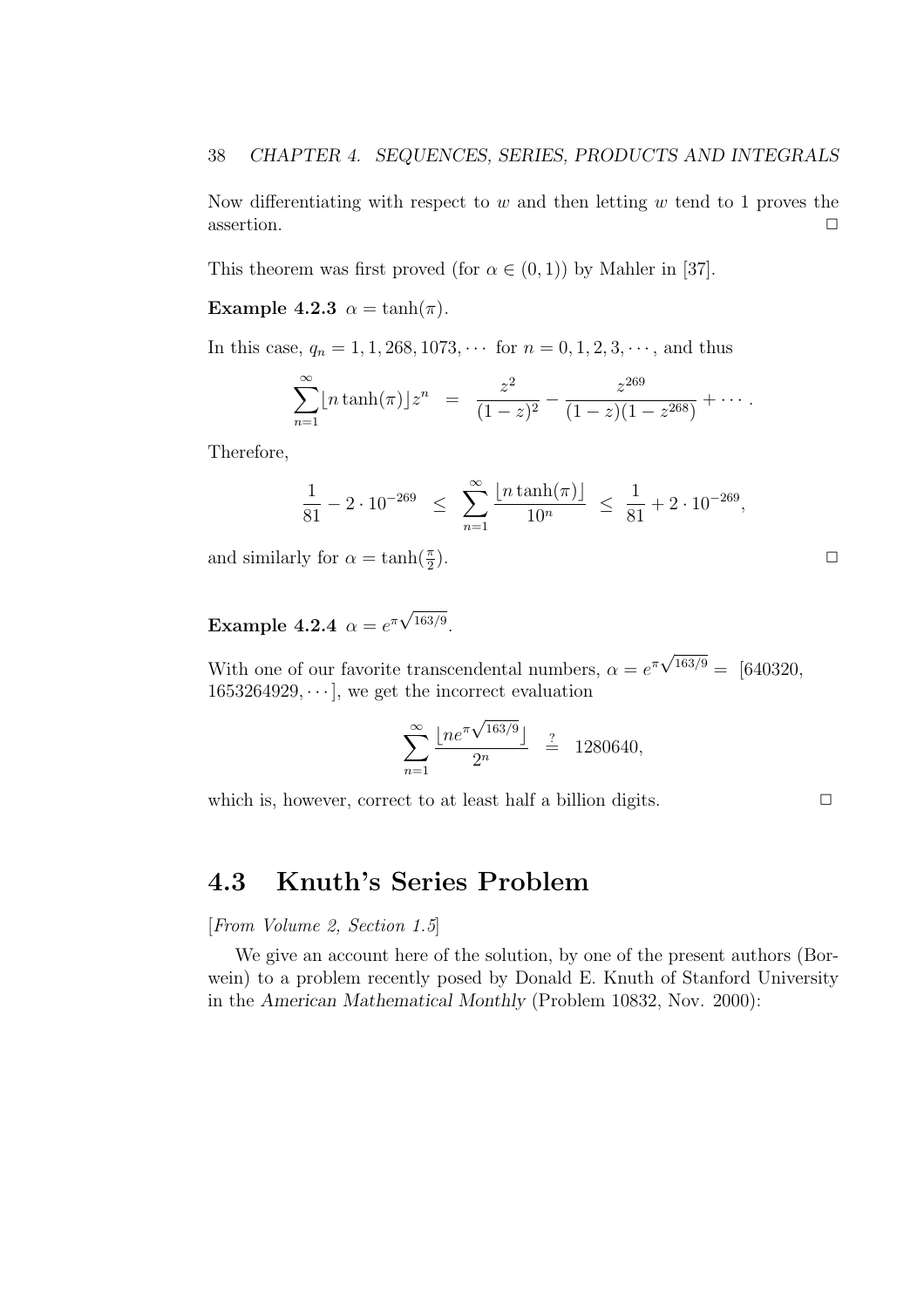Problem: Evaluate

$$
S = \sum_{k=1}^{\infty} \left( \frac{k^k}{k!e^k} - \frac{1}{\sqrt{2\pi k}} \right).
$$

Solution: We first attempted to obtain a numerical value for S. Using Maple, we produced the approximation

$$
S \approx -0.08406950872765599646.
$$

Based on this numerical value, the Inverse Symbolic Calculator, available at the URL http://www.cecm.sfu.ca/projects/ISC, with the "Smart Lookup" feature, yielded the result

$$
S \approx -\frac{2}{3} - \frac{1}{\sqrt{2\pi}} \zeta \left(\frac{1}{2}\right). \tag{4.3.12}
$$

Calculations to even higher precision (50 decimal digits) confirmed this approximation. Thus within a few minutes we "knew" the answer.

Why should such an identity hold? One clue was provided by the surprising speed with which *Maple* was able to calculate a high-precision value of this slowly convergent infinite sum. Evidently, the Maple software knew something that we did not. Peering under the covers, we found that Maple was using the Lambert W function, which is the functional inverse of  $w(z) = ze^z$ .

Another clue was the appearance of  $\zeta(1/2)$  in the above experimental identity, together with an obvious allusion to Stirling's formula in the original problem. This led us to conjecture the identity

$$
\sum_{k=1}^{\infty} \left( \frac{1}{\sqrt{2\pi k}} - \frac{P(1/2, k-1)}{(k-1)!\sqrt{2}} \right) = \frac{1}{\sqrt{2\pi}} \zeta \left( \frac{1}{2} \right), \quad (4.3.13)
$$

where  $P(x, n)$  denotes the Pochhammer function  $x(x + 1) \cdots (x + n - 1)$ , and where the binomial coefficients in the LHS of  $(4.3.13)$  are the same as those of the function  $1/\sqrt{2-2x}$ . Maple successfully evaluated this summation, as shown on the RHS. We now needed to establish that

$$
\sum_{k=1}^{\infty} \left( \frac{k^k}{k!e^k} - \frac{P(1/2, k-1)}{(k-1)!\sqrt{2}} \right) = -\frac{2}{3}.
$$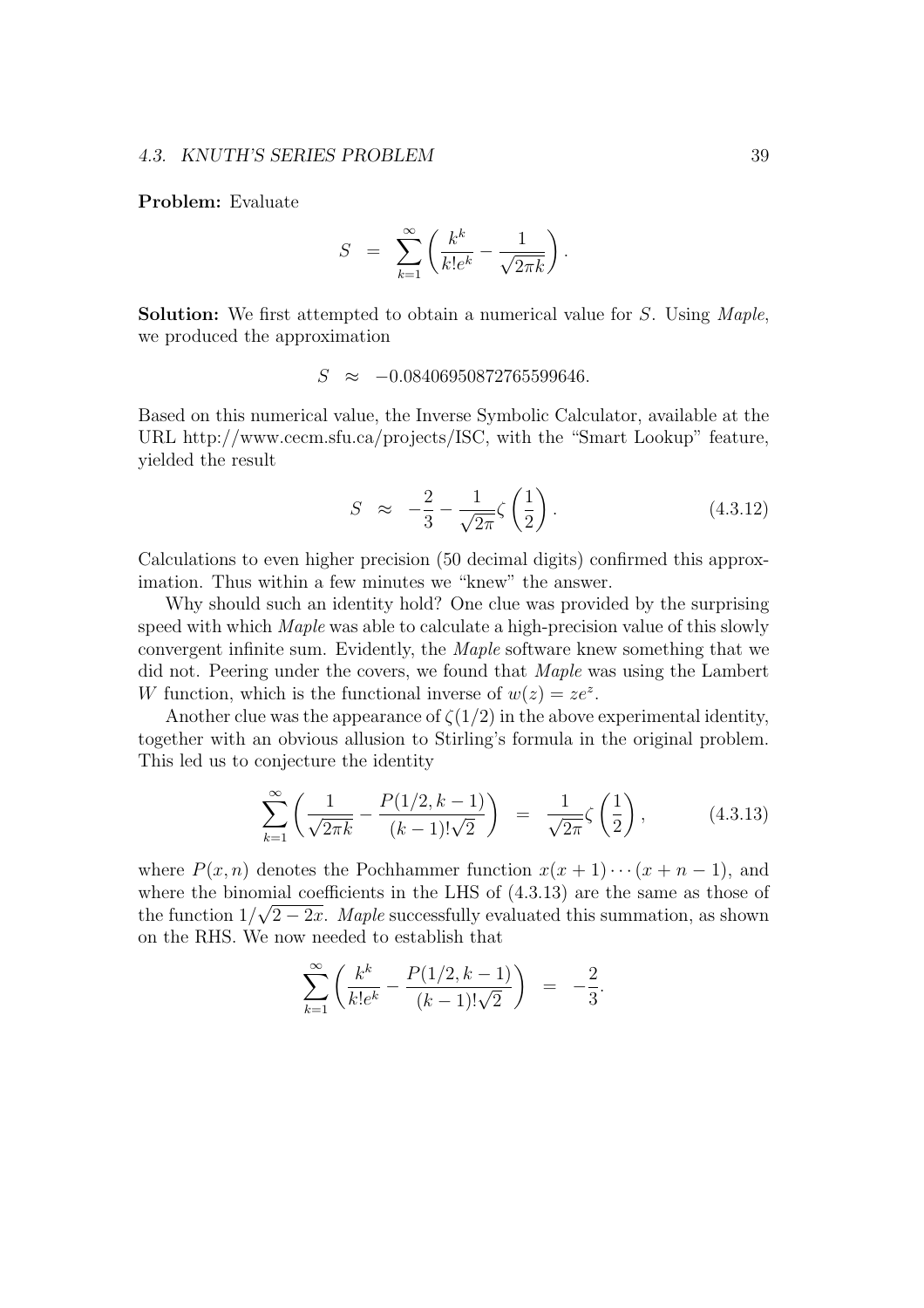Guided by the presence of the Lambert  $W$  function

$$
W(z) = \sum_{k=1}^{\infty} \frac{(-k)^{k-1} z^k}{k!},
$$

an appeal to Abel's limit theorem suggested the conjectured identity

$$
\lim_{z \to 1} \left( \frac{dW(-z/e)}{dz} + \frac{1}{2 - 2z} \right) = 2/3.
$$

Here again, Maple was able to evaluate this summation and establish the identity.  $\Box$ 

## 4.4 Commentary and Additional Examples

[From Volume 2, Chapter 1 Commentary]

1. Putnam problem 1999–A3. Consider the power series expansion

$$
\frac{1}{1 - 2x - x^2} = \sum_{n \ge 0} a_n x^n.
$$

Prove that for each integer  $n \geq 0$ , there is an integer m such that

$$
a_n^2 + a_{n+1}^2 = a_m.
$$

Answer: It transpires that

$$
a_n^2 + a_{n+1}^2 = a_{2n+1},
$$
\n(4.4.14)

which remains to be proven. Hint: The first 15 coefficients are

1, 2, 5, 12, 29, 70, 169, 408, 985, 2378, 5741, 13860, 33461, 80782, 195025,

and the desired squares are

```
5, 29, 169, 985, 5741, 33461, 195025,
```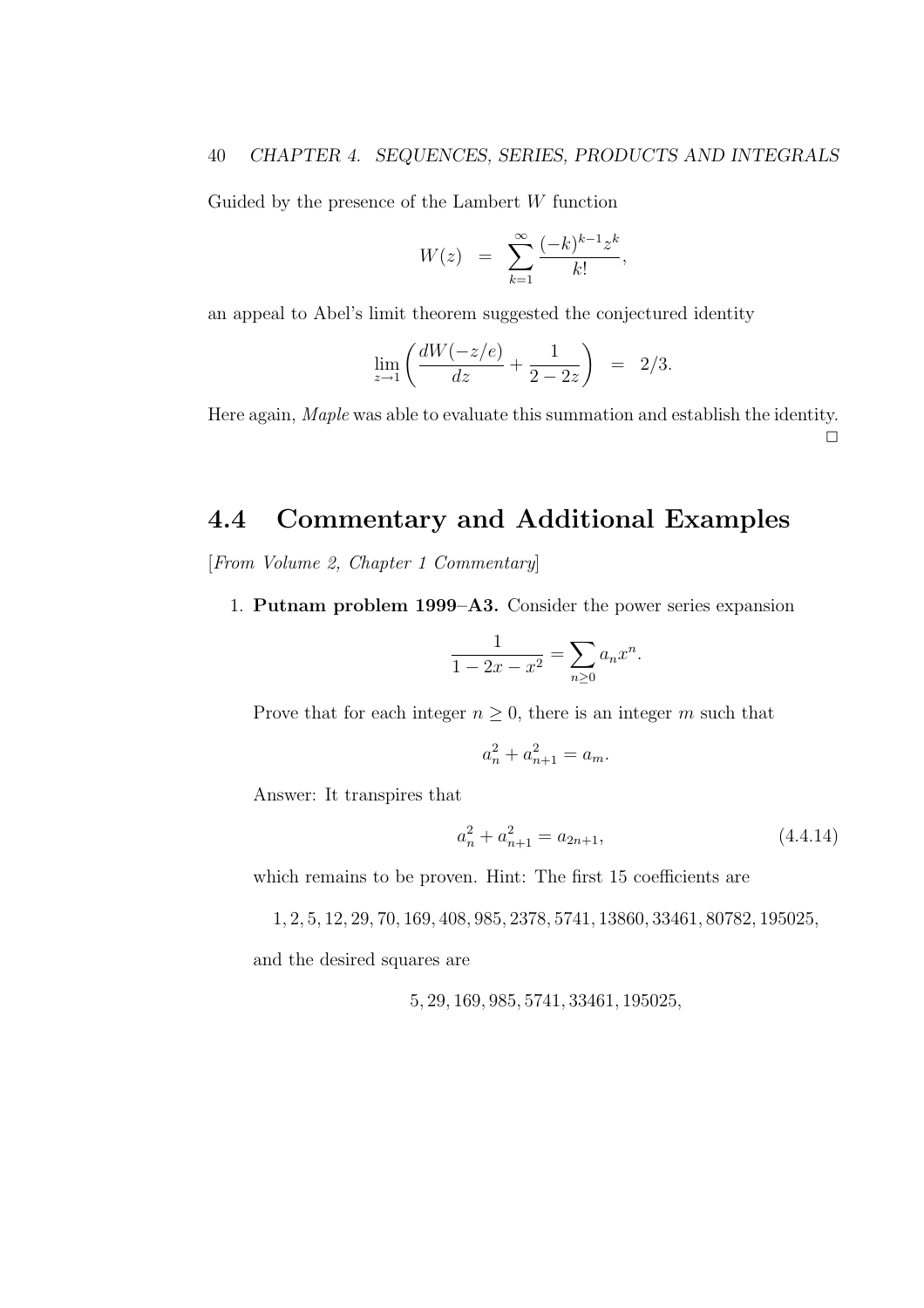#### 4.4. COMMENTARY AND ADDITIONAL EXAMPLES 41

which is more than enough to spot the pattern. To prove this either explicitly use the closed form for

$$
a_n = \frac{1}{2\sqrt{2}} \left( \left( 1 + \sqrt{2} \right)^{n+1} - \left( -\sqrt{2} + 1 \right)^{n+1} \right),
$$

or show that both sides of (4.4.14) satisfy the same recursion (and initial conditions).

### 2. Putnam problem 2000–A4. Show that the improper integral

$$
\mathcal{I} = \lim_{M \to \infty} \int_0^M \sin(x) \sin(x^2) dx \qquad (4.4.15)
$$

exists. Hint: Numerical experimentation shows that a limit of approximately 0.4917 is reached. The existence of the limit can be rigorously established in two ways:

(a) Since the integrand equals  $\cos(x^2 - x) - \cos(x^2 + x)/2$ , it suffices to (a) since the integrand equals  $\cos(x - x) = \cos(x + x)/2$ , it sumes to show that  $\lim_{M\to\infty} \int_0^M \cos(x + x^2) dx$  exists. After a change of variables, it suffices to consider

$$
\sum_{k=0}^{n-1} \int_{(k-1/2)\pi}^{(k+1/2)\pi} \frac{\cos(u)}{\sqrt{1+4u}} du.
$$

This converges by the alternating series test.

(b) Use Cauchy's theorem to integrate the entire functions  $\exp(ix^2 \pm ix)$ over a triangular path with vertices at  $0, M$  and  $(1+i)M$ . Easy estimates show that the integrals over the vertical and the diagonal edges converge.

### 3. Two expected distances. These results originate with James D. Klein.

(a) The expected distance between two random points on different sides of the unit square:

$$
\frac{2}{3} \int_0^1 \int_0^1 \sqrt{x^2 + y^2} \, dx \, dy + \frac{1}{3} \int_0^1 \int_0^1 \sqrt{1 + (y - u)^2} \, du \, dy
$$

 $= 0.869009055274534463884970594345406624856719...$ 

$$
= \frac{2}{9} + \frac{1}{9}\sqrt{2} + \frac{5}{9}\log(1+\sqrt{2}).
$$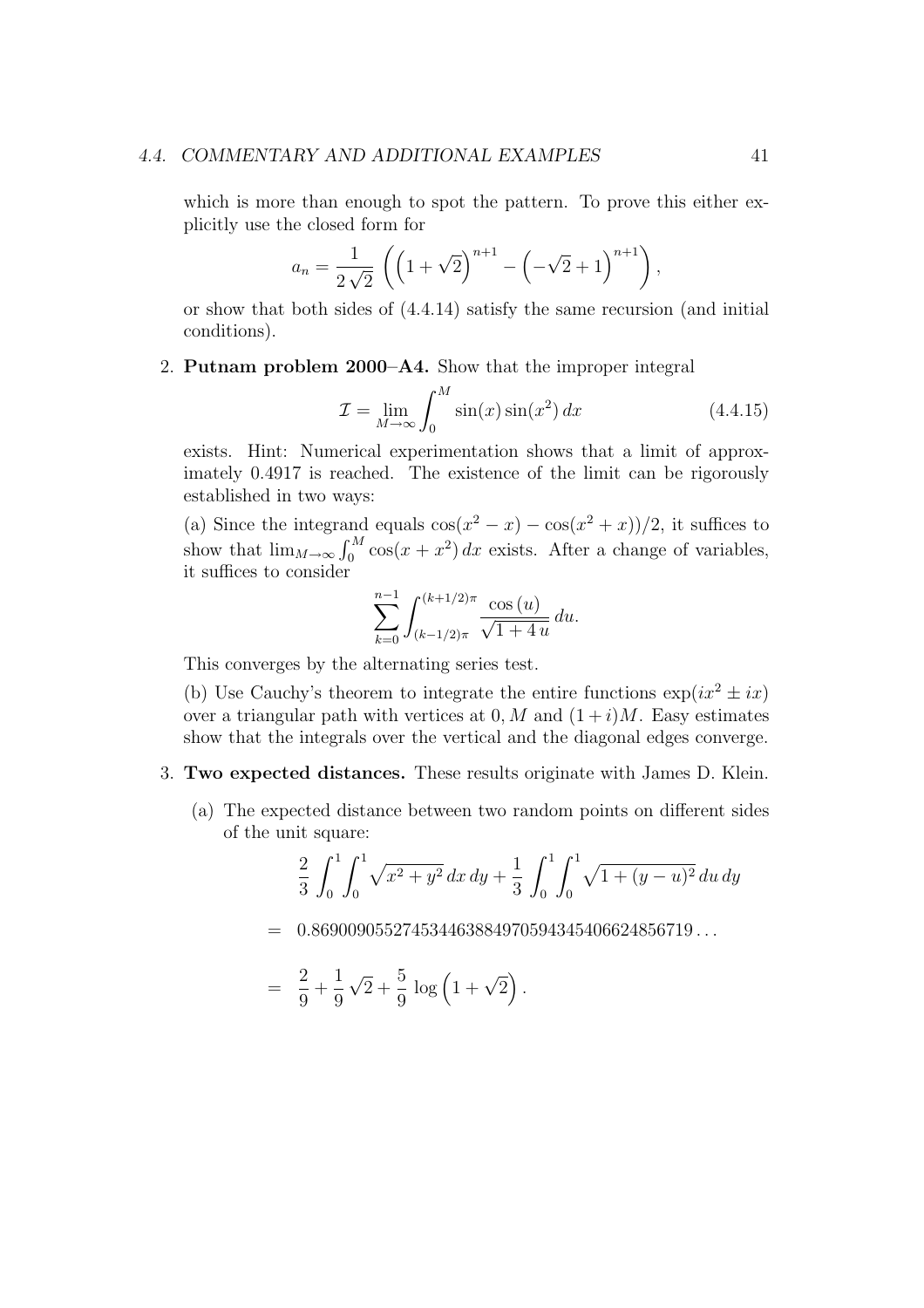(b) The expected distance between two random points on different faces of the unit cube:

$$
\frac{4}{5} \int_0^1 \int_0^1 \int_0^1 \int_0^1 \sqrt{x^2 + y^2 + (z - w)^2} \, dw \, dx \, dy \, dz
$$
  
+ 
$$
\frac{1}{5} \int_0^1 \int_0^1 \int_0^1 \int_0^1 \sqrt{1 + (y - u)^2 + (z - w)^2} \, du \, dw \, dy \, dz
$$

 $= 0.92639005517404672921816358654777901444496019010734...$ 

$$
= \frac{4}{75} + \frac{17}{75}\sqrt{2} - \frac{2}{25}\sqrt{3} - \frac{7}{75}\pi
$$
  
+ 
$$
\frac{7}{25}\log(1+\sqrt{2}) + \frac{7}{25}\log(7+4\sqrt{3}).
$$

(c) Show that the first term in (b) is

$$
\frac{\sqrt{2\pi}}{5} \sum_{n=2}^{\infty} \frac{F(1/2, -n+2; 3/2; 1/2)}{(2n+1)\Gamma(n+2)\Gamma(5/2-n)} + \frac{4}{15}\sqrt{2} + \frac{2}{5}\log(\sqrt{2}+1) - \frac{1}{75}\pi
$$

and the second term is

$$
\frac{\sqrt{\pi}}{10} \sum_{n=0}^{\infty} \frac{\mathrm{F}(1, 1/2, -1/2 - n, -n - 1; 2, 1/2 - n, 3/2; -1)}{(2n+1)\Gamma(n+2)\Gamma(3/2 - n)} -\frac{2}{25} + \frac{\sqrt{2}}{50} + \frac{1}{10} \log(\sqrt{2} + 1).
$$

This allows one to numerically compute the expectation to high precision and to express both of the individual integrals in terms of the same set of constants. These expectations have actually been checked by computer simulations. Hint: Reduce the first integral to a three dimensional one, and use the binomial theorem on both.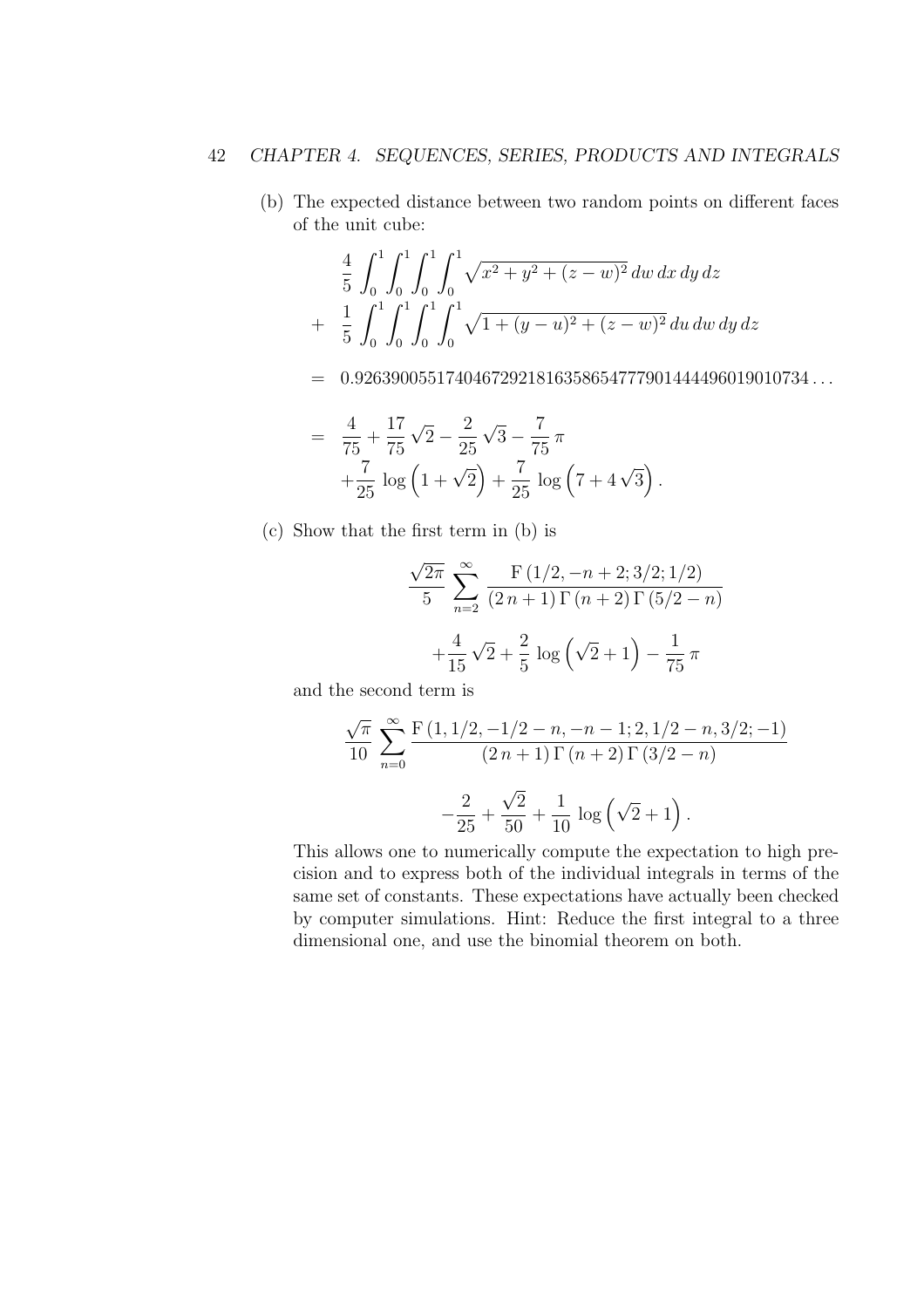# Chapter 5

# Partitions and Powers

I'll be glad if I have succeeded in impressing the idea that it is not only pleasant to read at times the works of the old mathematical authors, but this may occasionally be of use for the actual advancement of science.

Constantin Carathéodory, speaking to an MAA meeting in 1936

In this chapter, we address the theory of additive partitions and the theory of representations as sums of squares, both from an experimental perspective. Each has a distinguished history. We will show that computational techniques can accelerate both solution and understanding of these problems. What's more, these techniques have a number of interesting applications, including, for instance, Madelung's constant in physical chemistry.

# 5.1 Partition Functions

[From Volume 2, Section 4.1]

The number of *additive partitions* of *n*,  $p(n)$ , is formally generated by

$$
P(q) = 1 + \sum_{n \ge 1} p(n)q^n = \prod_{n \ge 1} (1 - q^n)^{-1}.
$$
 (5.1.1)

One ignores "0" and permutations. Thus  $p(5) = 7$  since

$$
5 = 4 + 1 = 3 + 2 = 3 + 1 + 1 = 2 + 2 + 1
$$
  
= 2 + 1 + 1 + 1 = 1 + 1 + 1 + 1 + 1. (5.1.2)

43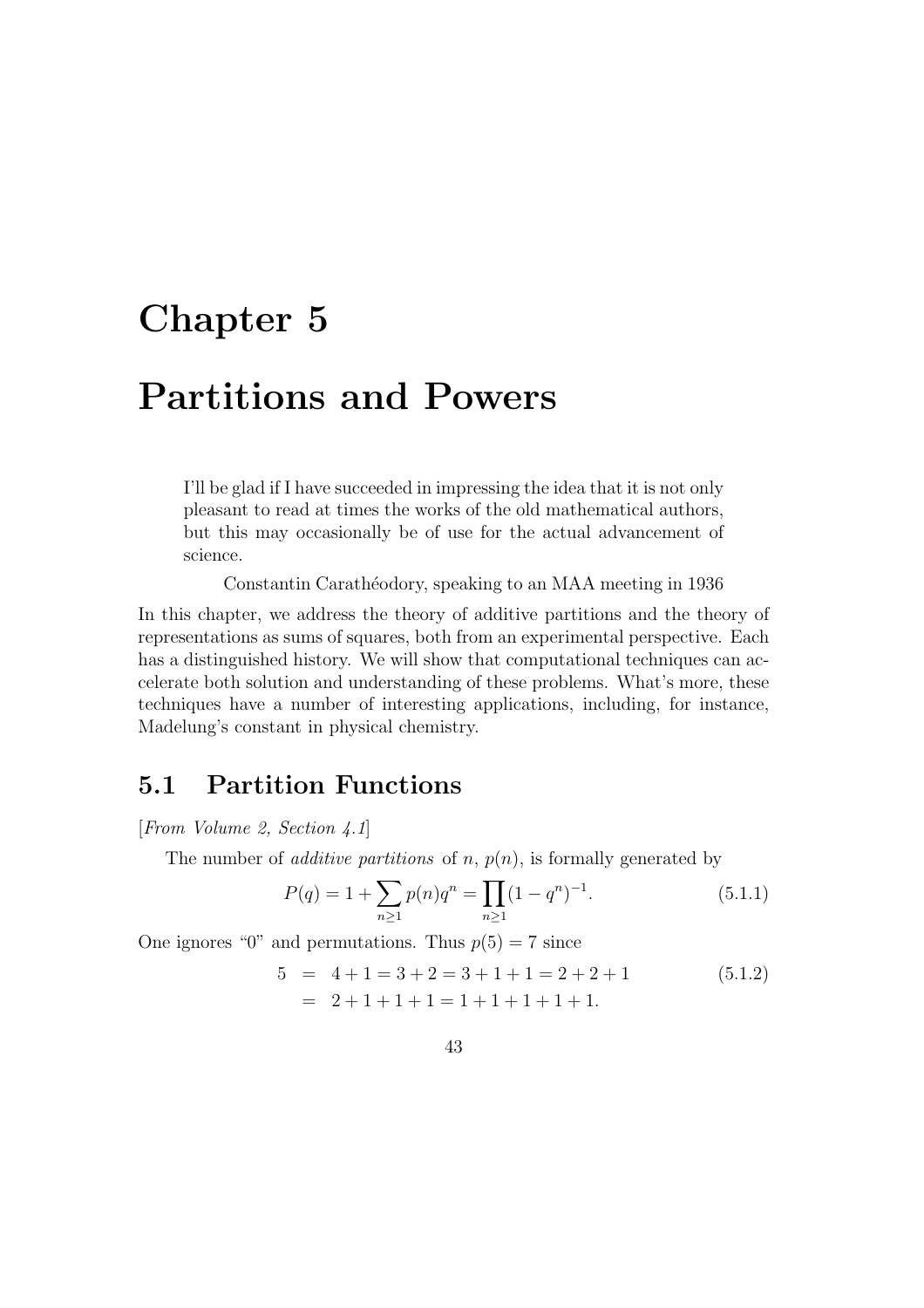

Figure 5.1: A Ferrer diagram

Additive partitions are less tractable than multiplicative ones as there is no analogue of unique prime factorization nor the corresponding structure.

Formula (5.1.1) is easily seen by expanding  $(1 - q^n)^{-1}$  and comparing coefficients. It is relatively easy to deduce that  $2^{\sqrt{n}} < p(n) < e^{\pi \sqrt{2n/3}}$  for  $n > 3$  (see [38]), and that the series is absolutely convergent for  $|q| < 1$ . We return to the analytic behavior of this series below.

Partitions provide a wonderful example of why Keith Devlin calls mathematics "the science of patterns" [26]. Many geometric representations exist. For example, the partition  $5 = 4 + 1$  can be represented as a point at  $(0, 0)$  and four points at  $(0, 1), (1, 1), (2, 1), (3, 1)$ . Read with axis reversed, this identifies  $1 + 4$ with  $2+1+1+1$  and so on. See Figure 5.1, which identifies  $1+1+1+2+3+4$ and  $6 + 3 + 2 + 1$ . Such techniques provide alternate ways to prove results such as the number of partitions of n with all parts odd is the number of partitions of n into distinct parts, (see Volume 2, Chapter 4, Exercise 1).

A modern computational temperament leads to:

*Question:* How hard is  $p(n)$  to compute—in 1900 (for MacMahon the "father of combinatorial analysis") or in 2000 (for Maple or Mathematica)?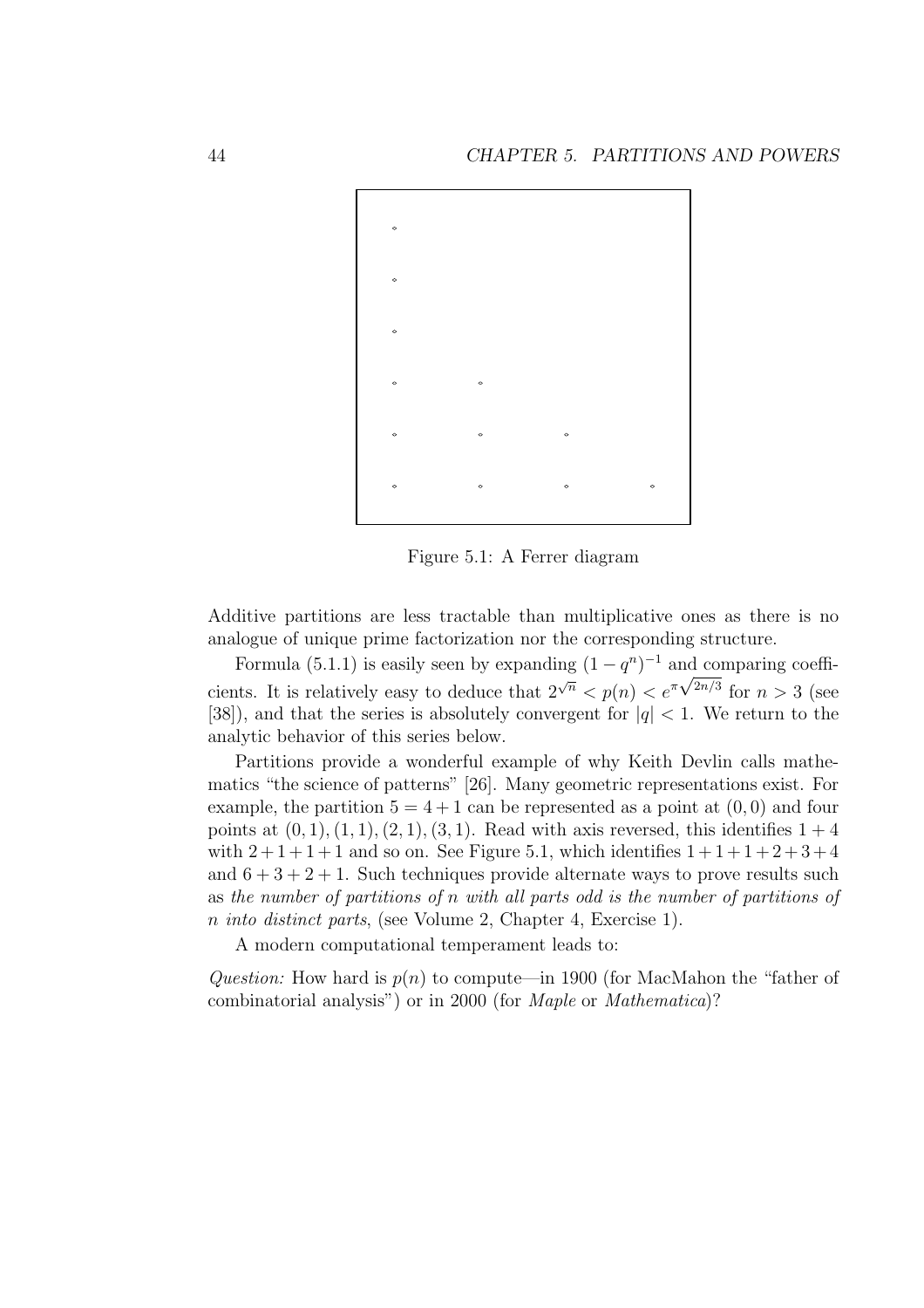Answer: The computation of  $p(200) = 3972999029388$  took MacMahon months and intelligence. Now, however, we can use the most naive approach: Computing 200 terms of the series for the inverse product in (5.1.1) instantly produces the result using either *Mathematica* or *Maple.* Obtaining the result  $p(500)$  = 2300165032574323995027 is not much more difficult, using the Maple code

 $> N := 500$ ; coeff(series(1/product(1-q^n,n=1..N+1),q,N+1),q,N);

### 2300165032574323995027

 $\Box$ 

## 5.1.1 The "Exact" Formula for the Partition Function

[From Volume 2, Section 4.1.3]

One of the signal achievements of early twentieth century analysis was Hardy and Ramanujan's precise asymptotic for  $p(n)$  [21]. It is based in part on an and Ramanujan's precise asymptotic for  $p(n)$  [21]. It is based in part on an analysis of the *Dedekind*  $\eta$ -function  $\eta(q) = e^{\pi i z/12} \prod_{n \geq 1} (1 - e^{2\pi i n z})$ . The function  $\eta$  is closely related to  $Q(q)$ , and  $\theta_3(q)$  discussed in the next section, and satisfies a modular equation. Their asymptotic is

$$
p(n) = \frac{e^{K\lambda_n}}{4\sqrt{3}\lambda_n^2} \left(1 + O\left(\frac{1}{\sqrt{n}}\right)\right),\tag{5.1.3}
$$

where  $K = \pi$ p  $2/3$  and  $\lambda_n =$  $n - 1/24$ .

This was subsequently refined by Rademacher to

$$
p(n) = \frac{1}{\pi\sqrt{2}} \sum_{k=1}^{\infty} \alpha_k(n) \sqrt{k} \frac{d}{dx} \left[ \frac{\sinh\left(\frac{\pi}{k}\sqrt{\frac{2}{3}\left(x - \frac{1}{24}\right)}\right)}{\sqrt{(x - \frac{1}{24})}} \right]_{x=n}, \quad (5.1.4)
$$

where

$$
\alpha_k(n) = \sum_{(h,k)=1}^k \omega_{h,k} e^{-2\pi i nh/k},
$$

and  $\omega_{h,k} = \exp(\pi i \tau_{h,k})$  with

$$
\tau_{h,k} = \sum_{m=1}^{k-1} \left( \frac{m}{k} - \left\lfloor \frac{m}{k} \right\rfloor - \frac{1}{2} \right) \left( \frac{hm}{k} - \left\lfloor \frac{hm}{k} \right\rfloor - \frac{1}{2} \right).
$$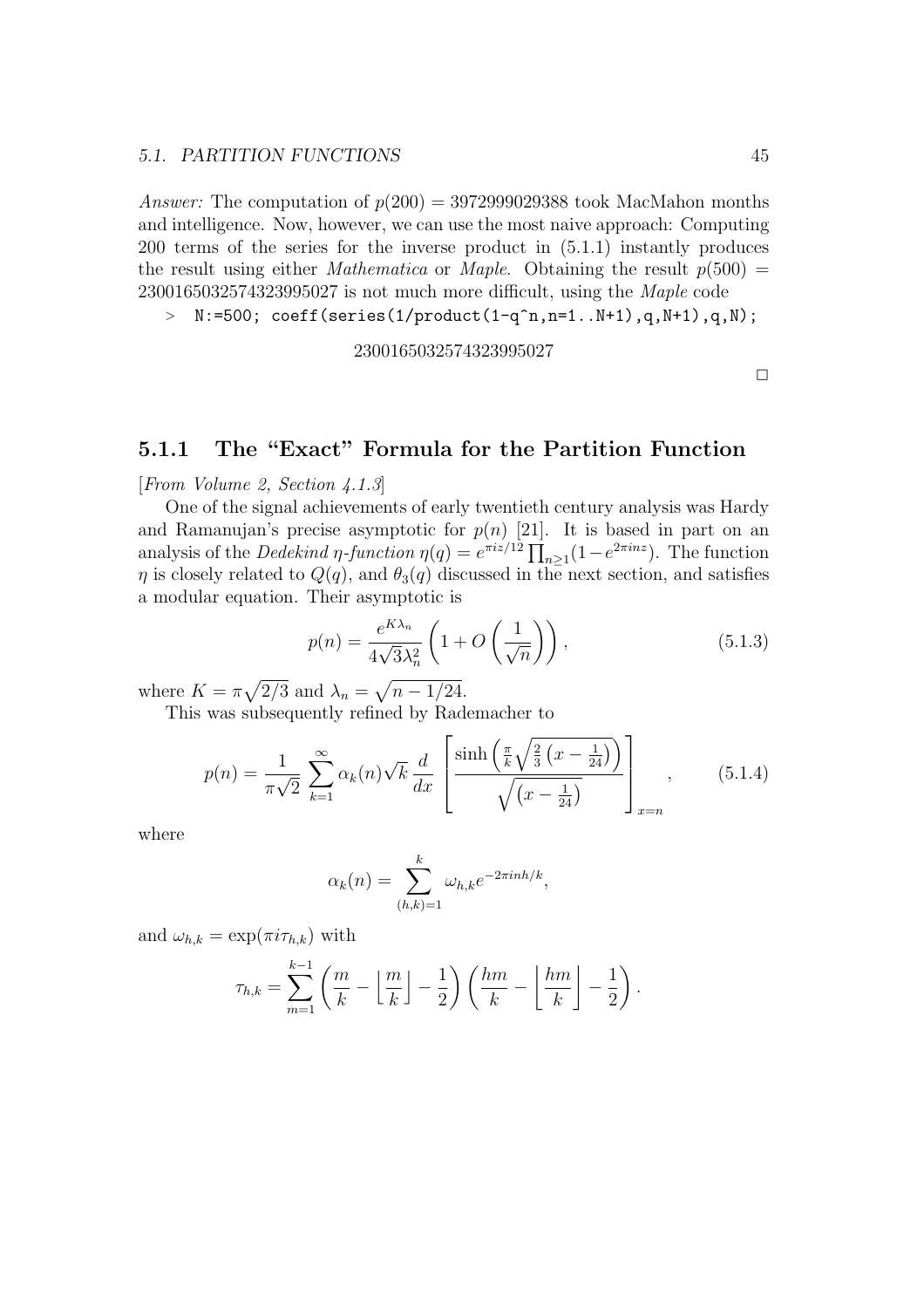If order  $\sqrt{n}$  terms are appropriately used, the nearest integer is  $p(n)$ .

A mere five terms of this expansion provides  $p(200) \approx 3972999029387.86108$ and six terms yields  $p(500) \approx 2300165032574323995027.196661$ . As we have seen, the underlying asymptotic is

$$
p(n) \sim \frac{1}{4n\sqrt{3}} e^{\pi \sqrt{2n/3}}.
$$

Later Erdős made an "elementary" derivation of the Hardy-Ramanujan formula (5.1.3). A recent discussion of this formula is given by Almkvist and Wilf in [2]. It is interesting to speculate how much corresponding beautiful mathematics is not done when computation becomes too easy—both Maple and Mathematica have good built-in partition functions.

## 5.2 Singular Values

#### [From Volume 2, Section 4.2]

The Jacobian theta functions are a very rich source mine for experimentation both as a tool to learning classical theory and to discover new phenomena. Further details of what follows are given fully in [15]. For our purposes, we consider only the three classical  $\theta$ -functions:

$$
\theta_3(q) = \sum_{n=-\infty}^{\infty} q^{n^2},
$$
\n
$$
\theta_4(q) = \sum_{n=-\infty}^{\infty} (-1)^n q^{n^2},
$$
\n
$$
\theta_2(q) = \sum_{n=-\infty}^{\infty} q^{(n+1/2)^2},
$$
\n(5.2.5)

for  $|q| \leq 1$ . Note that  $\theta_3^2$  is the generating function for the number of ways of writing a number as a sum of two squares, counting order and sign. Similarly,  $\theta_2^2$  counts sums of two odd squares.

A beautiful result of Jacobi's is

$$
\theta_3^4(q) = \theta_2^4(q) + \theta_4^4(q). \tag{5.2.6}
$$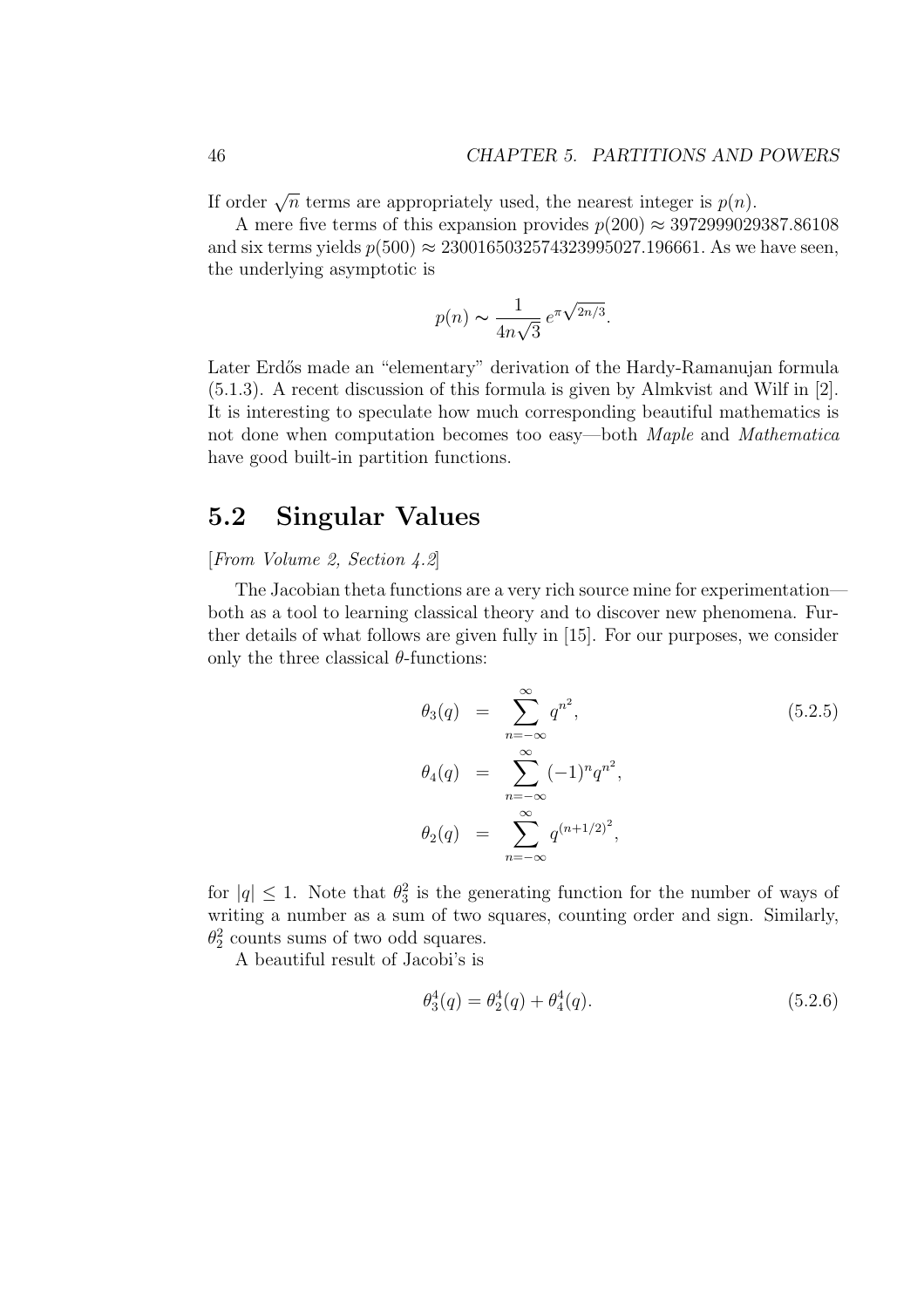If we write  $k = \frac{\theta_2^2}{\theta_3^2}$  and  $k' = \frac{\theta_4^2}{\theta_3^2}$ , we note that  $k^2 + (k')^2 = 1$ . It transpires that

(i) 
$$
\theta_3^2(q^2) = \frac{\theta_4^2(q) + \theta_3^2(q)}{2}
$$
 (ii)  $\theta_4^2(q^2) = \theta_4(q)\theta_3(q)$ . (5.2.7)

Now (5.2.6) and (5.2.7) can be proved in many ways and can be "verified" symbolically in many more.

## 5.3 Some Fibonacci Sums

[From Volume 2, Section 4.4]

Theta functions turn up in quite unexpected places as we now show. The Fibonacci sequence, namely

 $1, 1, 2, 3, 5, 8, 13, 21, 34, 55, 89, 144, \cdots$ 

takes its name from its first appearance in print, which seems to have been in the famous book Liber Abaci, published by Leonardo Fibonacci (also known as Leonardo of Pisa) in 1202. He asked:

How many pairs of rabbits can be produced from a single pair in a year if every month each pair begets a new pair which from the second month on becomes productive?

Lest one thinks the problem is imprecise, Fibonacci describes the solution in the text and in the margin. There one finds written vertically

Parium 1 Primus 2 Secundus 3 Tercius 5 Quartus 8 Quintus 13 Sestus 21 Septimus 34 Octauus 55 Nonus 89 Decimus 144 Undecimus 233 Duodecimus 377.

We leave it to the reader to decide that this indeed leads to the Fibonacci sequence, but we do note that "the proof is left as an exercise" seems to have occurred first in De Triangulis Omnimodis by Regiomontanus, written in 1464 (but published in 1533). He is quoted as saying, "This is seen to be the converse of the preceding. Moreover, it has a straightforward proof, as did the preceding. Whereupon I leave it to you for homework."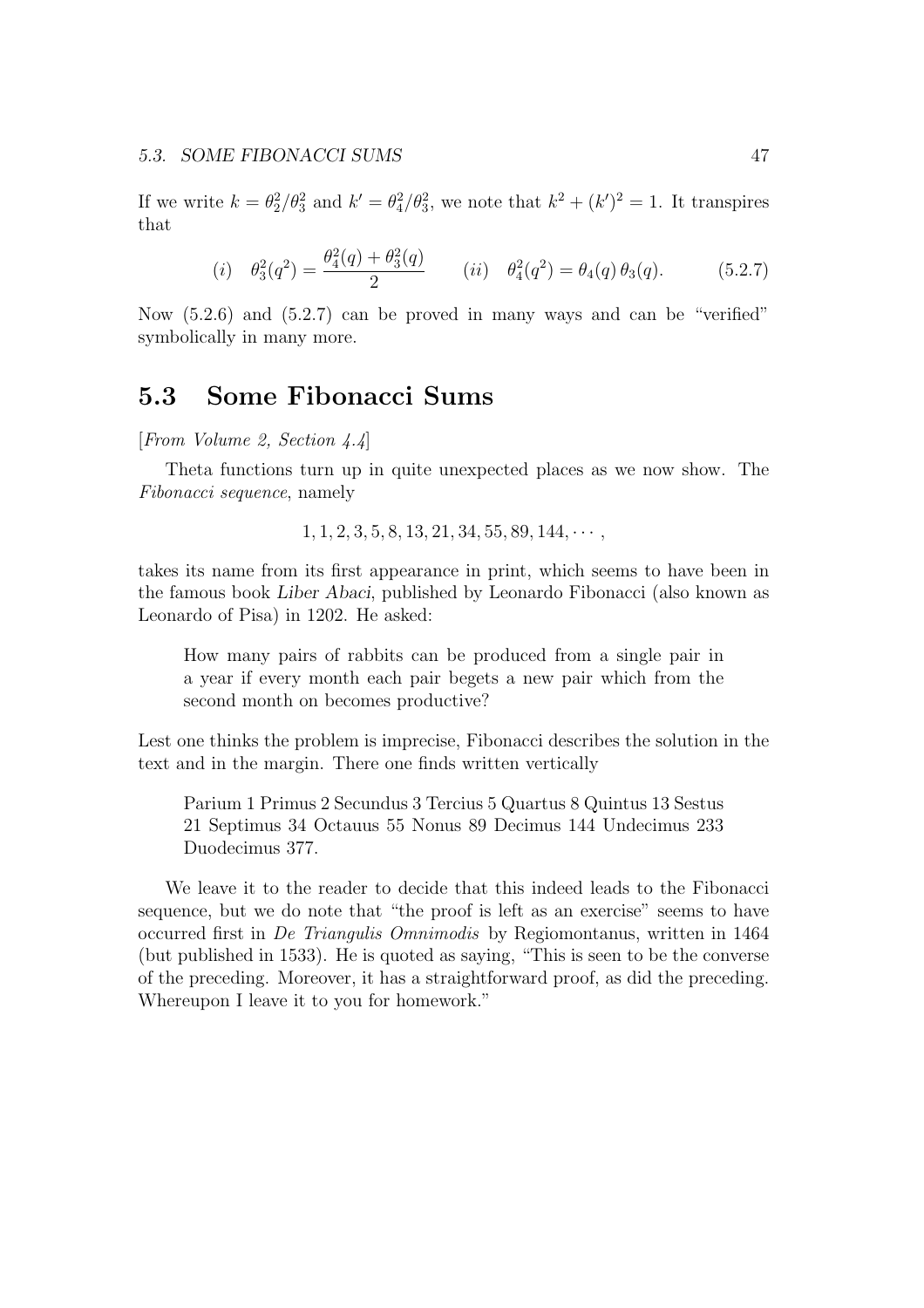Among its many other contributions such as popularizing Hindu-Arabic notation in the west, Liber Abaci contains methods for extracting cube roots, for solving quadratics, and the lovely identity  $(a^2+b^2)(c^2+d^2) = (ac \pm bd)^2 + (ad \mp bc)^2$ , which shows the product of sums of two squares is such a sum.

The Fibonacci sequence occurs in many contexts both serious and quirky. For example, 144 is the only Fibonacci square. A moment's inspection shows that it is generated by

$$
F_0 = 1, \qquad F_1 = 1, \qquad F_{n+1} = F_n + F_{n-1}.
$$
\n
$$
(5.3.8)
$$

It grows quickly (like rabbits) and is monotonic. In particular,  $F_{n+2} > 2 F_n$ . If we look computationally at  $F_{n+1}/F_n$ , for  $n = 10, 20, 30, 40$ , we obtain the numerical values 1.61818181818, 1.61803399852, 1.61803398875, 1.61803398875, which either the human eye or a constant recognition facility reveals to be the Golden either the numan eye or a constant recognition<br>  $Mean \phi = (\sqrt{5} + 1)/2$ , to the precision used.

Indeed, the standard theory of two term linear recurrence relations leads to

$$
F_n = \frac{1}{\sqrt{5}} \left( \frac{1 + \sqrt{5}}{2} \right)^n - \left( \frac{1 - \sqrt{5}}{2} \right)^n, \tag{5.3.9}
$$

where  $(1 -$ √  $\sqrt{5}/2$  is the other root of  $x^2 = x + 1$ .

It is easy to check that the sequence in (5.3.9) satisfies the recursion in  $(5.3.8)$ , and has the correct initial conditions. Since  $|q| < 1$ , it is also easy to see that  $F_{n+1}/F_n \to \phi$ , as claimed, and to deduce many other identities such as  $F_{n+1} F_{n-1} = F_n^2 + (-1)^n$  for  $n \ge 2$ .

There is a slightly less well known companion Lucas sequence, named after the French number theorist Edouard Lucas (1842–1891):

$$
L_0 = 2, \qquad L_1 = 1, \qquad L_{n+1} = L_n + L_{n-1}, \tag{5.3.10}
$$

which is correspondingly solved by

$$
L_n = \left(\frac{\sqrt{5} + 1}{2}\right)^n + \left(\frac{1 - \sqrt{5}}{2}\right)^n.
$$
 (5.3.11)

As both Fibonacci and Lucas sequences are built of geometric sequences, it is clear that we can easily evaluate sums like  $\sum_{n=1}^{N} F_n^k$ , for positive integer k. What happens for negative integers is more interesting.

A preparatory lemma is useful ([15]):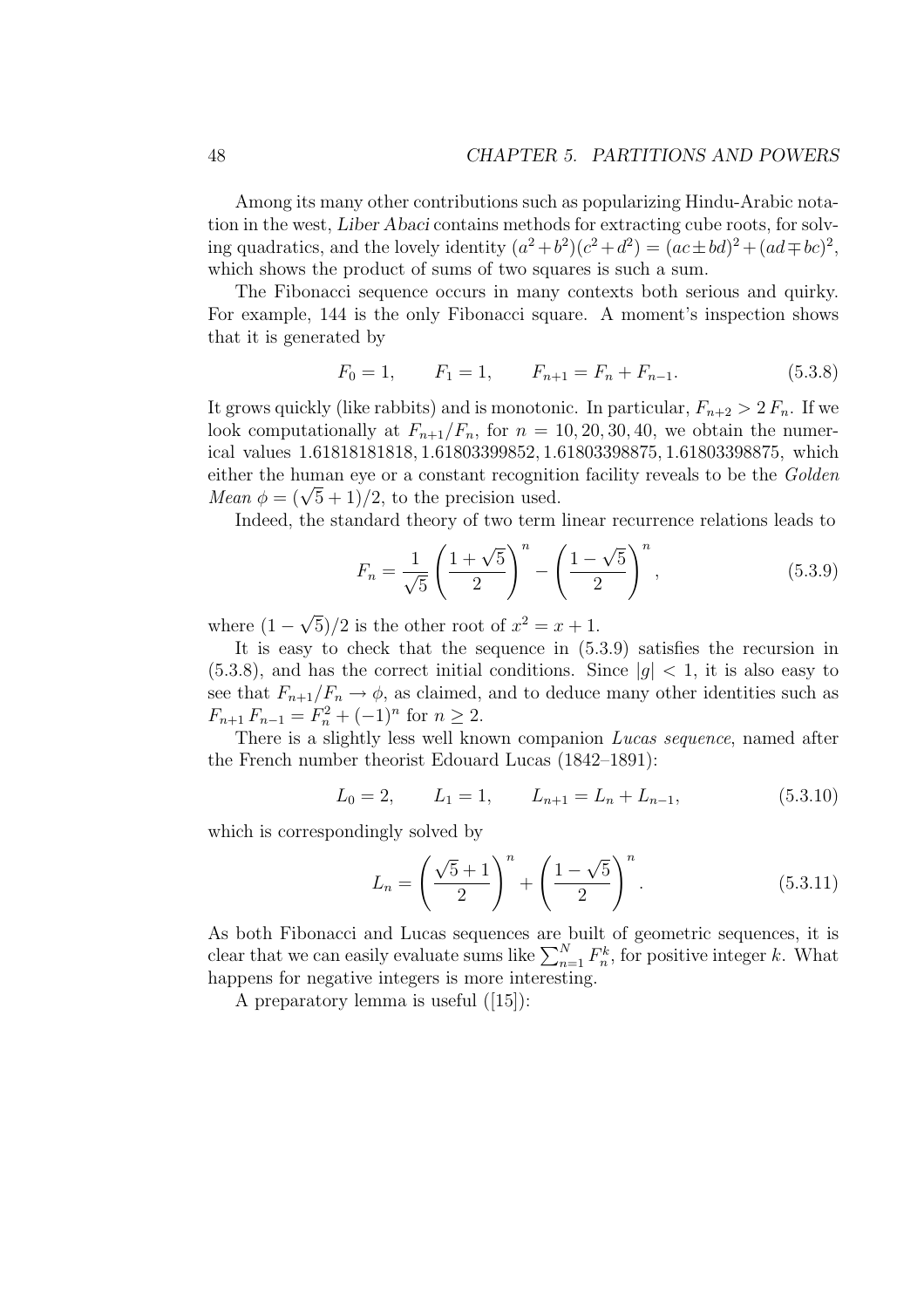Lemma 5.3.1  $For 0 < \beta < \alpha$  with  $\alpha\beta = 1$ ,

$$
\sum_{n=1}^{\infty} \frac{1}{\alpha^n + \beta^n} = \sum_{n=1}^{\infty} \frac{\beta^n}{1 + \beta^{2n}} = \theta_3^2(\beta),
$$
 (5.3.12)

$$
\sum_{n=0}^{\infty} \frac{1}{\alpha^{2n+1} + \beta^{2n+1}} = \sum_{n=0}^{\infty} \frac{\beta^{2n+1}}{1 + \beta^{2n+1}} = \frac{1}{4} \theta_2^2(\beta^2).
$$
 (5.3.13)

**Proof.** The proof of the first formula is a consequence of the result on theta functions in Volume 1, 4.3.1. This relies on confirming that

$$
\sum_{n=1}^{\infty} \frac{\beta^n}{1 + \beta^{2n}} = \sum_{n=0}^{\infty} (-1)^n \frac{\beta^{2n+1}}{1 - \beta^{2n+1}}.
$$
 (5.3.14)

(Try expanding both sides as double sums.)

The second formula then follows by applying the first to  $\alpha^2$  and  $\beta^2$ , and then subtracting that result from the first to obtain  $(\theta_3^2(\beta) - \theta_3^2(\beta^2))/4$ , which equals  $\theta_2^2(\beta^2)$  $)/4.$ 

Two immediate consequences are

$$
\sum_{n=0}^{\infty} \frac{1}{F_{2n+1}} = \frac{\sqrt{5}}{4} \theta_2^2 \left( \frac{3 - \sqrt{5}}{2} \right)
$$
(5.3.15)

$$
\sum_{n=1}^{\infty} \frac{1}{L_{2n}} = \frac{1}{4} \theta_3^2 \left( \frac{3 - \sqrt{5}}{2} \right) + \frac{1}{4}.
$$
 (5.3.16)

Two somewhat more elaborate derivations, (see [15], Section 3.7), lead to

$$
\sum_{n=1}^{\infty} \frac{1}{F_n^2} = \frac{5}{24} \left( \theta_2^4 \left( \frac{3 - \sqrt{5}}{2} \right) - \theta_4^4 \left( \frac{3 - \sqrt{5}}{2} \right) + 1 \right) \tag{5.3.17}
$$

$$
\sum_{n=1}^{\infty} \frac{1}{L_n^2} = \frac{1}{8} \left( \theta_3^4 \left( \frac{3 - \sqrt{5}}{2} \right) - 1 \right). \tag{5.3.18}
$$

Since it is known that the classical theta functions are transcendental for algebraic values  $q, 0 < |q| < 1$ , we discover the far-from-obvious result that the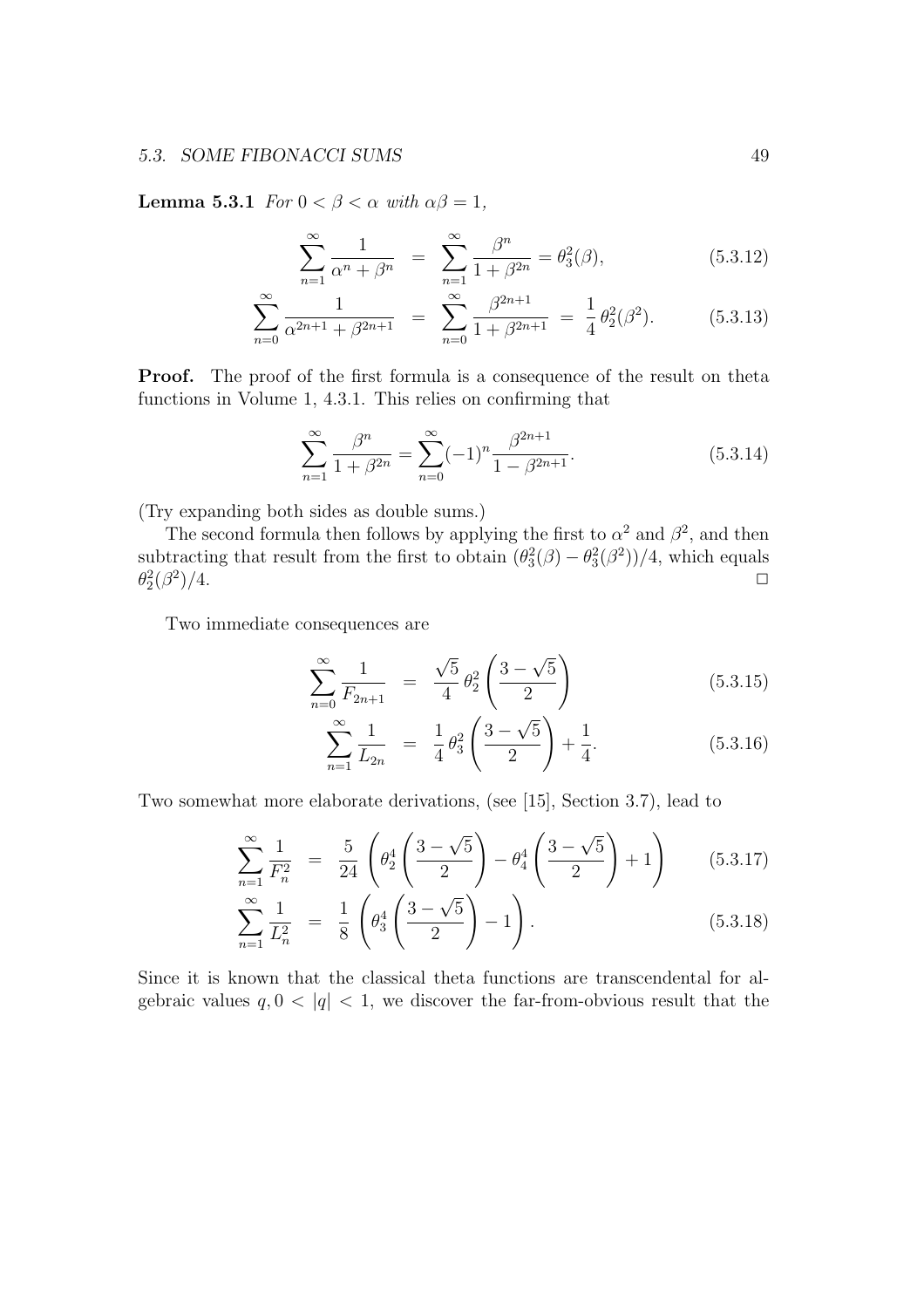left-hand side of each of  $(5.3.15)$ ,  $(5.3.16)$ ,  $(5.3.18)$  is a transcendental number, as probably is (5.3.17).

Moreover, since both the initial sums and especially the theta functions are easy to compute numerically, we can hunt for other such identities using integer relation methods. In this way, we find:

$$
\sum_{n=1}^{\infty} \frac{(-1)^n}{F_n^2} = \frac{5}{48} \left( 2 - \theta_2^4 \left( \frac{3 - \sqrt{5}}{2} \right) - 2 \theta_4^4 \left( \frac{3 - \sqrt{5}}{2} \right) \right), \quad (5.3.19)
$$

and a host of more recondite identities.

By contrast, a remarkable elementary identity is

$$
\sum_{n=0}^{\infty} \frac{1}{F_{2n+1} + F_{2k-1}} = \frac{(2k-1)\sqrt{5}}{2 F_{2k-1}},
$$
\n(5.3.20)

for  $k = 1, 2, 3, \cdots$ . So while  $\sum_{n=0}^{\infty} F_{2n+1}^{-1}$  is transcendental,  $\sum_{n=0}^{\infty} (F_{2n+1} + 1)^{-1} =$  $\sqrt{5}/2$ . If we compute the corresponding continued fractions of the two sums, we obtain the quite different results  $[1, 1, 4, 1, 2, 3, 6, 2, 1, 3, 1, 189, 1, 3, 12]$  and  $[1, 8, 2, 8, 2, 8, 2, 8, 2, 8]$  in partial confirmation.

## 5.4 Commentary and Additional Examples

[From Volume 2, Chapter 4 Commentary]

### 1. A combinatorial determinant problem. Find the determinant of

$$
\begin{bmatrix}\n\binom{n}{p} & \binom{n}{p+1} & \binom{n}{p+2} \\
\binom{n+1}{p} & \binom{n+1}{p+1} & \binom{n+1}{p+2} \\
\binom{n+2}{p} & \binom{n+2}{p+1} & \binom{n+2}{p+2}\n\end{bmatrix}
$$
\n
$$
\begin{bmatrix}\n\binom{n}{p} & \binom{n}{p+1} & \binom{n}{p+2} & \binom{n}{p+3} \\
\binom{n+1}{p} & \binom{n+1}{p+1} & \binom{n+1}{p+2} & \binom{n+1}{p+3} \\
\binom{n+2}{p} & \binom{n+2}{p+1} & \binom{n+2}{p+2} & \binom{n+2}{p+3} \\
\binom{n+3}{p} & \binom{n+3}{p+1} & \binom{n+3}{p+2} & \binom{n+3}{p+3}\n\end{bmatrix}
$$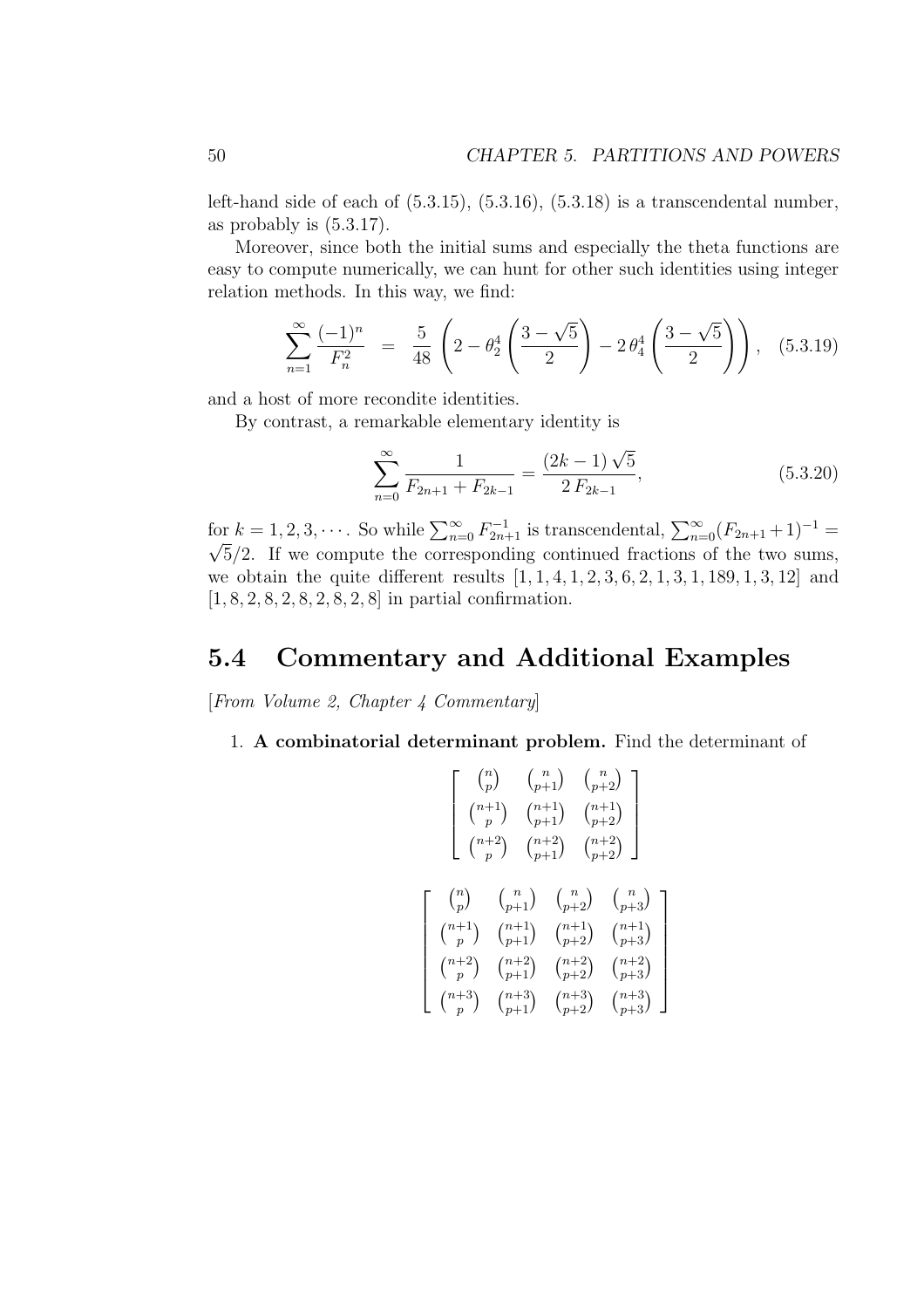and its q-dimensional extension as a function of  $n, p, q$ . (Taken from [32].) Solution: The pattern is clear from the first few cases on simplifying in Maple or Mathematica.

2. A sum-of-powers determinant. Find the determinant of

$$
\begin{bmatrix}\n\sum_{k=0}^{1} k^{4} & \sum_{k=0}^{1} k^{4} & \sum_{k=0}^{1} k^{4} & \sum_{k=0}^{1} k^{4} \\
\sum_{k=0}^{1} k^{4} & \sum_{k=0}^{2} k^{4} & \sum_{k=0}^{2} k^{4} & \sum_{k=0}^{2} k^{4} \\
\sum_{k=0}^{1} k^{4} & \sum_{k=0}^{2} k^{4} & \sum_{k=0}^{3} k^{4} & \sum_{k=0}^{3} k^{4} \\
\sum_{k=0}^{1} k^{4} & \sum_{k=0}^{2} k^{4} & \sum_{k=0}^{3} k^{4} & \sum_{k=0}^{4} k^{4}\n\end{bmatrix}
$$

and its q-dimensional extension. (Taken from [32].)

Solution: The first few instances of this sequence are

1, 4, 216, 331776, 24883200000, 139314069504000000,

which can be quickly identified as  $(q!)^q$ , using the Sloane online sequence recognition tool. This fact can be proved by taking cofactors on the last row, and observing that only the final two entries have nonzero cofactors with value  $(q-1)!^{q-1}$ .

- 3. Putnam problem 1994–B4. Let  $d_n$  be the greatest common divisor of the entries of  $A<sup>n</sup> - I$  where  $A =$ .<br>-3 2  $\begin{bmatrix} 1 & 1 \\ 3 & 2 \\ 4 & 3 \end{bmatrix}$ . Show that  $d_n \to \infty$  with n. Hint: Observe numerically, then prove by induction, that  $A^n$  has determinant 1 Observe numerically,  $\begin{bmatrix} 1 \end{bmatrix}$ <br>and is of the form  $a_n$   $b_n$  $2b_n$   $a_n$ Hence,  $(a_n - 1)|2b_n^2$ . Then write  $A^n$ explicitly via the Cayley-Hamilton theorem, which tells us that  $A^{n+1}$  =  $6A^{n}-A^{n-1}.$
- 4. Crandall's integral representation for Madelung's constant. The following identity is both beautiful and effective—though less effective for computational purposes than Benson's formula. For example, 60 digits of  $\mathcal{M}_3(1)$  can be obtained in seconds in *Maple* or *Mathematica* using Benson's identity, while using the numerical quadrature tools of Section 6.1 (see also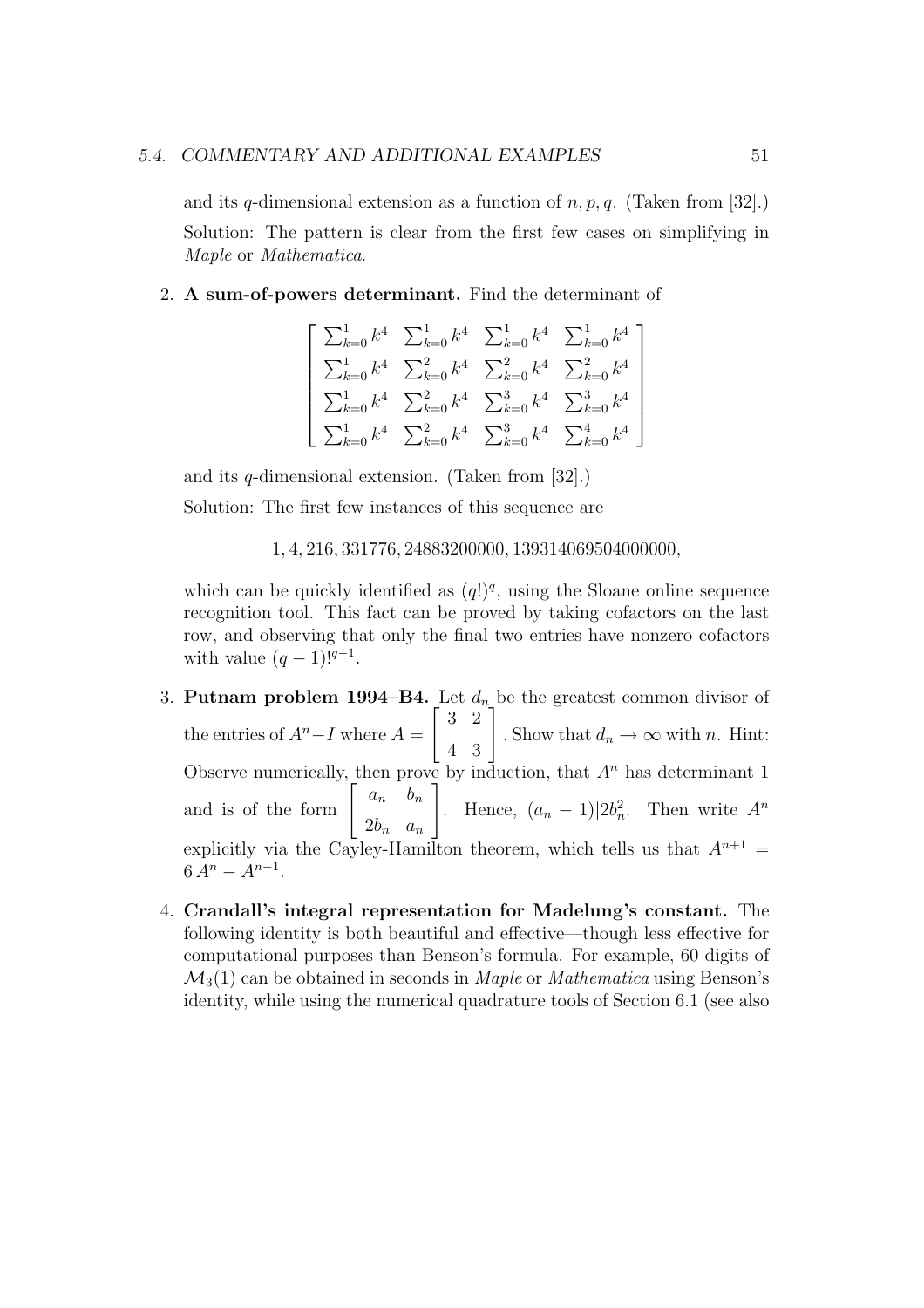Volume 2, Section 7.4) to compute the integral to the same 60 digits takes roughly one hour runtime on a 2003-era computer. Richard Crandall's formula is derived in [23] from the Andrews formula for  $\theta_2^3$ . It is

$$
\mathcal{M}_3(1) = -\frac{2}{\pi} \int_0^1 r \, dr \int_{-\pi}^{\pi} \frac{1 + 2/(1 + r^{2(1 - \sin \theta)})}{(1 + r^{1 + \cos \theta})(1 + r^{1 - \cos \theta})} \, d\theta
$$

$$
= -1.7475645946332\ldots \tag{5.4.21}
$$

5. A polygon problem. Count (i) the number of ways a polygon with  $n + 2$  sides can be cut into n triangles; (ii) the number of ways in which parentheses can be placed in a sequence of numbers to be multiplied, two at a time; and (iii) the number of paths of length  $2n$  through an n-by-n grid that do not rise above the main diagonal  $(Dijk \; paths)$ .

Hint: In each case the sequence starts

$$
1, 2, 5, 14, 42, 132, 429, 1430, 4862.
$$

The "gfun" package returns the generating function  $4(1+\sqrt{1-4x})^{-2}$ and the recursion  $(4n + 6)u(n) = (n + 3)u(n + 1)$ , which gives rise to and the recursion  $(4n + 6)u(n) =$ <br>the Catalan numbers  $(1/(n+1))\binom{2n}{n}$  $\binom{2n}{n}$  named after Eugéne Charles Catalan  $(1814–1894)$ .

6. Fibonacci and Lucas numbers in terms of hyperbolic functions. Show that

$$
F_n = \frac{2}{\sqrt{5}} i^{-n} \sinh(n\theta) \quad \text{and} \quad L_n = 2 i^{-n} \cosh(n\theta),
$$

where

$$
\theta = \log\left(\frac{\sqrt{5} + 1}{2}\right) + i\frac{\pi}{2}.
$$

Many Fibonacci formulas are then easy to obtain from the addition formulas for sinh and cosh—for example consider  $5 F_n^2 - L_n^2$ . (See [27], which should be consulted whenever one "discovers" a result in classical number theory.)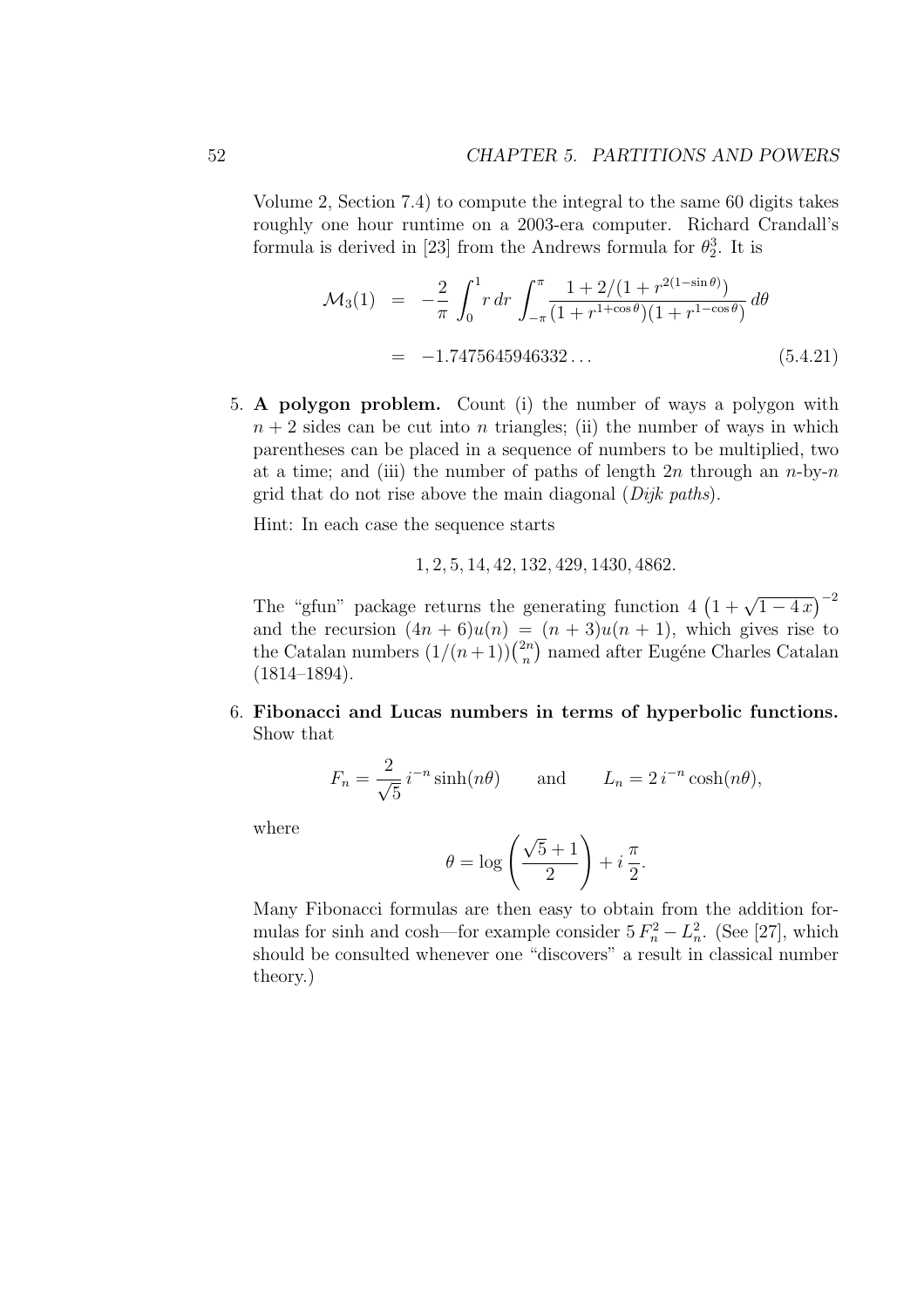# Chapter 6

# Numerical Techniques II

Another thing I must point out is that you cannot prove a vague theory wrong  $\dots$  Also, if the process of computing the consequences is indefinite, then with a little skill any experimental result can be made to look like the expected consequences.

Richard Feynman, 1964, from Gary Taubes, The (Political) Science of Salt, 1998

In this chapter, we will examine in more detail some additional underlying computational techniques that are useful in experimental mathematics. In particular, we shall briefly examine techniques for theorem proving, prime number computations, polynomial root finding, numerical quadrature, and infinte series summation. As in the first volume, we focus here on practical algorithms and techniques. In some cases, there are known techniques that have superior efficiencies or other characteristics, but for various reasons are not considered suitable for practical implementation. We acknowledge the existence of such algorithms but do not, in most cases, devote space to them.

## 6.1 Numerical Quadrature

[From Volume 2, Section 7.4]

Experimental mathematicians very frequently find it necessary to calculate definite integrals to high precision. Recall the examples given in Chapters 1

### 53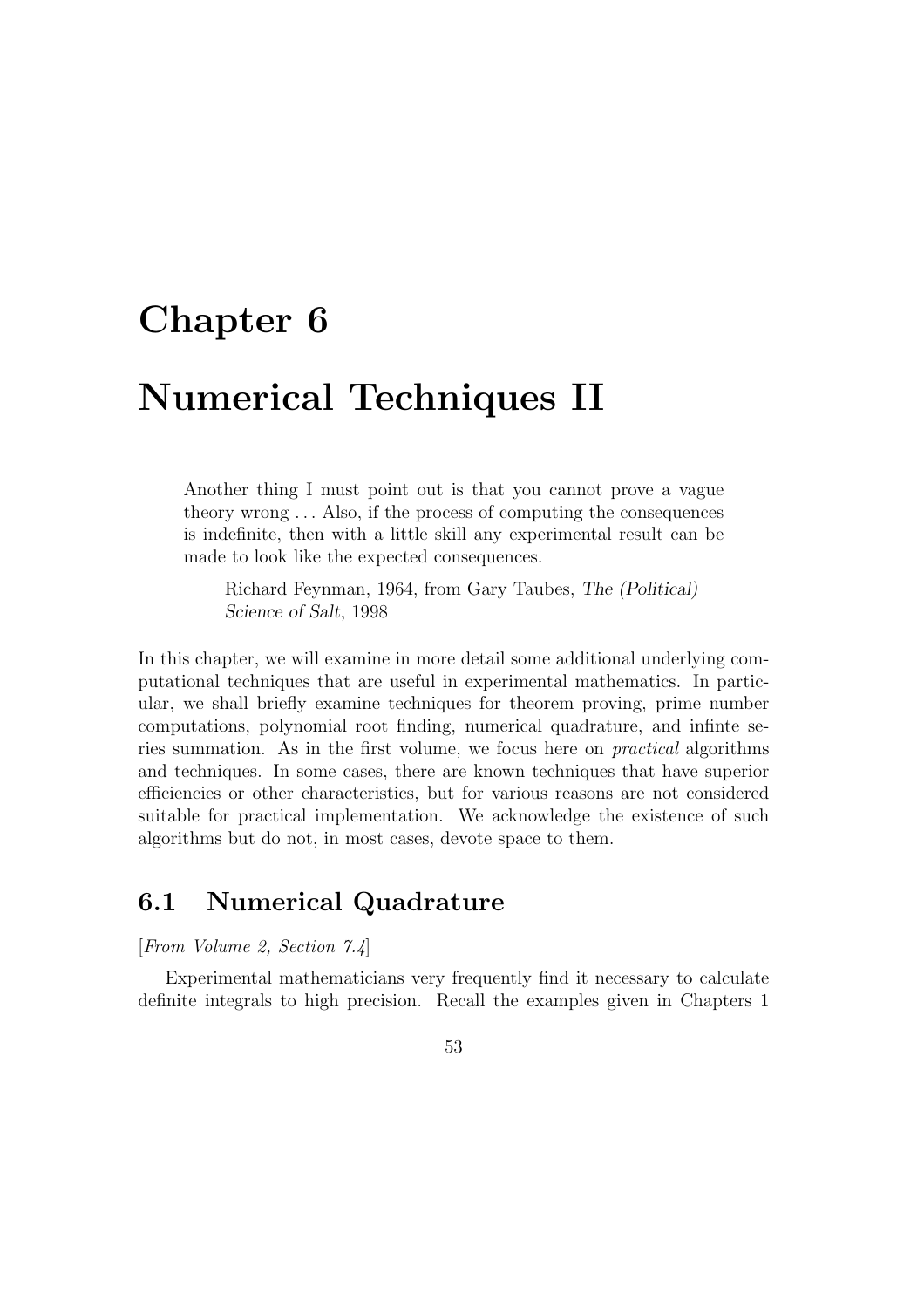and 5 of the first volume, wherein we were able to experimentally identify certain definite integrals as analytic expressions, based only on their high-precision numerical value.

To briefly reprise one example, we were inspired by a recent problem in the American Mathematical Monthly [1]. By using one of the quadrature routines to be described below, together with a PSLQ integer relation detection program, we found that if  $C(a)$  is defined by

$$
C(a) = \int_0^1 \frac{\arctan(\sqrt{x^2 + a^2}) dx}{\sqrt{x^2 + a^2}(x^2 + 1)},
$$
\n(6.1.1)

then

$$
C(0) = \pi \log 2/8 + G/2
$$
  
\n
$$
C(1) = \pi/4 - \pi\sqrt{2}/2 + 3\sqrt{2}\arctan(\sqrt{2})/2
$$
  
\n
$$
C(\sqrt{2}) = 5\pi^2/96,
$$
\n(6.1.2)

where  $G =$  $\overline{ }$  $(k_0)(-1)^k/(2k+1)^2$  is Catalan's constant. The third of these results is the result from the Monthly. These particular results then led to the following general result, among others:

$$
\int_0^\infty \frac{\arctan(\sqrt{x^2 + a^2}) dx}{\sqrt{x^2 + a^2}(x^2 + 1)} = \frac{\pi}{2\sqrt{a^2 - 1}} \left[ 2\arctan(\sqrt{a^2 - 1}) - \arctan(\sqrt{a^4 - 1}) \right].
$$
\n(6.1.3)

The commercial packages Maple and Mathematica both include rather good high-precision numerical quadrature facilities. However, these packages do have some limitations, and in many cases much faster performance can be achieved with custom-written programs. And in general it is beneficial to have some understanding of quadrature techniques, even if you rely on software packages to perform the actual computation.

We describe here three state-of-the-art, highly efficient techniques for numerical quadrature. You can try programming these schemes yourself, or you can refer to the C++ and Fortran-90 programs available at http://www.expmath.info.

## 6.1.1 Error Function Quadrature

[From Volume 2, Section 7.4.2]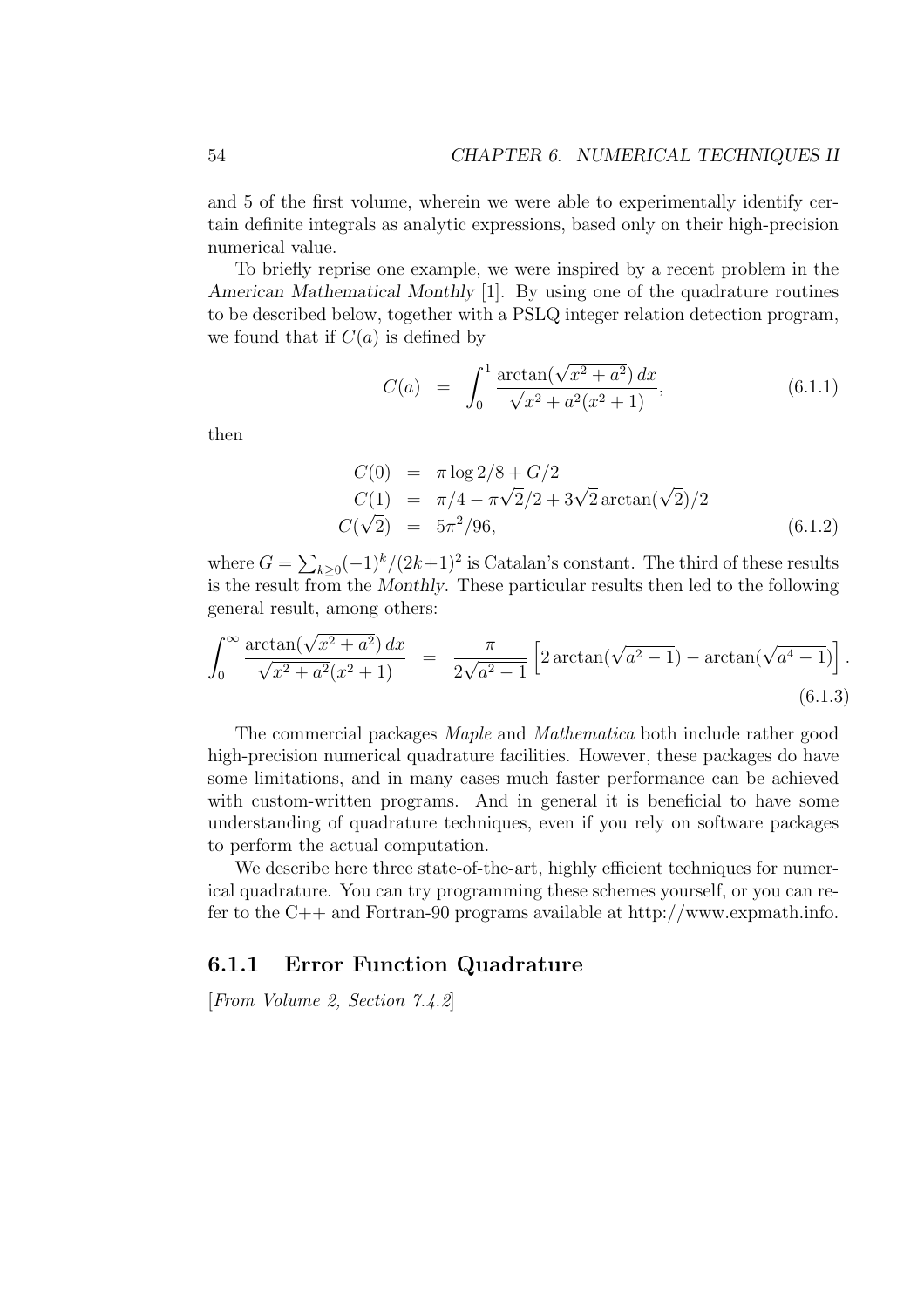#### 6.1. NUMERICAL QUADRATURE 55

The second scheme we will discuss here is known as "error function" or "erf" quadrature. While error function quadrature is not as efficient as Gaussian quadrature for continuous, bounded, well-behaved functions on finite intervals, it often produces highly accurate results even for functions with (integrable) singularities or vertical derivatives at one or both endpoints of the interval. In contrast, Gaussian quadrature typically performs very poorly in such instances.

The error function quadrature scheme and the tanh-sinh scheme to be described in the next section are based on the Euler-Maclaurin summation formula, which can be stated as follows [4, pg. 280]. Let  $m \geq 0$  and  $n \geq 1$  be integers, and define  $h = (b - a)/n$  and  $x<sub>j</sub> = a + jh$  for  $0 \le j \le n$ . Further, assume that the function  $f(x)$  is at least  $(2m + 2)$ -times continuously differentiable on [a, b]. Then

$$
\int_{a}^{b} f(x) dx = h \sum_{j=0}^{n} f(x_{j}) - \frac{h}{2} (f(a) + f(b))
$$

$$
- \sum_{i=1}^{m} \frac{h^{2i} B_{2i}}{(2i)!} (f^{(2i-1)}(b) - f^{(2i-1)}(a)) - E, \qquad (6.1.4)
$$

where  $B_{2i}$  denote the Bernoulli numbers, and

$$
E = \frac{h^{2m+2}(b-a)B_{2m+2}f^{(2m+2)}(\xi)}{(2m+2)!},
$$
\n(6.1.5)

for some  $\xi \in (a, b)$ .

In the circumstance where the function  $f(x)$  and all of its derivatives are zero at the endpoints a and b, the second and third terms of the Euler-Maclaurin formula are zero. Thus the error in a simple step-function approximation to the integral, with interval  $h$ , is simply  $E$ . But since  $E$  is then less than a constant times  $h^{2m+2}/(2m+2)!$ , for any m, we conclude that the error goes to zero more rapidly than any power of h. In the case of a function defined on  $(-\infty,\infty)$ , the Euler-Maclaurin summation formula still applies to the resulting doubly infinite sum approximation, provided as before that the function and all of its derivatives tend to zero for large positive and negative arguments.

This principle is utilized in the error function and tanh-sinh quadrature scheme by transforming the integral of  $f(x)$  on a finite interval, which we will take to be  $(-1, 1)$  for convenience, to an integral on  $(-\infty, \infty)$  using the change of variable  $x = q(t)$ . Here  $q(x)$  is some monotonic function with the property that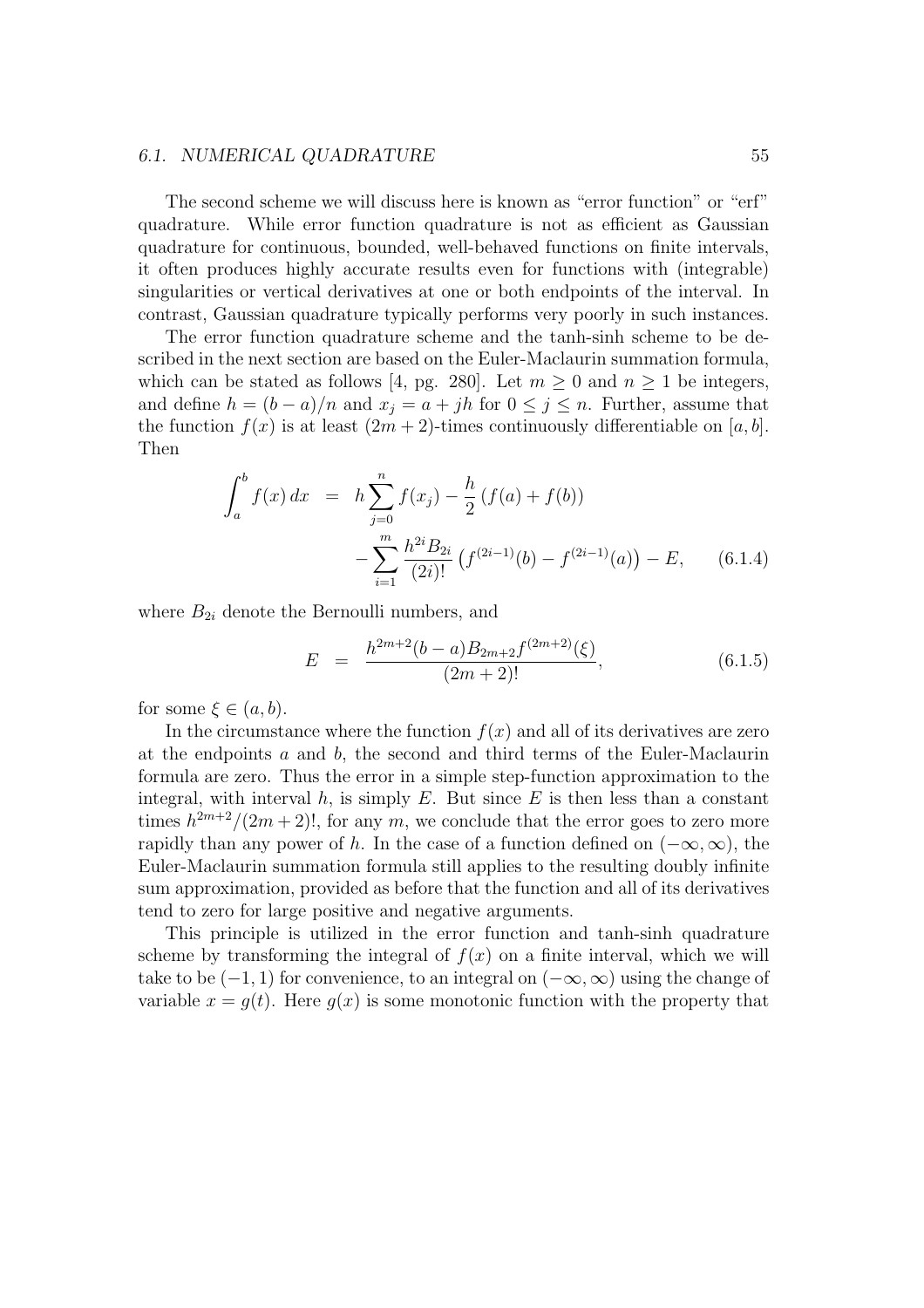$g(x) \to 1$  as  $x \to \infty$ , and  $g(x) \to -1$  as  $x \to -\infty$ , and also with the property that  $g'(x)$  and all higher derivatives rapidly approach zero for large arguments. In this case we can write, for  $h > 0$ ,

$$
\int_{-1}^{1} f(x) dx = \int_{-\infty}^{\infty} f(g(t))g'(t) dt = h \sum_{-\infty}^{\infty} w_j f(x_j), \quad (6.1.6)
$$

where  $x_j = g(hj)$  and  $w_j = g'(hj)$ . If the convergence of  $g'(t)$  and its derivatives to zero is sufficiently rapid for large |t|, then even in cases where  $f(x)$  has a vertical derivative or an integrable singularity at one or both endpoints, the resulting integrand  $f(g(t))g'(t)$  will be a smooth bell-shaped function for which the Euler-Maclaurin summation formula applies, as described above. In such cases we have that the error in the above approximation decreases faster than any power of h. The summation above is typically carried out to limits  $(-N, N)$ , beyond which the terms of the summand are less than the "epsilon" of the multiprecision arithmetic being used.

The error function integration scheme uses the function  $q(t) = erf(t)$  and  $g'(t) = (2)$ √  $\overline{\pi}$ ) $e^{-t^2}$ . Note that  $g'(t)$  is merely the bell-shaped probability density function, which is well known to converge rapidly to zero, together with all of its derivatives, for large arguments. The error function  $erf(x)$  can be computed to high precision as  $1 - \text{erfc}(x)$ , using the following formula given by Crandall [22, pg. 85] (who in turn attributes it to a 1968 paper by Chiarella and Reichel):

$$
\text{erfc}(t) = \frac{e^{-t^2} \alpha t}{\pi} \left( \frac{1}{t^2} + 2 \sum_{k \ge 1} \frac{e^{-k^2 \alpha^2}}{k^2 \alpha^2 + t^2} \right) + \frac{2}{1 - e^{2\pi t/\alpha}} + E, \quad (6.1.7)
$$

where  $|E| < e^{-\pi^2/\alpha^2}$ . The parameter  $\alpha > 0$  here is chosen small enough to ensure that the error  $E$  is sufficiently small. We summarize this scheme with the following algorithm statement. Here  $n_p$  is the precision level in digits, and  $\epsilon$ is the "epsilon" level, which is typically  $10^{-n_p}$ .

#### Algorithm 4 Error function complement [erfc] evaluation.

Initialize: Initialize:<br>Set  $\alpha := \pi/\sqrt{n_p \log(10)}$ , and set  $n_t := n_p \log(10)/\pi$ . Set  $t_2 := e^{-\alpha^2}$ ,  $t_3 := t_2^2$ , and  $t_4 := 1$ .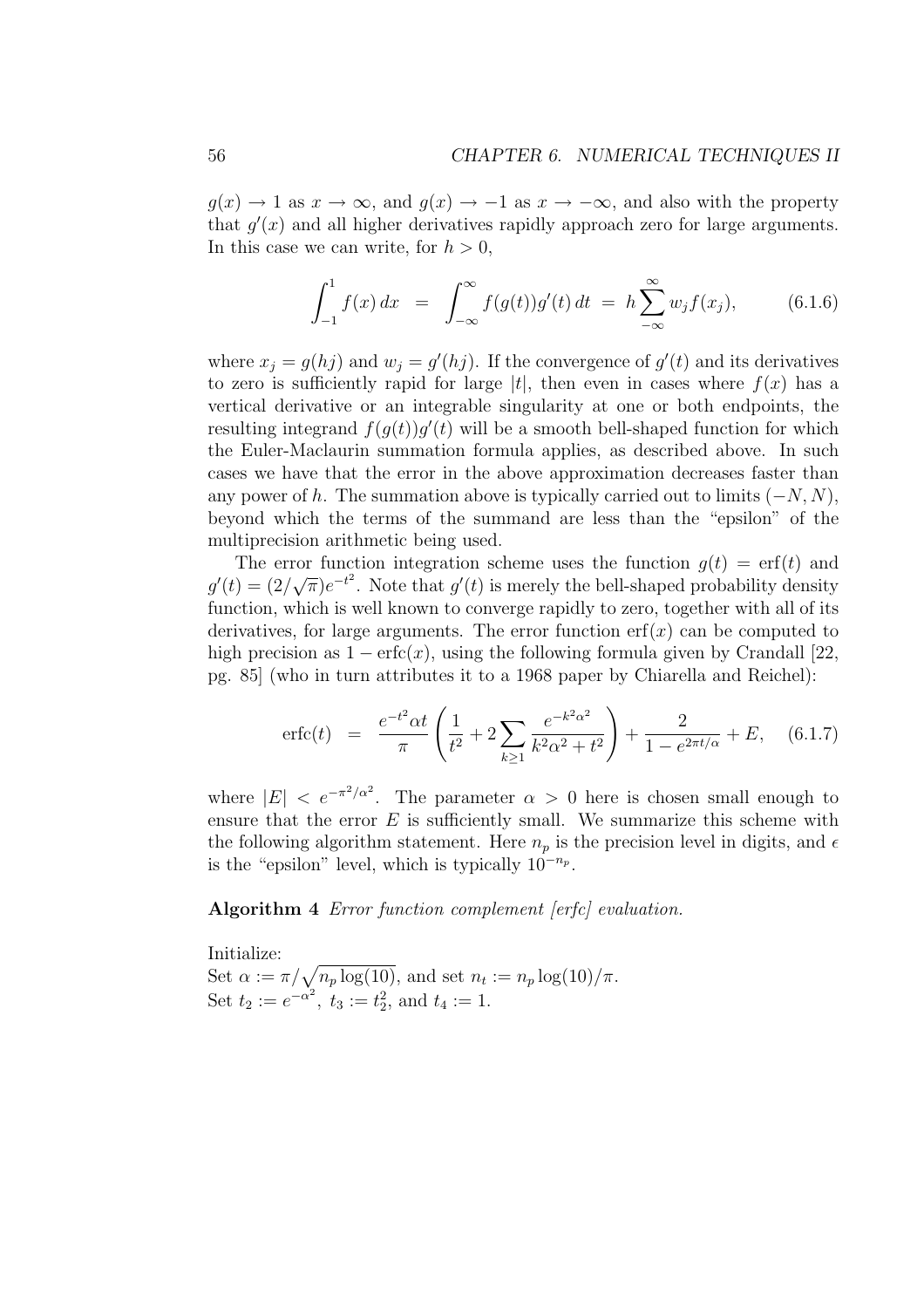For  $k := 1$  to  $n_t$  do: set  $t_4 := t_2 \cdot t_4$ ,  $E_k := t_4$ ,  $t_2 := t_2 \cdot t_3$ ; enddo.

Evaluation of function, with argument  $x$ : Set  $t_1 := 0, t_2 := x^2, t_3 := e^{-t_2}$  and  $t_4 := \epsilon/(1000 \cdot t_3)$ . For  $k := 1$  to  $n_t$  do: set  $t_5 := E_k/(k^2 \alpha^2 + t_2)$  and  $t_1 := t_1 + t_5$ . If  $|t_5| < t_4$  then exit do; enddo. Set erfc(x) :=  $t_3 \alpha x/\pi \cdot (1/t_2 + 2t_1) + 2/(1 - e^{2\pi x/\alpha})$ .

We now state the algorithm for error function quadrature. As with the Gaussian scheme, m levels or phases of abscissas and weights are precomputed in the error function scheme. Then we perform the computation, increasing the level by one (each of which approximately doubles the computation, compared to the previous level), until an acceptable level of estimated accuracy is obtained (see Volume 2, Section 7.4.4 for an efficient error estimation). In the following,  $\epsilon$  is the "epsilon" level of the multiprecision arithmetic being used.

#### Algorithm 5 *Error function quadrature*.

Initialize: Set  $h := 2^{2-m}$ . For  $k := 0$  to  $20 \cdot 2^m$  do: Set  $t := kh$ ,  $x_k := 1 - \text{erfc}(t)$  and  $w_k := 2/k$ √  $\overline{\pi} \cdot e^{-t^2}.$ If  $|x_k - 1| < \epsilon$  then exit do; enddo. Set  $n_t = k$  (the value of k at exit).

Perform quadrature for a function  $f(x)$  on  $(-1, 1)$ : Set  $S := 0$  and  $h := 4$ . For  $k := 1$  to m (or until successive values of S are identical to within  $\epsilon$ ) do:  $h := h/2.$ For  $i := 0$  to  $n_t$  step  $2^{m-k}$  do: If  $(\text{mod}(i, 2^{m-k+1}) \neq 0 \text{ or } k = 1)$  then If  $i = 0$  then  $S := S + w_0 f(0)$  else  $S := S + w_i(f(-x_i) + f(x_i))$  endif. endif; enddo; endo. Result  $= hS$ .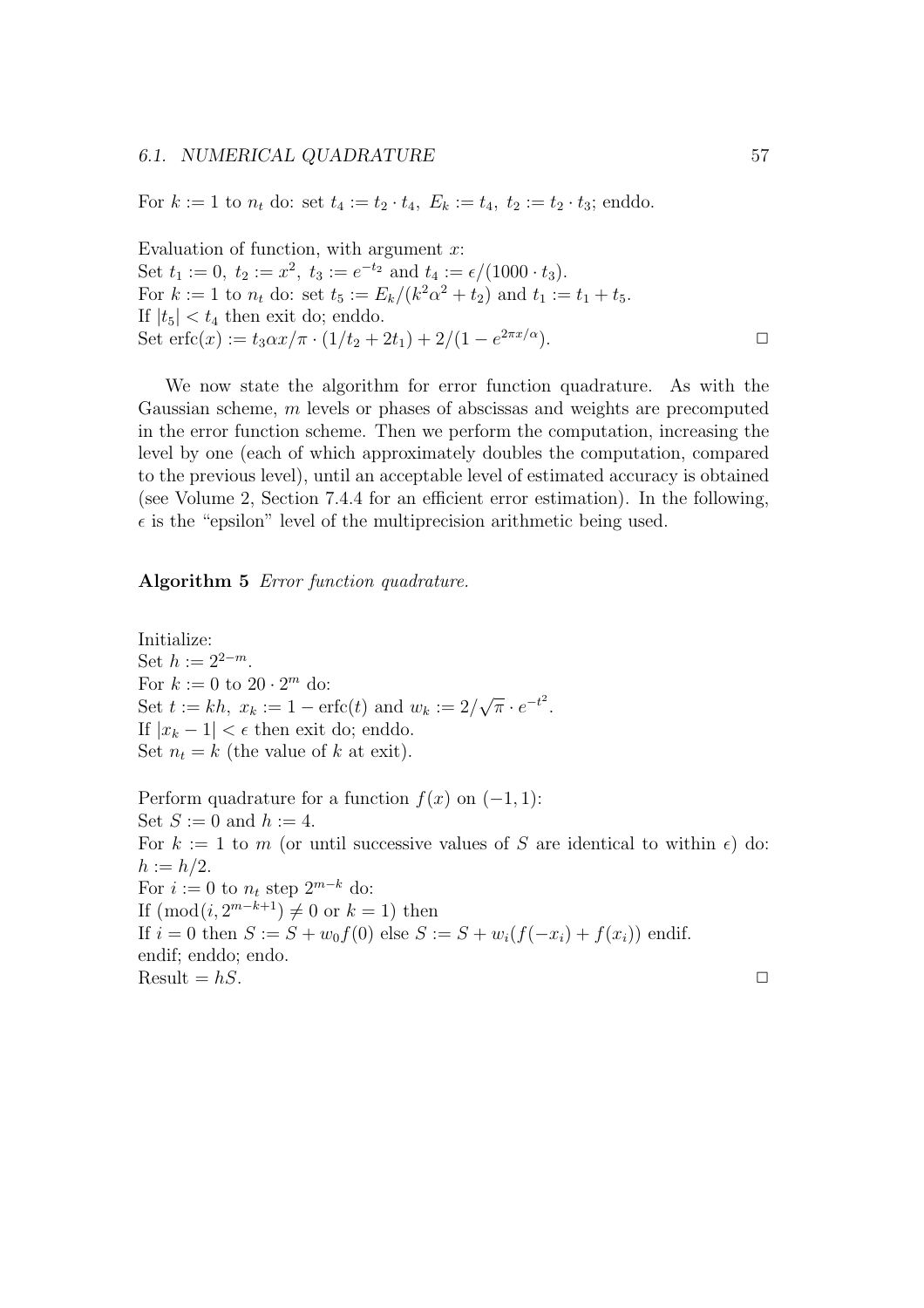## 6.2 Commentary and Additional Examples

[From Volume 2, Chapter 7 Commentary]

1. Evaluation of integrals. Evaluate the following integrals, by numerically computing them and then trying to recognize the answers, either by using the Inverse Symbolic Calculator at http://www.cecm.sfu.ca/projects/ISC, or by using a PSLQ facility, such as that built into the Experimental Mathematician's Toolkit, available at http://www.expmath.info.

These examples are taken from Gradsteyn and Ryzhik [31]. All of the answers are simple one- or few-term expressions involving familiar mathematswers are simple one- or rew-term expressions involving ramiliar mathematical constants such as  $\pi$ ,  $e$ ,  $\sqrt{2}$ ,  $\sqrt{3}$ ,  $\log 2$ ,  $\zeta(3)$ ,  $G$  (Catalan's constant), and  $\gamma$  (Euler's constant). We recognize that many of these can be evaluated analytically using symbolic computing software (depending on the available versions). The intent here is to provide exercises for numerical quadrature and constant recognition facilities.

(a) 
$$
\int_0^1 \frac{x^2 dx}{(1+x^4)\sqrt{1-x^4}}
$$
 (6.2.8)

(b) 
$$
\int_0^\infty x e^{-x} \sqrt{1 - e^{-2x}} dx
$$
 (6.2.9)

(c) 
$$
\int_0^\infty \frac{x^2 dx}{\sqrt{e^x - 1}}
$$
 (6.2.10)

(d) 
$$
\int_0^{\pi/4} x \tan x \, dx
$$
 (6.2.11)

(e) 
$$
\int_0^{\pi/2} \frac{x^2 dx}{1 - \cos x}
$$
 (6.2.12)

(f) 
$$
\int_0^{\pi/4} (\pi/4 - x \tan x) \tan x \, dx
$$
 (6.2.13)

(g) 
$$
\int_0^{\pi/2} \log^2(\cos x) dx
$$
 (6.2.14)

Answers: (a)  $\pi/8$ , (b)  $\pi(1+2\log 2)/8$ , (c)  $4\pi(\log^2 2+\pi^2/12)$ , (d)  $(\pi \log 2)/8+$ G/2, (e)  $-\pi^2/4 + \pi \log 2 + 4G$ , (f)  $(\log 2)/2 + \pi^2/32 - \pi/4 + (\pi \log 2)/8$ , (g)  $\pi/2(\log^2 2 + \pi^2/12)$ .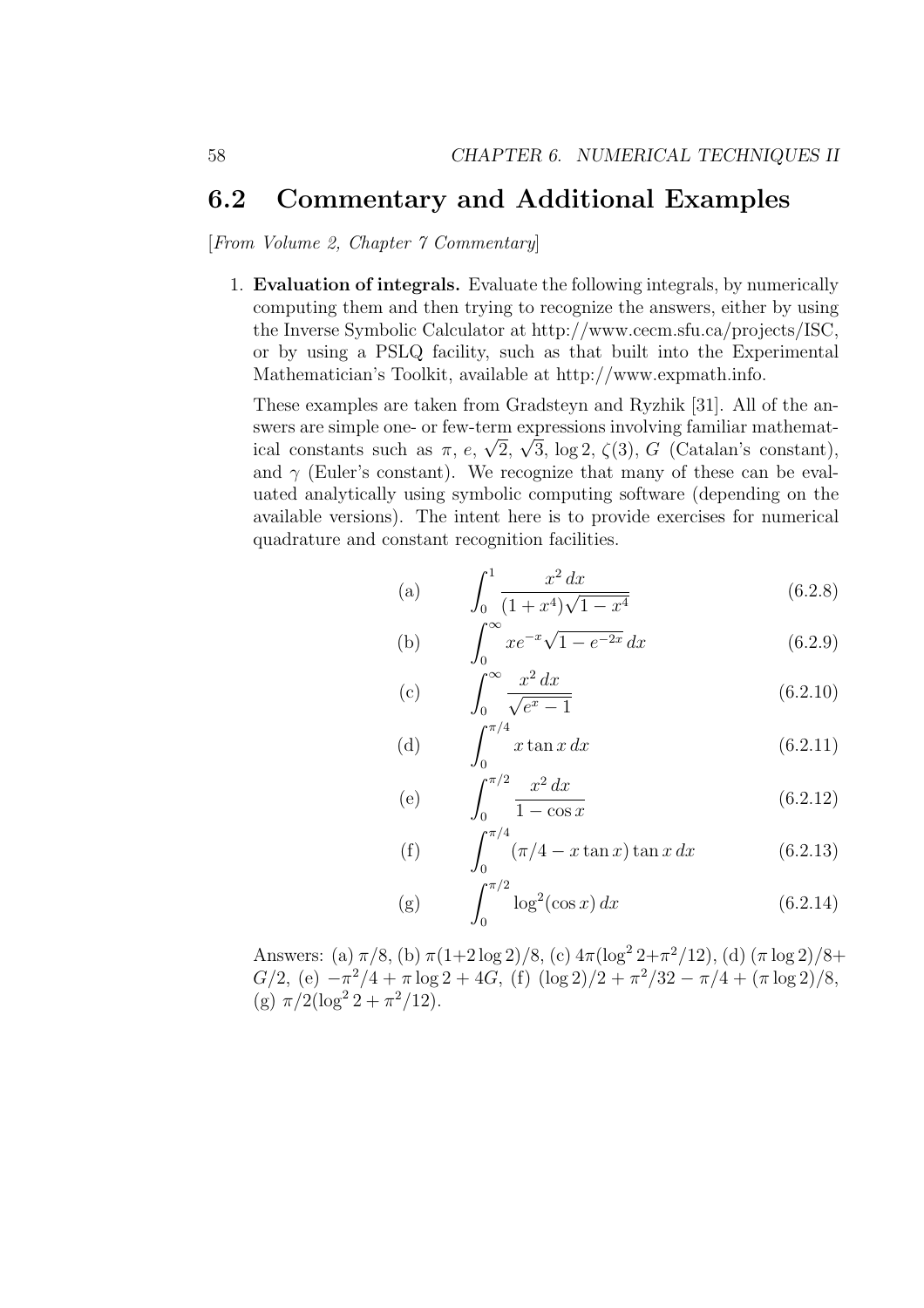

Figure 6.1: Newton-Julia set for  $p(x) = x^3 - 1$ .

- 2. Julia sets. Figure 6.1 is a color-coded plot of the number of iterations required for convergence (to some accuracy  $\epsilon$ ) of Newton's iteration (in the complex plane) for the cubic polynomial  $p(x) = x^3 - 1$ . The filamentary structure shown is a Julia set, a set of measure zero separating disconnected regions.
- 3. Chaitin on randomness. It seems apropos to end with Greg Chaitin's views in "The Creative Life: Science vs Art," an article available at the URL http://www.cs.umaine.edu/˜chaitin/cdg.html.

The message is that mathematics is quasi-empirical, that mathematics is not the same as physics, not an empirical science, but I think it's more akin to an empirical science than mathematicians would like to admit.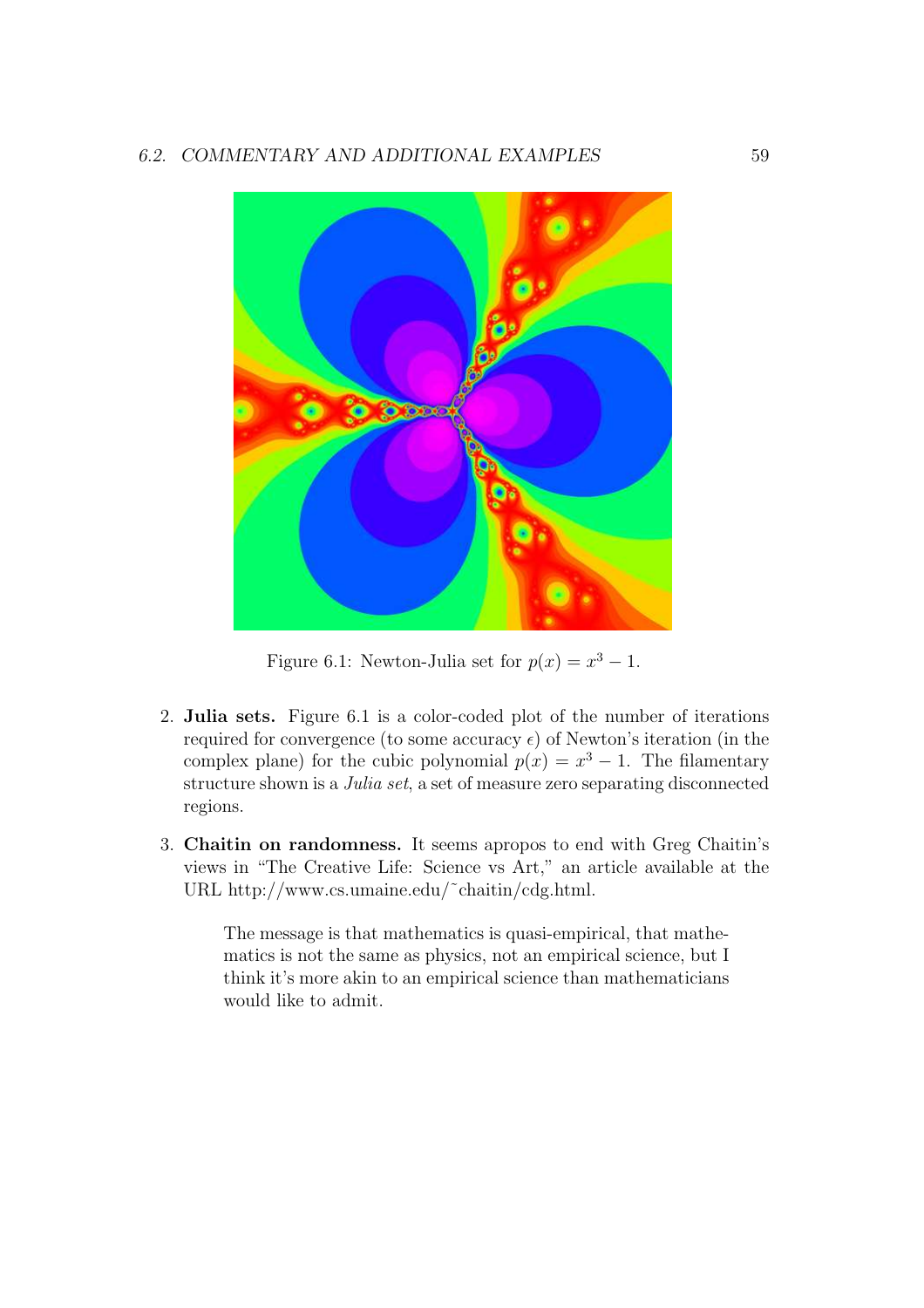Mathematicians normally think that they possess absolute truth. They read God's thoughts. They have absolute certainty and all the rest of us have doubts. Even the best physics is uncertain, it is tentative. Newtonian science was replaced by relativity theory, and then—wrong!—quantum mechanics showed that relativity theory is incorrect. But mathematicians like to think that mathematics is forever, that it is eternal. Well, there is an element of that. Certainly a mathematical proof gives more certainty than an argument in physics or than experimental evidence, but mathematics is not certain. This is the real message of Gödel's famous incompleteness theorem and of Turing's work on uncomputability.

You see, with Gödel and Turing the notion that mathematics has limitations seems very shocking and surprising. But my theory just measures mathematical information. Once you measure mathematical information you see that any mathematical theory can only have a finite amount of information. But the world of mathematics has an infinite amount of information. Therefore it is natural that any given mathematical theory is limited, the same way that as physics progresses you need new laws of physics. Mathematicians like to think that they know all the laws. My work suggests that mathematicians also have to add new axioms, simply because there is an infinite amount of mathematical information. This is very controversial. I think mathematicians, in general, hate my ideas. Physicists love my ideas because I am saying that mathematics has some of the uncertainties and some of the characteristics of physics. Another aspect of my work is that I found randomness in the foundations of mathematics. Mathematicians either don't understand that assertion or else it is a nightmare for them . . .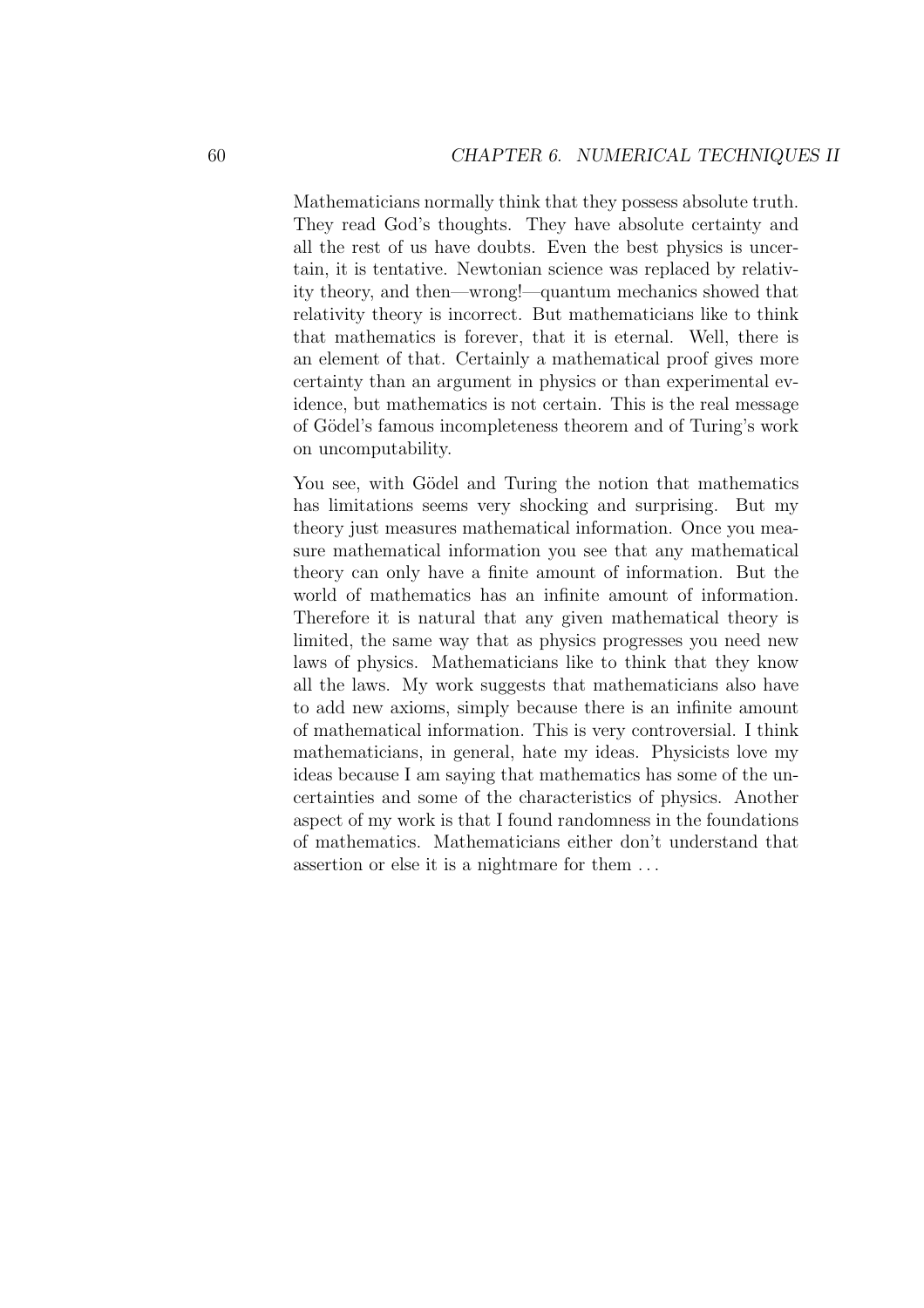# Bibliography

- [1] Zafar Ahmed. Definitely An Integral. American Mathematical Monthly, 109:670–671, 2002.
- [2] Gerg Almkvist and Herbert S. Wilf. On the Coefficients in the Hardy-Ramanujan-Rademacher Formula for p(n). Journal of Number Theory, 50:329–334, 1995.
- [3] Jorg Arndt and Christoph Haenel. Pi Unleashed. Springer-Verlag, Heidelberg, 2001.
- [4] Kendall E. Atkinson. An Introduction to Numerical Analysis. John Wiley and Sons, Hoboken, NJ, 1989.
- [5] David H. Bailey. A Fortran-90 Based Multiprecision System. ACM Transactions on Mathematical Software, 21:379–387, 1995.
- [6] David H. Bailey. Integer Relation Detection. Computing in Science and Engineering, 2(1):24–28, 2000.
- [7] David H. Bailey, Peter B. Borwein, and Simon Plouffe. On The Rapid Computation of Various Polylogarithmic Constants. Mathematics of Computation, 66:903–913, 1997.
- [8] David H. Bailey and David J. Broadhurst. Parallel Integer Relation Detection: Techniques and Applications. Mathematics of Computation, 70:1719–1736, 2000.
- [9] Petr Beckmann. A History of Pi. St. Martin's Press, New York, 1971.
- [10] Frits Beukers. A Rational Approach to Pi. Nieuw Archief voor Wiskunde, 5:372–379, 2000.
- [11] D. Borwein and J. M. Borwein. On Some Intriguing Sums Involving  $\zeta(4)$ . Proceedings of the American Mathematical Society, 123:111–118, 1995.
	- 61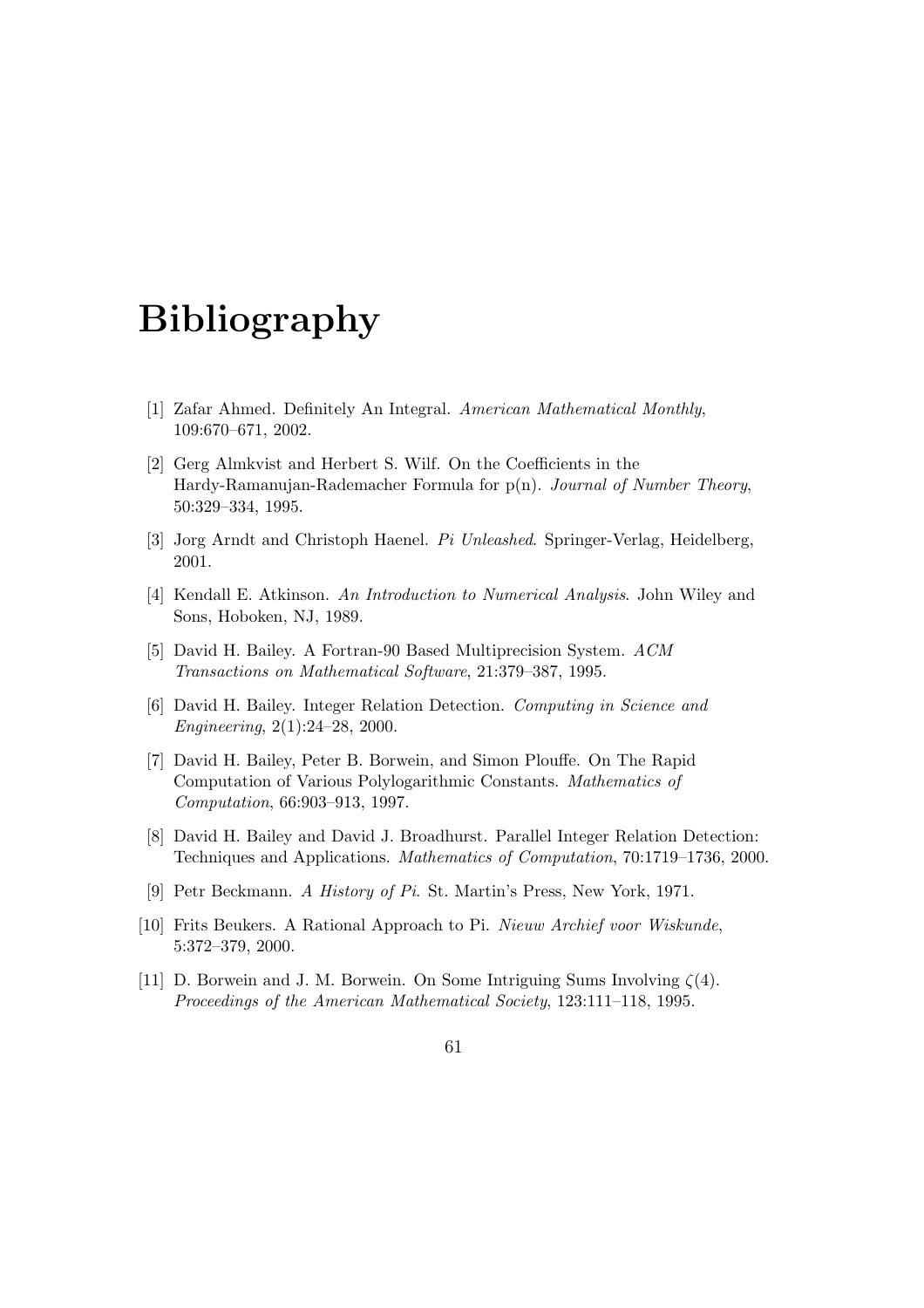#### 62 Bibliography

- [12] D. Borwein, J. M. Borwein, and R. Girgensohn. Explicit Evaluation of Euler Sums. Proceedings of the Edinburgh Mathematical Society, 38:273–294, 1995.
- [13] Jonathan Borwein, Peter Borwein, and K. Dilcher. Pi, Euler Numbers and Asymptotic Expansions. American Mathematical Monthly, 96:681–687, 1989.
- [14] Jonathan M. Borwein, David Borwein, and William F. Galway. Finding and Excluding b-ary Machin-Type BBP Formulae. http://www.cecm.sfu.ca/preprints/2002pp.html, 2002.
- [15] Jonathan M. Borwein and Peter B. Borwein. Pi and the AGM: A Study in Analytic Number Theory and Computational Complexity. CMS Series of Mongraphs and Advanced books in Mathematics, John Wiley, Hoboken, NJ, 1987.
- [16] Jonathan M. Borwein and Peter B. Borwein. Strange Series Evaluations and High Precision Fraud. American Mathematical Monthly, 99:622–640, 1992.
- [17] David Bressoud. Proofs and Confirmations: The Story of the Alternating Sign Matrix Conjecture. Mathematical Association of America, Washington, 1999.
- [18] David J. Broadhurst. Massive 3-loop Feynman Diagrams Reducible to SC<sup>∗</sup> Primitives of Algebras of the Sixth Root of Unity. http://lanl.arxiv.org/abs/hep-th/9803091, 1998.
- [19] David J. Broadhurst, John A Gracey, and Dirk Kreimer. Beyond the Triangle and Uniqueness Relations: Non-Zeta Counterterms at Large N from Positive Knots. Zeitschrift fur Physik, C75:559–574, 1997.
- [20] David J. Broadhurst and Dirk Kreimer. Association of Multiple Zeta Values with Positive Knots via Feynman Diagrams up to 9 Loops. *Physics Letters*, B383:403–412, 1997.
- [21] K. Chandrasekharen. Arithmetical Functions. Springer-Verlag, Heidelberg, 1970.
- [22] Richard E. Crandall. Topics in Advanced Scientific Computation. Springer-Verlag, Heidelberg, 1996.
- [23] Richard E. Crandall. New Representations for the Madelung Constant. Experimental Mathematics, 8:367–379, 1999.
- [24] Richard E. Crandall and Jason S. Papadopoulos. On the Implementation of AKS-Class Primality Tests. http://developer.apple.com/hardware/ve/acgresearch.html, 2003.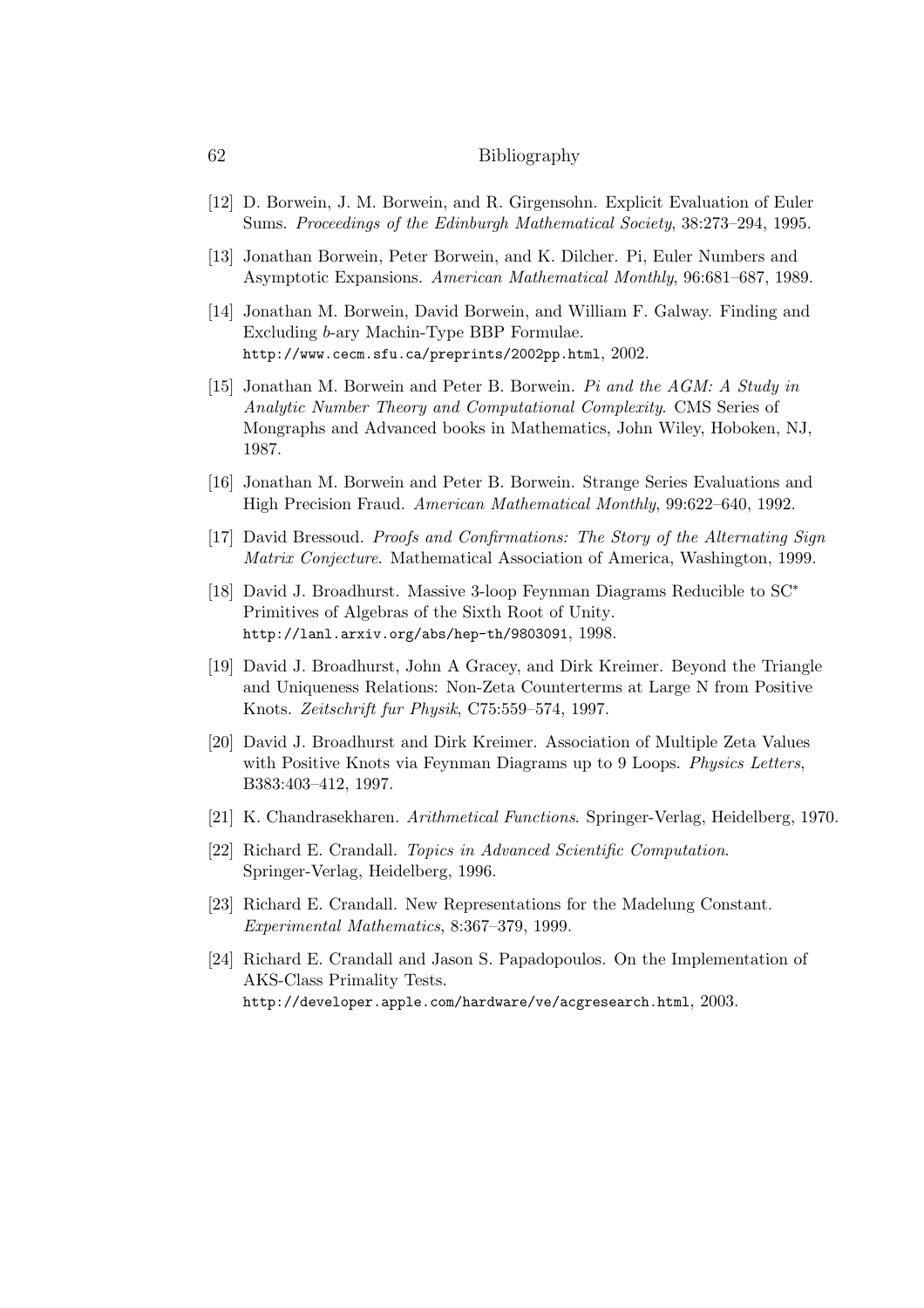#### Bibliography 63

- [25] D. P. Dalzell. On 22/7 and 355/113. Eureka, 34:10–13, 1971.
- [26] Keith Devlin. Mathematics: The Science of Patterns: The Search for Order in Life, Mind and the Universe. W. H. Freeman, New York, 1997.
- [27] Leonard Eugene Dickson. History of the Theory of Numbers, volume 1–3. Chelsea Publishing (1952), Carnegie Institute (1991), American Mathematical Society, Providence, 1999.
- [28] J. De Doelder. On Some Series Containing  $\psi(x) \psi(y)$  and  $(\psi(x) \psi(y))^2$  for Certain Values of x and y. Journal of Computational and Applied Mathematics, 37:125–141, 1991.
- [29] Claire Ferguson. Helaman Ferguson: Mathematics in Stone and Bronze. Meridian Creative Group, Erie, PA, 1994.
- [30] Helaman R. P. Ferguson, David H. Bailey, and Stephen Arno. Analysis of PSLQ, An Integer Relation Finding Algorithm. Mathematics of Computation, 68:351–369, 1999.
- [31] I. S. Gradshteyn and I. M. Ryzhik. Table of Integrals, Series, and Products, Fifth Edition. Academic Press, New York, 1994.
- [32] Francois Guénard and Henri Lemberg. La Méthode Expérimentale en Mathématiques. Scopos, Springer-Verlag, Heidelberg, 2001.
- [33] Godfrey H. Hardy. Ramanujan. Chelsea, New York, 1978.
- [34] J. Herman, R. Kučera, and J. Šimša. Equations and Inequalities: Elementary Problems and Theorems in Number Theory, volume 1. CMS Books, Springer-Verlag, Heidelberg, 2000.
- [35] Donald E. Knuth. The Art of Computer Programming, volume 2. Addison-Wesley, Boston, 1998.
- [36] I. S. Kotsireas and K. Karamanos. Exact computation of the bifurcation point b4 of the logistic map and the bailey-broadhurst conjectures. International Journal of Bifurcation and Chaos, to appear.
- [37] K. Mahler. Arithmetische Eigenschaften der Losungen einer Klasse von Funktionalgleichungen. Mathematik Annalen, 101:342–366, 1929.
- [38] Ivan Niven, Herbert S. Zuckerman, and Hugh L. Montgomery. An Introduction to the Theory of Numbers. John Wiley, Hoboken, NJ, 1991.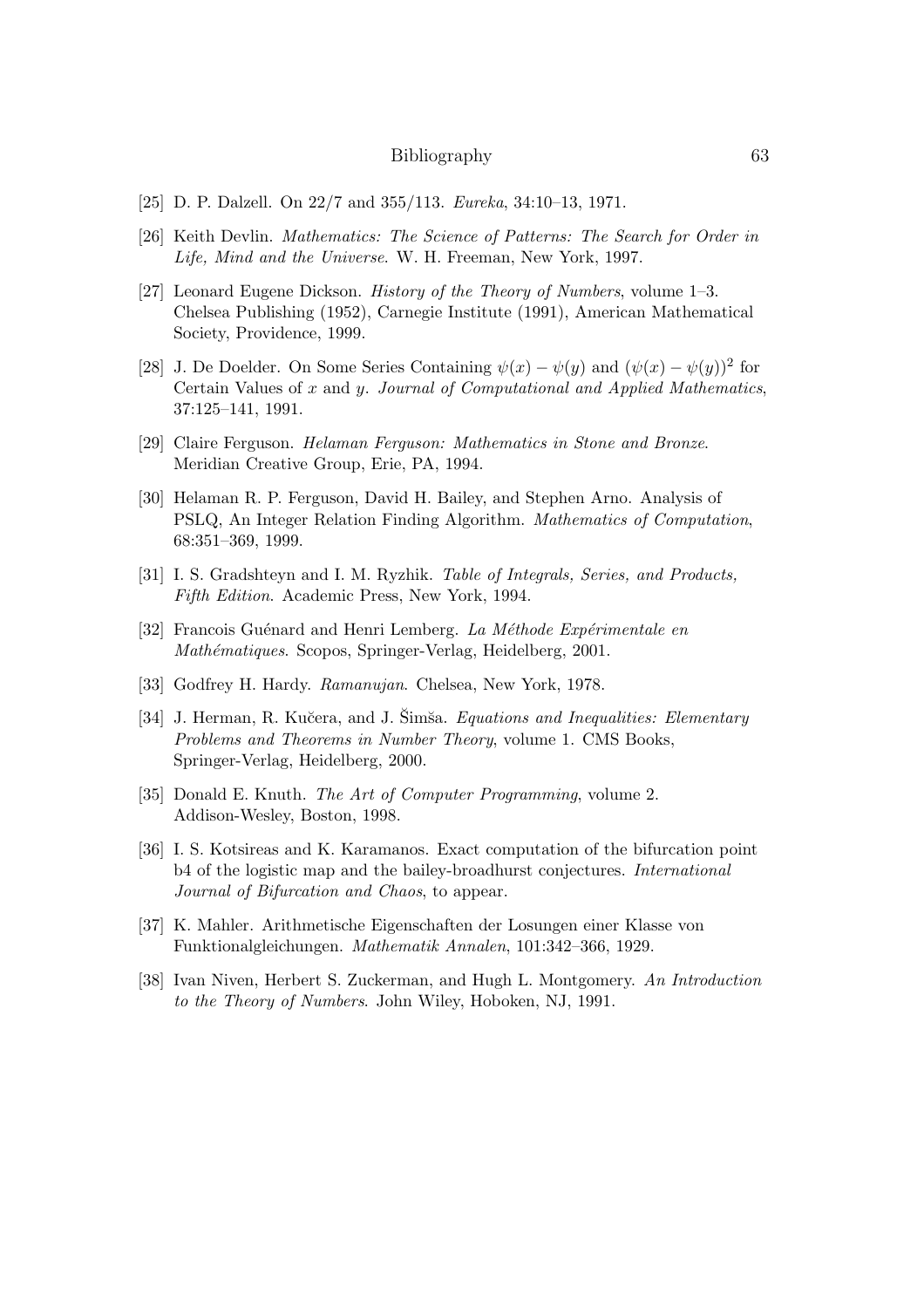### 64 Index

- [39] Oskar Perron. Die Lehre von den Kettenbruchen. Chelsea, New York, 1950.
- [40] George Polya. Mathematical Discovery: On Understanding, Learning and Teaching Problem Solving (Combined Edition). John Wiley, Hoboken, NJ, 1981.
- [41] Ed Regis. Who Got Einstein's Office? Addison-Wesley, Boston, 1986.
- [42] George Szpiro. Does the Proof Stack Up? Nature, 424:12–13, Jul. 3, 2003.
- [43] H. S. Wall. Analytic Theory of Continued Fractions. Chelsea, New York, 1948.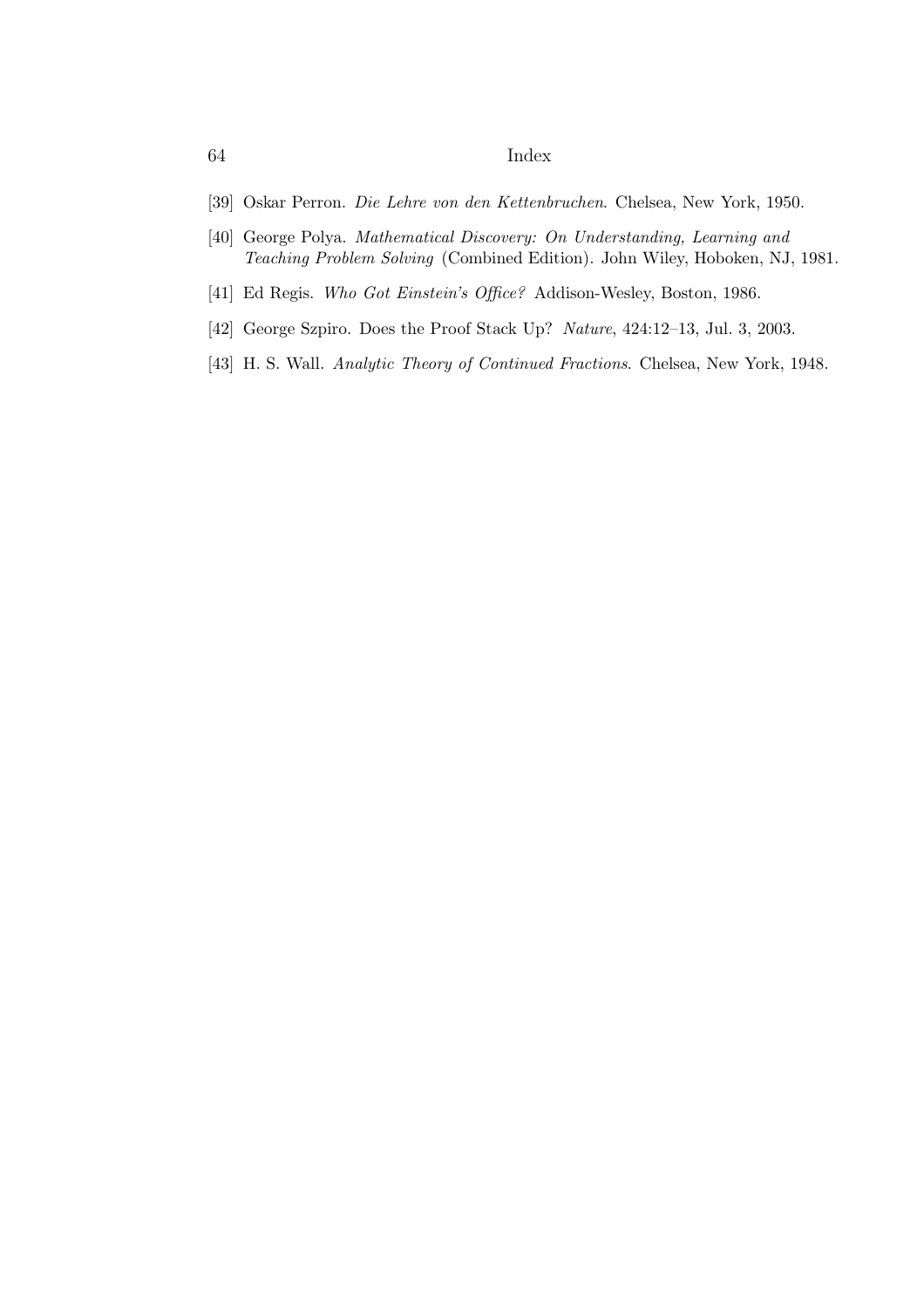# Index

Abel, Niels Henrik, 40 additive partitions, see partitions aeronautical engineering, 2 Archimedes, 33 Archimedes' inequality<sup>1</sup>,  $33\ddagger$ Au-Yeung, Enrico, 15

BBP-type formulas, 25 Bellard, Fabrice, 28 Benson's formula, 51 Berlinski, David, 1† Bernoulli numbers, 55 Berry, Michael<sup>2</sup>, 31<sup>†</sup> Beukers, Frits, 34 biology, 2 Borwein, Peter, 23, 25 Broadhurst, David, 14, 17

Carathéodory, Constantin, 43 Catalan, Eugéne Catalan numbers, 52 Catalan's constant, 54 Catalan, Eugène Catalan's constant, 20 Chaitin, Gregory, 59, 60† computer algebra systems, 2, 19 constant recognition, 19 continued fractions, 35–38 numerical accuracy, 35

<sup>1</sup>In this Index,  $\ddagger$  denotes a figure.  $2\text{In this Index}, \dagger$  denotes a quote. cosmology, 2 Coxeter, H. S. M. (Donald), 21, 21† 4-D polytope, 22‡ kaleidoscope, 22‡ Crandall, Richard, 3, 56 Madelung's constant, 52 De Doelder, 15 Dedekind  $\eta$ -function, 45 Devlin, Keith, 44† Dijk paths, 52 economics, 2 Erdős, Paul, 46 Escher, Maurits C., 21 Euler, Leonhard Euler numbers, 8–9 Euler sums, 15–16 quantum field theory, 17 Euler-Maclaurin summation formula, 55–56 Euler-Zagier sums, see Euler sums Eureka (journal), 33 experimental mathematics, 2 Ferguson, Claire, 12 Ferguson, Helaman, 6, 11–14 sculptures, 13‡, 12–14 Ferguson, Samuel, 6 Fermat's Last Theorem, 4 Ferrer diagram, 44‡ Feynman, Richard, 53†

65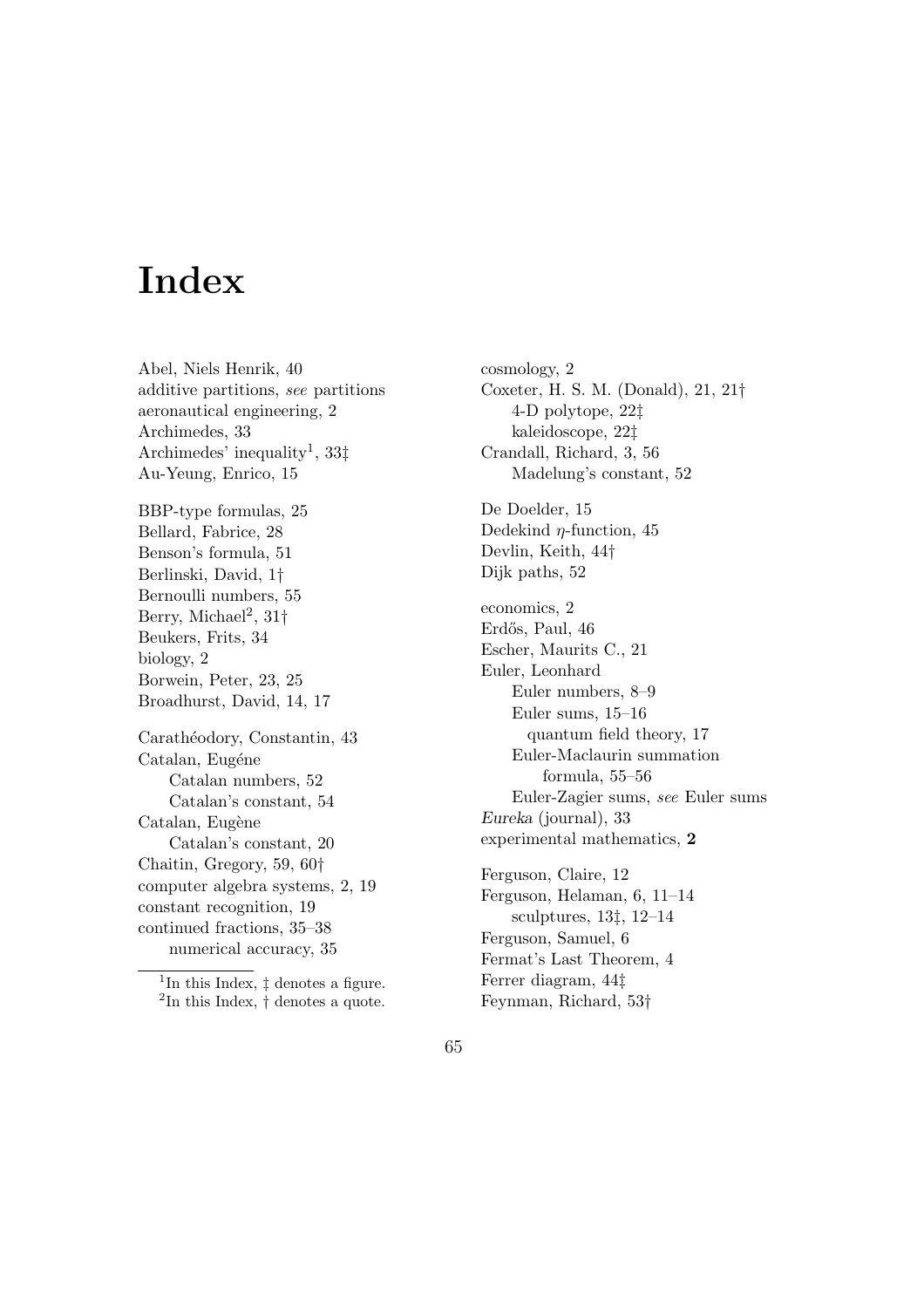Feynman diagrams, 17 Fibonacci, Leonardo, 47† Fibonacci numbers, 52 Fibonacci sequence, 47–50 fluid dynamics, 2 Gamma function, 42 Gödel, Kurt, 1<sup>†</sup> Goldbach, Christian, 16 Gregory, James Gregory's series, 7, 9 Hadamard, Jacques, 5† Hales, Thomas, 6 Hamming, Richard, 7† Hardy, G. H., 5†, 45 Hata, 34 Hilbert, David, 6 hypergeometric function calculation of  $\pi$ , 27 integer relation algorithm, 10–11 LLL, 11 polynomials, 10 PSLQ, 10 integer relation algorithms, 50 Jacobi, Carl Jacobian theta functions, 46, 46 Julia sets, 59‡ Kanada, Yasumasa, 3 Kepler, Johanes, 6 Klein, James D., 41 Knuth, Donald, 26

Knuth, Donald E., 38 Lambert  $W$  function, 39 LLL, 11

logistic iteration, 9, 9–12

Bifurcation plot, 10‡ Lucas, Edouard, 48 Lucas numbers, 52 Lucas sequence, 48 MacMahon, Percy, 44 Madelung's constant, 52 Mahler, Kurt, 33 Mayer, Ernst, 3 Milnor, John, 5† Moore, Gordon Moore's Law, 2 Newton's method, 59 Newton, Isaac, 23† North, Joseph Roy, 7 Papadopoulos, Jason, 3 Parseval's equation, 15 partitions, 43 Percival, Colin, 3, 29 physics, 2 pi continued fraction, 32 estimates, 32 pictorial representations, 33 π algorithms for calculating BBP algorithm, 23–29 Biblical references, 30 calculations of, 3 formulas for calculating, 24, 27, 30 Plouffe, Simon, 8, 23, 25 Pochhammer function, 39 polylogarithms Euler sums, 16 PSLQ, 10, 12, 54 calculation of  $\pi$ , 27 Feynman diagrams, 17, 18

psychology, 2

66 Index